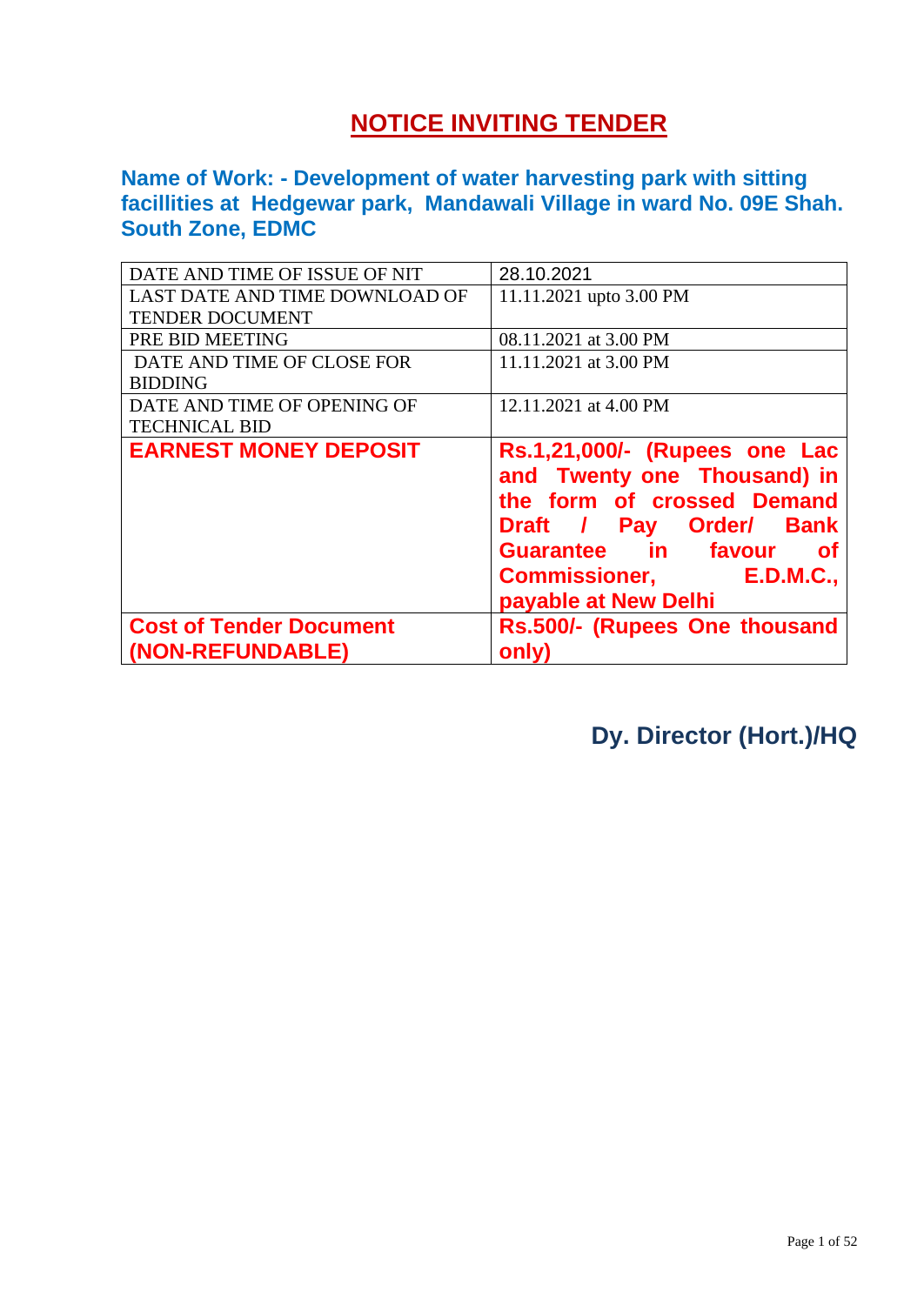# Section-1

# **NOTICE INVITING TENDER**

FOR ONLINE TENDERING TIME TABLE PLEASE REFER Online Item Rate Tenders are invited under two bid system(Technical & Financial) from Registered contractor/Agency on CPPP and must be registered in any govt./semi govt./state and autonomous bodies in that category and work for **"**Development of water Harvesting park with sitting facillities at Hedgewar park, Mandawali Village in ward No. 09E Shah. South Zone, EDMC Contracor/agency/Joint Ventures Firms of Indian Manufacturer/ their authorized dealer/distributors of gazebo and RCC benche (Civil works) etc. are also allowed to participate in the Tender. The tenders will be received as per time table and Technical Bids will be opened at………………………………………… on http:// etenders.gov.in The contractors shall submit an undertaking that the firm has not been blacklisted/Debarred /Banned anywhere in India by any Government department/Government Undertaking. The tender documents will be downloaded by the contractors / bidders from the website http://etenders.gov.in.

Tender will be received as per time table and will be opened on website http:// etenders.gov.in by EDMC E-Tendering Project Champion. The registered contractors on CPP Portal are eligible to tender, subject to technically qualified as per tender document, for the amount they have registered in their respective category subject to the conditions that they are neither black-listed nor debarred/banned at the time of purchase of tenders. Non-registered / New tenderer in EDMC may get themselves registered for online tendering for this tender. For any 24X7 help Online tender contact **on 120-4001002, 0120-4001005, 0120-6277787 mail to : Technical - support-eproc(at)nic(dot)in**

Bidding Documents can be downloaded from the website- <https://etenders.gov.in/eprocure/app>

A single stage, two-bid system (Technical & Financial Bid) will be followed for selection of a suitable contractor for this work. All interested firms that qualify each of the following eligibility criteria may apply. Based on the Technical compliance of each proposal as submitted by the Applicant, EDMC shall shortlist bidders for opening of financial proposal. Financial proposal of the firm/s that qualify the said eligibility criteria shall be opened. The firm having the lowest financial bid will be considered for award of work.

Estimated Rate Amount=**Rs.60,47,286/-**

**MANDATORY FINANCIAL TURNOVER** Average annual financial turnover on works should be at least **Rs. 31.00 Lac** during the immediate last three consecutive financial years ( 2017-18, 2018-19 and 2019-20).

**MANDATORY SOLVENCY CERTIFICATE:** Bidders will submit original Solvency certificate for a minimum amount equal to 40% of the estimate cost more from a Nationalised/Scheduled bank in India. Solvency Certificate in original must be submitted along-with Technical Bid Documents. (Photocopy of the solvency certificate shall not be entertained).

**MANDATORY EXPERIENCE IN SIMILAR WORK**: Bidder should have experience of successfully executing similar nature of work/s costing above 40% (minimum three works)

OR

60% (minimum two works)

OR

80% (minimum one work)

**AND** One completed work of any nature costing not less than the amount equal to 80% with some Central Government Department/ State Government Department/ Central Autonomous Body/Central Public Sector undertaking/State Public Sector Undertaking/ City Development Authority/ Municipal Corporation of City formed under any act by Central/State Government and published in Central/State Gazette. Completed Similar work means the work of Development of park, Harvesting and construction of hut/RCC benches etc.

#### **PERFORMANCE SECURITY**

The successful L-1 contractor / bidder shall submit Performance security equal to an amount of 5% of contractual amount in the form of Bank Draft / Pay Order / Bank Guarantee / FDR in favour of Commissioner, EDMC payable at New Delhi. The said performance security shall be deposited within 15 days of issue of Letter of Intent /Acceptance from EDMC.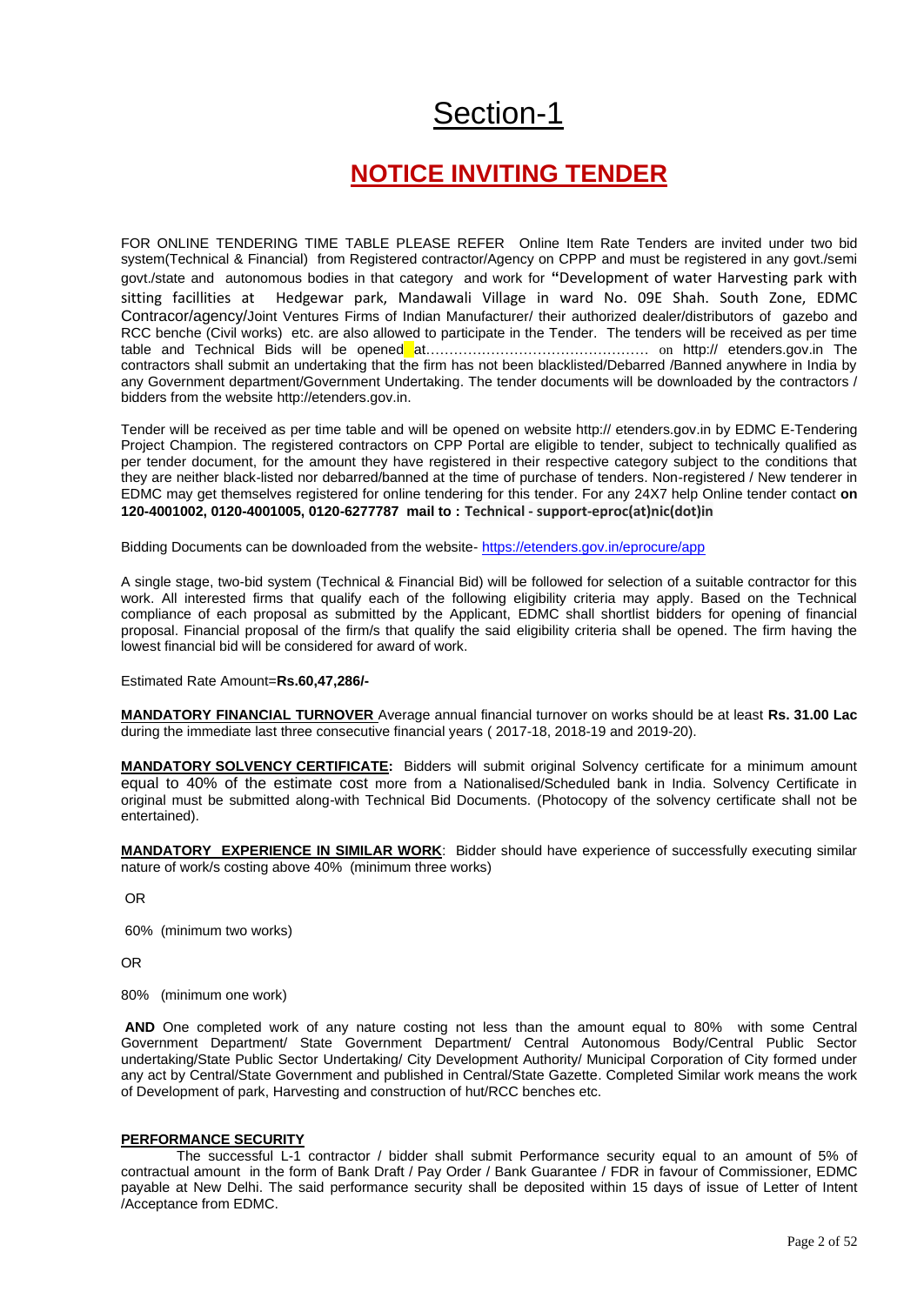The quoted rates will hold good for 06 months. The date & time of different activities of tendering process may be checked on the EDMC websit[ehttps://etenders.gov.in/eprocure/app](https://etenders.gov.in/eprocure/app) from time to time. In case of holiday / holiday declared on the scheduled dates of closing/opening the same will be done on the next working day.

The works/Supply will be issued for a period of 02 months. Letter of Award will be issued for works Development of water Harvesting park with sitting facillities at Hedgewar park, Mandawali Village in ward No. 09E Shah. South Zone, EDMC

**Tender cost of Rs. 500/- (Non refundable)** shall be made by way of Demand Draft/Bankers Cheque/ Pay order ONLY.The bid security **(EMD) is Rs. 1,21,000/-** (Rupees one lac and twenty one Thousand) shall be paid by way of Demand Draft/Bankers Cheque/ Pay order/Bank Guarantee only.

The payments of Tender Cost and Earnest Money should be drawn in favour of Commissioner, EDMC payable at New Delhi and may be submitted along with Technical Bids and will be received in online of upto 1500 hours on11.11.2021 and pre bid meeting will be held at 3.00 PM on 08.11.2021 at same venue.

Submission of a tender by a bidder implies that he has read this notice and all other contract documents and has made himself aware of the scope and specifications of the work to be done and other factors having a bearing on the execution of the work.

The competent authority on behalf of the EDMC does not bind itself to accept the lowest or any other tender and reserves to itself the authority to reject any or all the tenders received without the assignment of any reason. All tenders in which any of the prescribed conditions is not fulfilled or any condition or any condition including that of conditional rebate is put forth by the bidder shall be summarily rejected.

Canvassing whether directly or indirectly, in connection with tenders is strictly prohibited and the tenders submitted by the contractors who resort to canvassing will be liable to rejection.

E.D.M.C. may disqualify any Applicant/Bidder without notice who submits an incomplete/non-eligible/invalid bid. EDMC reserves the right, without any obligation or liability, to accept or reject any or all the proposals at any stage of the process, to cancel or modify the process or any part thereof or to vary any of the terms and conditions at any time, without assigning any reason whatsoever.

All interested participants/Bidders/stake-holders are requested to visit/follow the EDMC website <https://etenders.gov.in/eprocure/app> for regular update and details thereof. Detailed terms and conditions may be obtained from the undersigned. Tenders are also available on the following websites for entire validity period.

**Dy. Director (Hort.)/HQ**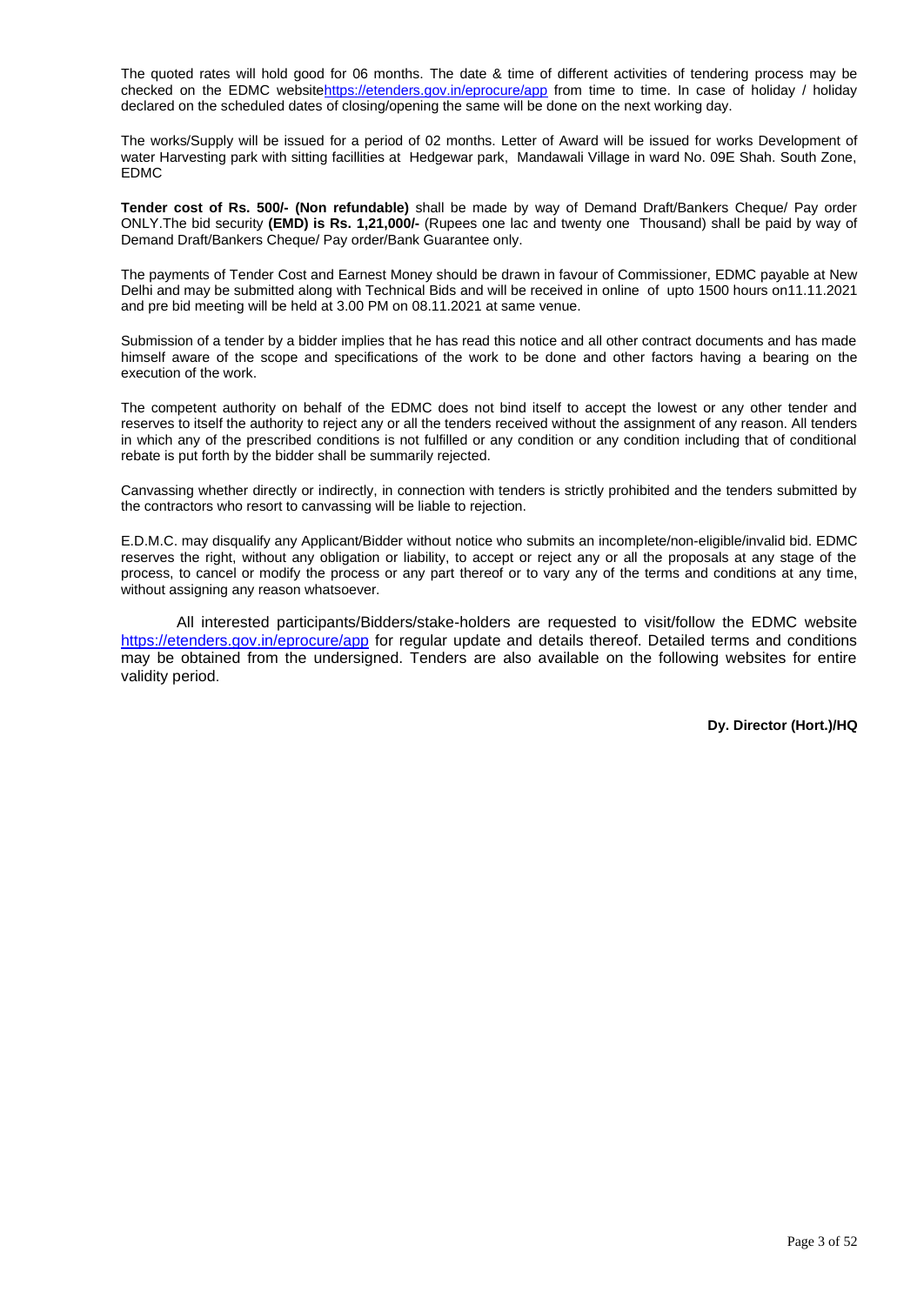# **2. GENERAL INFORMATION REGARDING PROJECT**

## **NAME OF WORK :** Development of water Harvesting park with sitting facillities at Hedgewar park, Mandawali Village in ward No. 09E Shah. South Zone, EDMC

Dr. Hedgewar Park exist in Mandawali ward No. 09E in East Delhi Municipal Corporation. At present the department is maintaining these parks by way of developing lawns, planting trees and shrubs, benches, dustbins and garden huts. Many requisitions are being received from the area Councilors', Hon'ble Mayor and Standing Committee Chairman of EDMC for using their discretionary funds for providing Children Play Equipments and development of park etc.

This document outlines the overall scope of Contractor Services, sets out the basic requirements for the proposal document and provides the evaluation criteria to be used as the basis for awarding the work/assignment. The objectives of the TENDER /Tender document are to evaluate the Proponent's experience, technical expertise, project methodology, schedule and fees to provide the services for this assignment.

This Tender Document (TD) contains brief information about the Project, Qualification Requirements and the Selection process for the successful applicant. The purpose of this Tender document is to provide information to assist the formation of bid application. The information contained in this Tender document or subsequently provided to interested parties, in writing by or on behalf of East Delhi Municipal Corporation (EDMC) is provided to Applicant(s)on the terms and conditions set out in this Tender document and any other terms and conditions subject to which such information is provided. Certain Applicants may have a better knowledge of the proposed Project than others. Each Applicants should conduct its own investigations and analysis and should check the Accuracy, reliability and completeness of the information in this Tender document and obtain independent advice from appropriate sources. EDMC, their employees and advisors make no representation or warranty and shall incur no liability under any law, statute, rules or regulations as to the accuracy; reliability or completeness of the Tender document and information provided is only to the best of the knowledge of EDMC. Intimation of discrepancies in the TENDER /TD, if any, should be given to the office of the EDMC immediately by the Applicants. If EDMC receives no written communication, it shall be deemed that the Applicant/s is/are satisfied with the TENDER /Tender Document and the document is complete in all respects. This Tender document is not an agreement and is not an offer or invitation by EDMC to any other party. The terms on which the project is to be developed and the right of the successful applicant shall be as set out in separate agreements contained herein.

The project is to be implemented at Dr. Hedgewar Park, Mandawali ward no. 09E under the jurisdiction of East Delhi Municipal Corporation.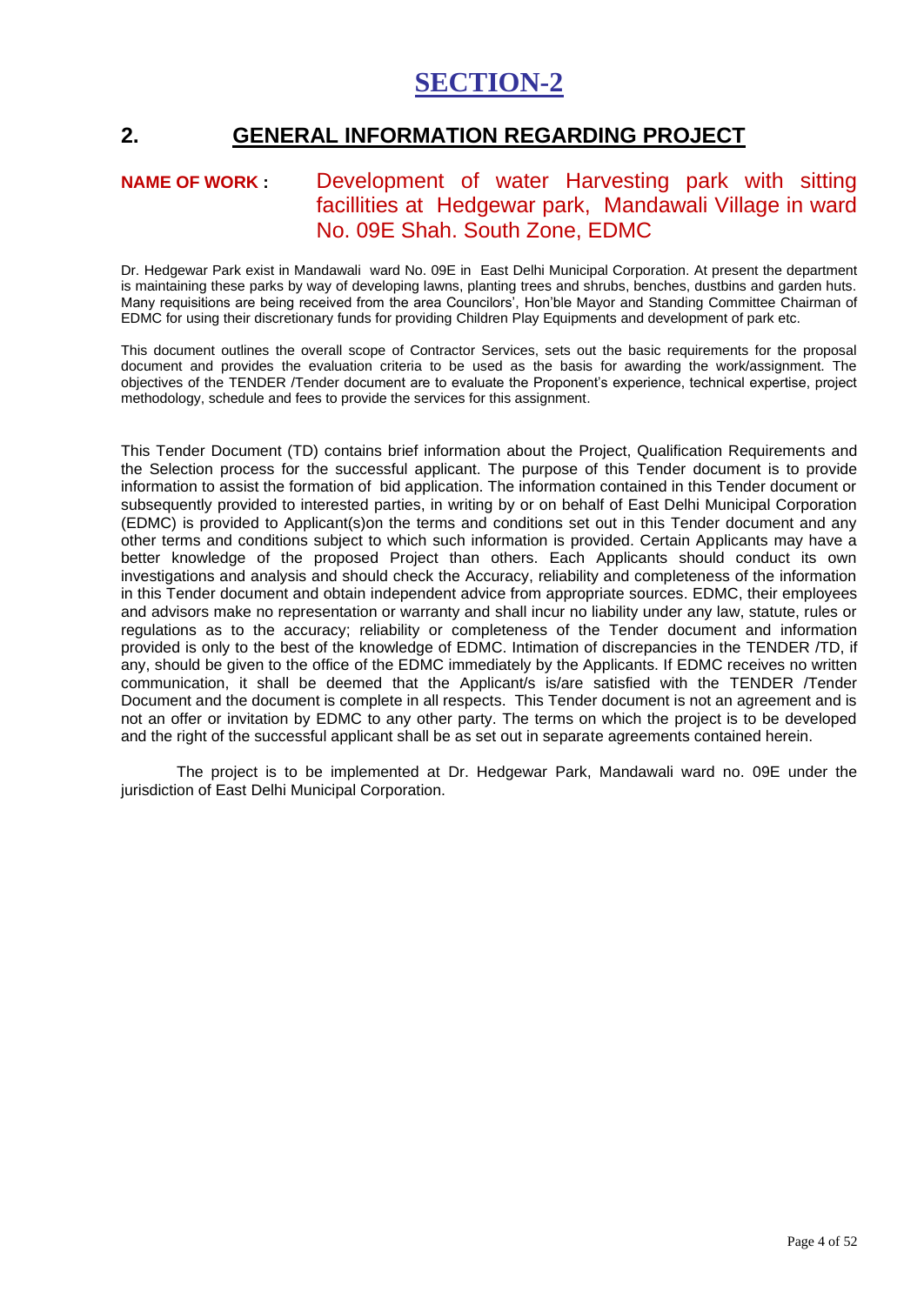# **3. SELECTION PROCESS**

A single stage, two-bid system process (Technical & Financial Bid) will be followed for selection of suitable contractors for Development of water Harvesting park with sitting facilities at Hedgewar park, Mandawali Village in ward No. 09E Shah. South Zone, EDMC through its Horticulture Department. All interested firms that qualify each of the eligibility criteria may apply. Based on the Technical compliance of each proposal as submitted by the Applicant, EDMC shall shortlist bidders for opening of financial proposal. Financial proposal of the firm/s that qualify the said eligibility criteria shall be opened. The firm(s) having the lowest Financial Bid will be considered for award of work for above said works for a period of 12 Months.

#### **3.1 ELIGIBILITY CRITERIA FOR TECHNICAL COMPLIANCE OF THE APPLICANT**

#### **To be eligible for evaluation of its proposal, the applicants shall also have to fulfil the following conditions.**

- **3.1.1** Indian Contractors/agency or his authorised distributor registered on CPP Portal conforming to relevant national/international standards would be eligible. The Tenderer /Bidder shall submit Valid Registration of Manufacturing Unit/Plant located in India with certificate/s issued by Government Agency clearly mentioning about the product. The Bidder shall submit Valid Registration Certificate since more than one year old of manufacturing unit/plant License with production capacity located in India.
- **3.1.2** The Tenderer/Bidder should have adequate post installation localized service facilities/ centres in Delhi. In the case of being a new firm, the Tenderer/Bidder will have to submit a written commitment to establish adequate localized service facilities/centres in Delhi.
- **3.2** The Tenderer/Bidder should have valid GST, PAN, EPF/ESIC(if applicable) registration certificate,

#### **3.3 RELEVANT EXPERIENCE**

.

Minimum Experience of having successfully completed works during the last 5 years ending previous day of last date of submission of tender.

Three similar completed works costing not less than the amount equal to 40% Or

Two similar completed works costing not less than the amount equal to 60%

Or One similar completed work of aggregate cost not less than the amount equal to 80% Lac

AND

One completed work of any nature (eighter part of (a) or a separate one) costing not less than the amount equal to Rs.40.00 Lac with some Central Government Department/State Government Department/ Central Autonomous Body/Central Public Sector undertaking/State Public Sector Undertaking/City Development Authority/Municipal Corporation of City formed under any act by Central/State Government and published in Central/State Gazette.

**Completed Similar work means the work of Development of park, Harvesting and construction of hut/RCC benches etc.**

**THE EXPERIENCE/PERFORMANCE OF WORKS EXECUTED BE SUBMITTED IN THE PRESCRIBED FORMAT ON THE OFFICIAL STATIONERY/LETTER HEAD OF THE DEPARTMENT/ COMPANY/ AGENCY, WITH SEAL/STAMP FOR WHICH THE WORK HAS BEEN EXECUTED. THE CERTIFICATE SHALL BE ISSUED FROM THE OFFICER NOT BELOW**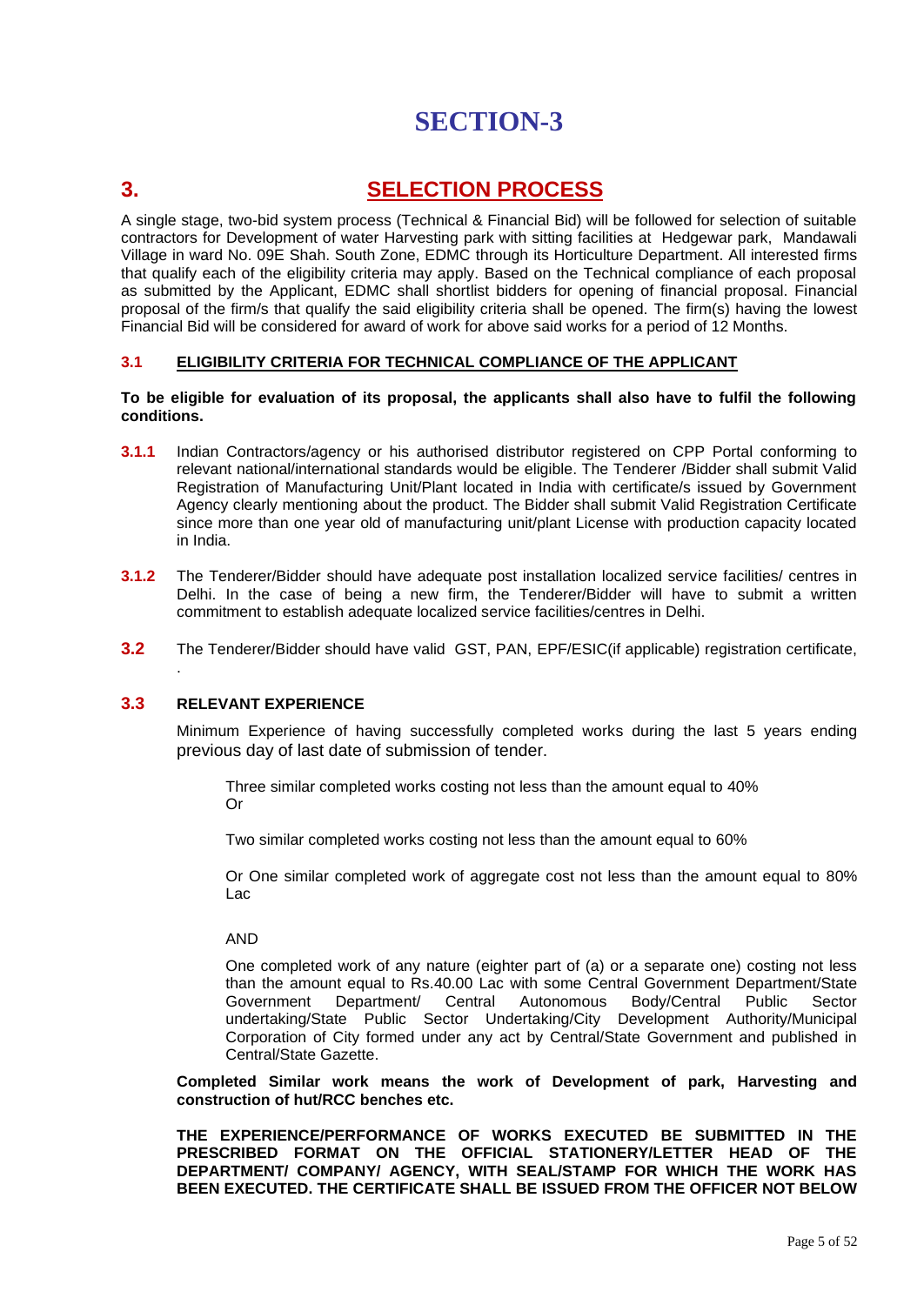#### **THE RANK OF EXECUTIVE ENGINEER / PROJECT MANAGER OR EQUIVALENT OR WORK ORDER ISSUING AUTHORITY along with BOQ ( Schedule of items)**

- **3.4 FINANCIAL CAPABILITY** Tenderer/Bidder should have adequate financial capacity to meet the financial obligations pursuant to scope of works. Minimum Average annual financial turnover on work should be at least Rs. 31.00 Lac during the immediate last 3 consecutive financial years (2017-18,18-19 and 19-20). Audited report/audited balance sheet for the preceding three (3) financial years should be submitted along-with a summarized sheet verified by a registered CA. If any case any bidder The bidder should not have incurred any loss in more than two years during last five consecutive balance sheets, duly certified and audited by the Chartered Accountant.
- **3.5 SOLVENCY CERTIFICATE:** Bidders will submit fresh/latest Solvency certificate for a minimum amount equal to 40% of the estimate cost from a Indian Nationalised/Scheduled bank.

**NOTE: IF ANY BIDDER DOES NOT FULFILL THE MINIMUM ELIGIBILITY REQUIREMENT ITS BID LIABLE TO BE REJECTED.**

## **3.6 IF BIDDER IS A JOINT VENTURE:**

- **3.6.1** Separate identity/name shall be given to the Joint Venture firm.
- **3.6.2** Joint Ventures (JV) of Indian Manufacturer along-with their dealer/distributors are allowed to participate in the TENDER In case of the bidder is a consortium/Joint Venture firm.
- **3.6.3** There is restriction on number of members to a maximum of three in the Joint Venture Firm.
- **3.6.4** The principal manufacturer of the equipments should be Indian Manufacturer only and should have valid manufacturing license for Children Play Equipments, STP, sport facility, garden hut ( gazebo), R.C.C. benches etc.
- **3.6.5** In case of Joint Venture firm, The Technical bid should contain the information for each member ( maximum 3 firms) of the consortium/joint venture firm.
- **3.6.6** In case of Joint Venture firm, Members of the consortium/Joint Venture Firm shall nominate one member as the lead member (the "Lead Member") and shall be supported by Power of Attorney, signed by all the other members of the consortium/Joint Venture Firm. It should also include a brief description of the roles and responsibilities of individual members, particularly with reference to financial, technical and O&M obligations.
- **3.6.7** In case of Joint Venture firm, the **Lead Member** and other maximum two members of J.V. would be required to commit to hold a minimum equity stake at least 51% and at least 20% respectively of equity capital in the consortium/joint venture in the project at all times till finalisation of contract and warranty period of equipment. The lead member along-with the associate member(s) should satisfy the proposed Eligibility Criteria..
- **3.6.8** A copy of Memorandum of Understanding (MOU) executed by the Joint Venture members shall be submitted by the Joint Venture firm along-with the tender. The complete details of the members of the Joint venture firm, their share and responsibility in the Joint Venture firm etc. particularly with reference to financial technical and other obligations shall be furnished in the MOU.
- **3.6.9** If the bidder is a Joint Venture firm, no change in constitution of Joint Venture Firm/consortium shall be allowed at any stage and undertaking in this regard be also submitted along with Technical Bidding Document.
- **3.6.10** Once the TENDER /Tender is submitted the MOU shall not be modified/altered/terminated during the validity of the tender. In case the Bidder fails to observe/comply with this stipulation, the full Earnest Money Deposit (EMD) shall be forfeited. In case of successful bidder, the validity of this MOU shall be extended till the currency of the contract expires.
- **3.6.11** Approval for change of constitution of JV firm shall be at the sole discretion of E.D.M.C. The constitution of JV firm shall not be allowed to be modified after submission of the tender bid by the JV firm except when modification becomes inevitable due to succession laws etc. and in case the minimum eligibility criteria should not get vitiated. In any case the Lead Member should continue to be the Lead Member of the JV firm. Failure to observe this requirement would render the offer invalid.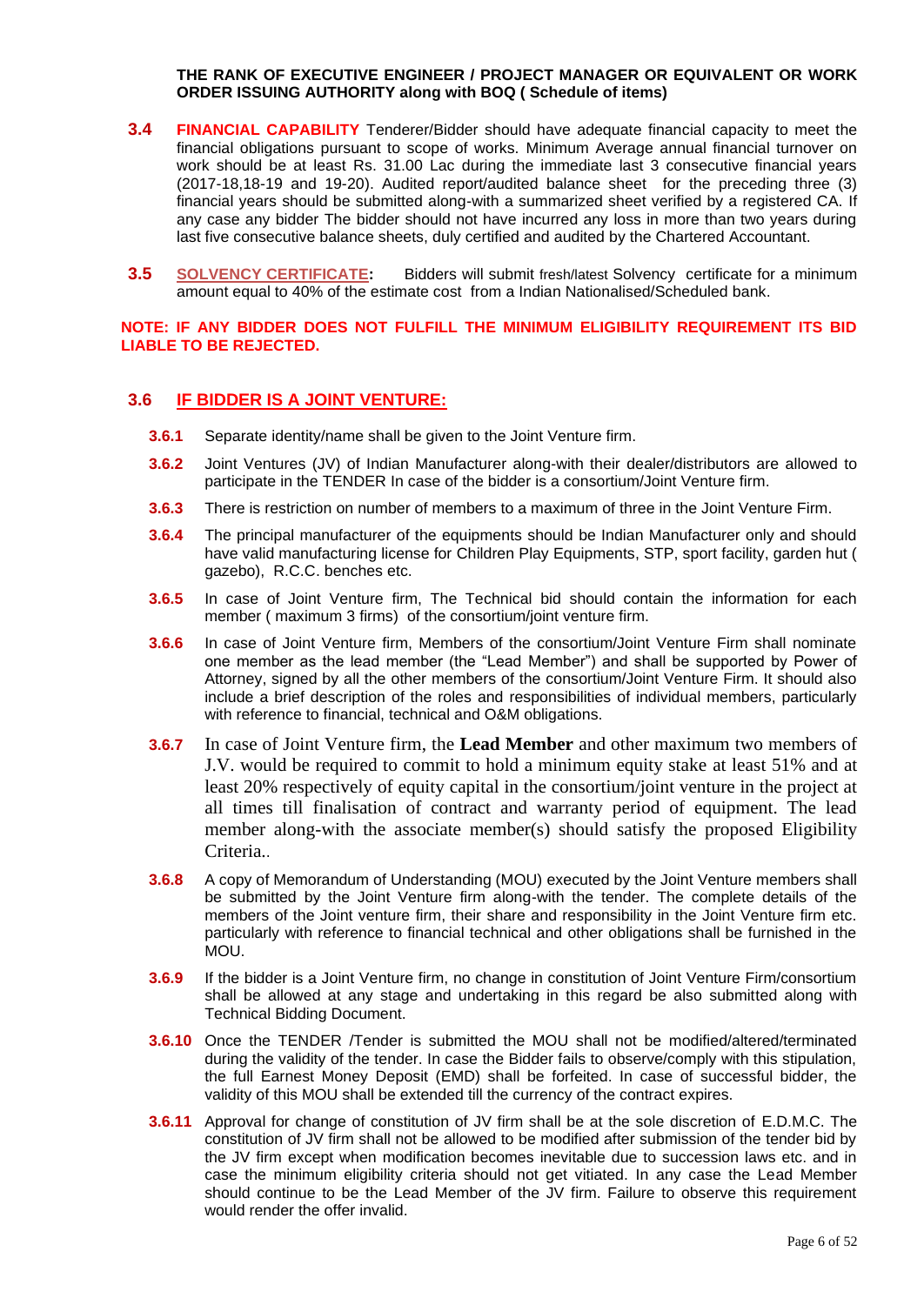- **3.6.12** Similarly, after the contract is awarded, the constitution of JV firm shall not be allowed to be altered during the currency of contract except when modification become inevitable due to succession laws etc. and in any case the minimum eligibility criteria should not get vitiated. Failure to observe this stipulation shall be deemed to be breach of contract with all consequential penal action as per contract conditions.
- **3.6.13** In case of Joint Venture firm, the joint venture firms are allowed to submit their experience/turnover/solvency etc. for eligibility requirements individually or jointly.
- **3.6.14** A member of Joint Venture shall not be permitted to participate either in individual capacity or as a member of another Joint Venture Firm in the same tender.
- **3.6.15** The joint venture firm/s participating in the tendering can submit their bids in one joint venture only. Participation of bidding more than once individually or in group of Joint Venture/s will not be allowed.
- **3.6.16** The Tender Form shall be purchased and submitted only in the name of the Joint Venture firm and not in the name of any constituent member.
- **3.6.17** E.M.D. shall be submitted only in the name of the Joint Venture (JV) and not in the name of the constituent member.
- **3.6.18** On finalisation of award of contract to a JV firm a single Work Order Security/Performance Security shall be required to be submitted by the  $J\bar{V}$  firm as per T.D. conditions before issuance of Work Order. The said Performance Security/Performance Guarantee shall be accepted only in the name of JV firm and no splitting of Guarantees/Securities amongst the members of the JV firm shall be permitted. In case the tenderer/bidder fails to observe/comply with this stipulation, the full Earnest Money Deposit (EMD) shall be forfeited and other penal actions due shall be taken against partners of the JV and the JV.
- **3.6.19** On issue of Letter of Award, an agreement (S.P.V.) among the members of the JV firm (to whom the work has been awarded) has to be executed and got registered before the registrar of the Companies under Companies Act, or before the Registrar/Sub-Registrar under the Registration Act, 1908. This agreement shall be submitted by the JV Firm to the E.D.M.C. before signing the contract agreement for the work. This agreement format (S.P.V.) shall invariably be part of the tender condition. In case the tenderer/ bidder fails to observe/comply with this stipulation, the full Earnest Money Deposit (EMD) and Work Order Security/Performance Security shall be forfeited and other penal actions due shall be taken against partners of the JV and the JV. This Joint Venture agreement shall have, inter-alia, following clauses:
	- **3.6.19.1 JOINT AND SEVERAL LIABILITY -** The Members of the JV firm to which the contract is awarded, shall be jointly and severally liable to the EDMC for execution of the project in accordance with this TENDER . The JV members shall also be liable jointly and severally for the loss, damages caused to the EDMC during the course of execution of the contract or part thereof.
	- **3.6.19.2 DURATION OF THE JOINT VENTURE AGREEMENT –**It shall be valid during the entire currency of the contract including the period of extension if any and the maintenance period after the work is completed.
	- **3.6.19.3 GOVERNING LAWS –** The Joint Venture Agreement shall in all respect be governed by and interpreted in accordance with Indian Laws.
- **3.6.20 AUTHORISED MEMBER -**Joint Venture members shall authorize one of the members on behalf of the Joint Venture firm to deal with the tender, sign the agreement or enter into contract in respect of the said tender, to receive payment, to witness joint measurement of the work done, to sign measurement books and similar such action in respect of the said tender/contract. All notices/correspondences with respect to the contract would be sent only to this authorized member of the JV firm.
- **3.6.21** No members of the Joint Venture shall have the right to assign or transfer the interest right or liability in the contract without the written consent of the other members and that of the EDMC in respect of the said tender/contract.
- **3.6.22** Documents to be enclosed by the JV firm along-with the tender:
	- **3.6.22.1** In case one or more of the members of the JV firm is/are partnership firm(s), following documents shall be submitted:
		- (a) Notary certified copy of the Partnership Deed.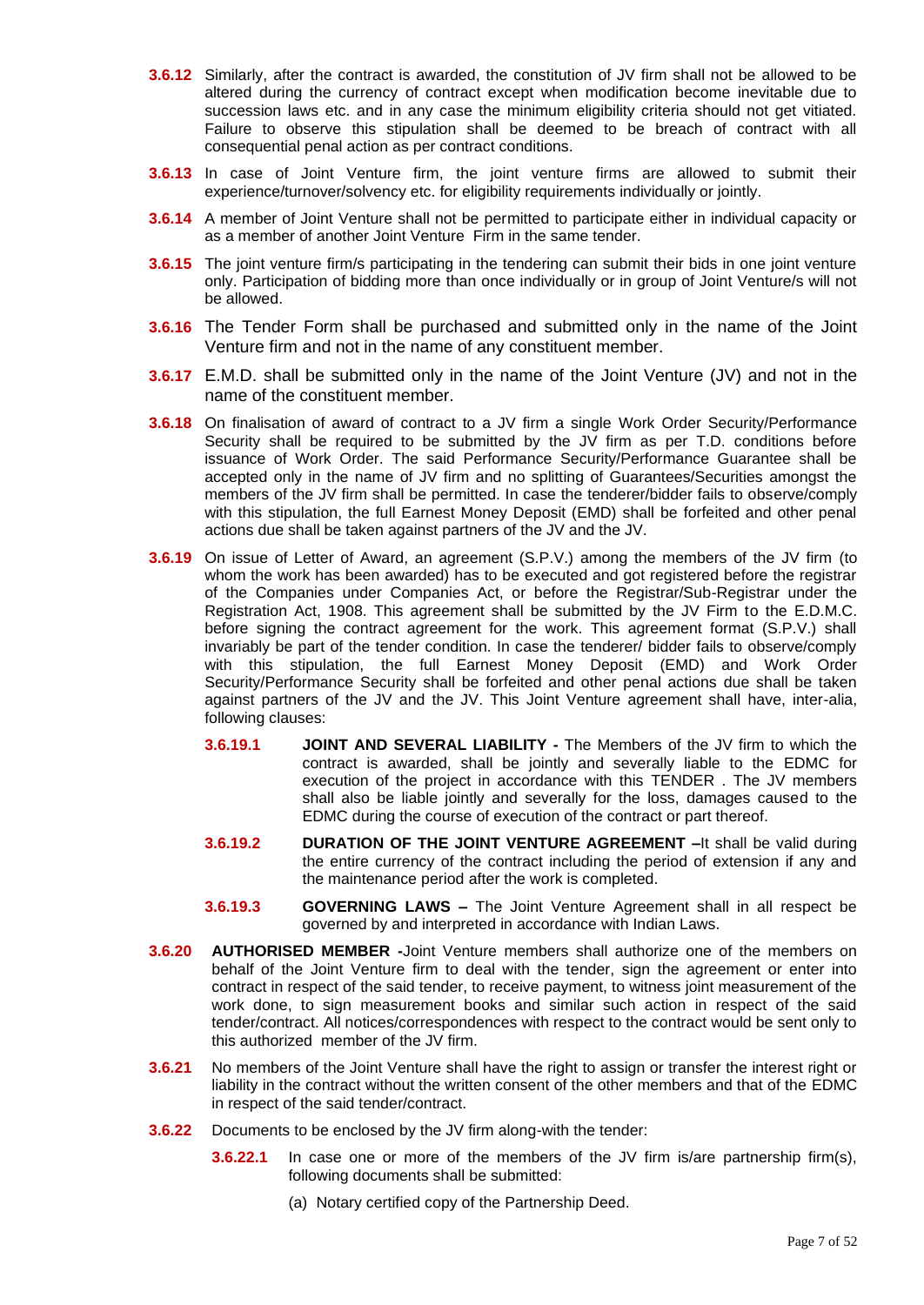- (b) Consent of all the partners to enter into the Joint venture agreement on a stamp paper of appropriate value (in original).
- (c) Power of attorney (duly registered as per prevailing law) in favour of one of the partners to sign the MOU and JV agreement on behalf of the partners and create liability against the firm.
- **3.6.22.2** In case one or more members is/are Proprietary Firm or HUF the following documents shall be enclosed.

Affidavit or Stamp Paper of appropriate value declaring that his concern is a Proprietary Concern and he is sole proprietor of the Concern or he is in position of "KARTA" of Hindu Undivided Family and he has the authority, power and consent given by other partners to act on behalf on HUF.

- **3.6.22.3** In case one or more members is/are limited companies the following documents shall be submitted:
	- (a) Notary certified copy of resolution of the Directors of the Company, permitting the company to enter into a JV agreement, authorising MD or one of the Directors or Managers of the company to sign MOU, JV agreement, such other documents required to be signed on behalf of the company and enter into liability against the company and/or do any other act on behalf of the company.
	- (b) Copy of Memorandum and articles of Association of the company.
	- (c) Power of Attorney (duly registered as per prevailing law) by the company authorizing the person to do/act mentioned in the Para (a) above.
- **3.6.22.4** All the members of the JV shall certify that they have not been Blacklisted/Debarred/Banned by EDMC or any other Organisation / Ministry / Department of the Govt. of India/State Government / Public Sector Undertakings from participation in tenders/contract/business in the past either in their individual capacity or the JV firm or partnership firm in which they were members/partners.
- **3.7** Submit Undertaking by the bidder that he/she/they has/have not been banned/debarred/black listed by EDMC or any other organization of State/Central Government /undertaking/ Department.
- **3.8** If the bidder is a dealer or distributor, he/she/they will submit Authorised dealership/ distributorship Certificate from the Original Manufacturer.
- **3.09** If the bidder is a dealer or distributor, he/she/they will submit Authorisation letter from the original Manufacturer for quoting the products in this tender.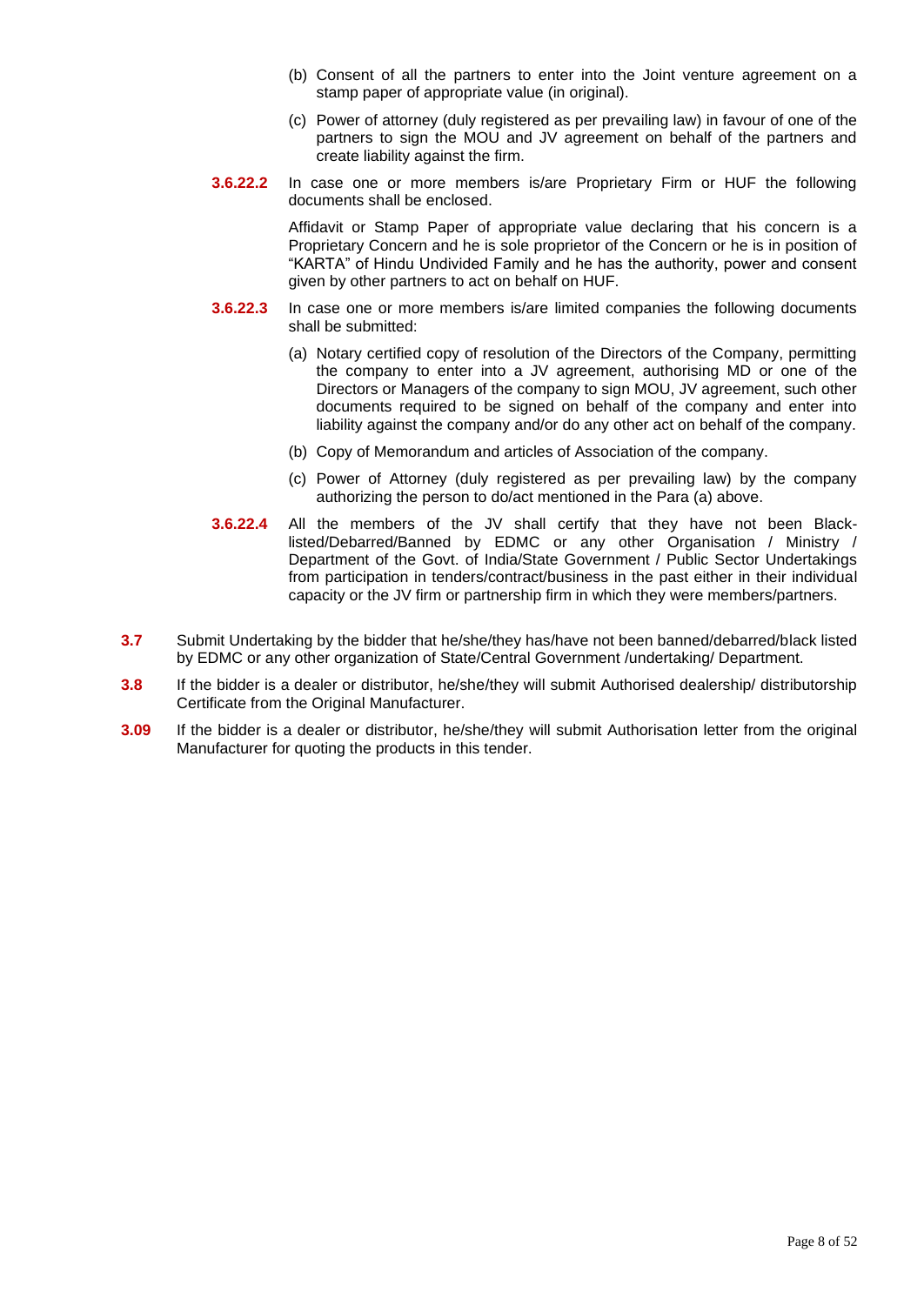# **SECTION-4 GENERAL INFORMATION**

# **4. TENDER DOCUMENT DETAIL**

#### **4.1 CONTENT OF TENDER DOCUMENT**

The Tender contains procedure and contract terms are prescribed in the TENDER Documents. In addition to the TENDER Notice the Bidding documents include Covering Letter, TENDER Form General Particulars of TENDER, Experience –work/projects of Development of water Harvesting park with sitting facilities. Declaration by the Bidder, Instruction to Bidder, General Condition of Contract, Scope of Work & Technical specifications, Details of Warranty, Technical Bid, Financial Bid

4.1.1 The Bidder is expected to examine all instructions, forms, terms and specifications as mentioned in the TENDER document. Failure to furnish all information required by the TENDER documents or submission of a bid not substantially responsive to the Bid Document in every respect will be at the Bidder's risk and is likely to result in out-right rejection of the Tender.

#### **4.2 INFORMATION REOUIRED WITH THE PROPOSAL**

- 4.2.1 The Bidder may also provide information with the TENDER in the form of separate sheets, drawings, catalogues etc.
- 4.2.2 Any TENDER not containing sufficient descriptive material to describe the equipment proposed may be treated as incomplete and hence may be rejected. Such descriptive materials and drawings submitted by the Bidder shall be retained by the EDMC. Any departure from these drawing and descriptive material submitted shall not be permitted during the execution of contract without specific written permission of the EDMC.

#### 4.2.3 **LOCAL CONDITIONS**

It shall be imperative on each bidder to fully inform him of all local conditions and factors, which may have any effect on the performance of the works covered under these documents and specifications. EDMC shall not entertain any request for clarifications from the Bidder, regarding such local conditions.

#### **4.3 CLARIFICATION OF TENDERDOCUMETS**

- 4.3.1. A prospective Bidder requiring any clarification of the TENDER Documents may contact EDMC in writing at the EDMC's office address indicated in the Invitation for Tender.
- 4.3.2 Verbal clarifications and information's given by the EDMC or its employees or its representatives shall not be in any way entertained.
- 4.3.3 All the bidders are requested to be in touch with office of DDH/Shah. South Zone/EDMC. All interested participants/Bidders/stake-holders are requested to visit/follow the CPPP website [https://mcdonline.nic.in](https://mcdonline.nic.in/) and<https://etenders.gov.in/eprocure/app> for regular update and details thereof.

#### **4.4. AMENDMENT OF TENDER DOCUMENTS**

- 4.4.1 At any time prior to the submission of the TENDER or prior to the opening of the Technical/Financial bid the EDMC may, for any reason, whether at its own initiative or in response to a clarification requested by the Bidder, modify the TENDER documents by amendments.
- 4.4.2 The amendment will be notified in writing or through website or by mail to all prospective Bidders, which have received/downloaded the TENDER documents and will be binding on them. EDMC will bear no responsibility or liability arising out of non-receipt of the same in time or otherwise. All the bidders are requested to be in touch with office of Dy. Director (Horticulture) /Shah. South Zone /EDMC and EDMC website [https://mcdonline.nic.in](https://mcdonline.nic.in/) and <https://etenders.gov.in/eprocure/app>.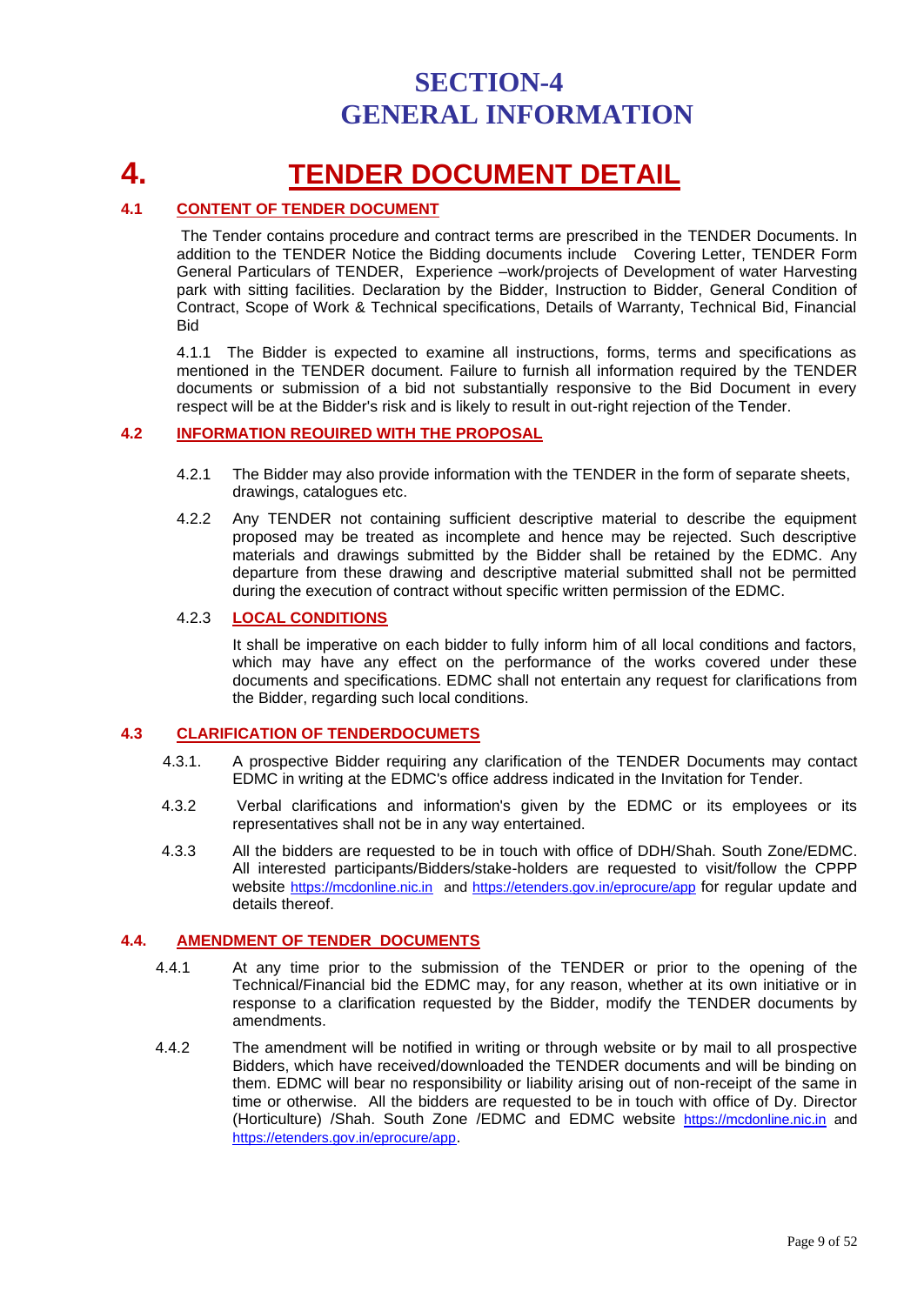# **5. PREPARATION OF BID/TENDER DOCUMENT**

#### **5.1 LANGUAGE OF BID AND MEASURE**

**5.1.1** The TENDER prepared by the Bidder and all correspondence and documents relating to the bid exchanged by the Bidder and EDMC shall be written in the English provided that any printed literature furnished by the Bidder may be written in another language so long as accompanied by an English translation of its pertinent passages in which case, for purpose of interpretation units of measurement shall be MKS system. The Proposal and all related correspondence and documents shall be written in English language. The currency for the purpose of the proposal shall be the Indian National Rupee.

#### 5.2 **DOCUMENT COMPRISING THE BID**

- 5.2.1 The TENDER prepared by the Bidder shall comprise the following components.
- (a) Covering letter with Technical Bid Documents as provided/required as per TENDER.
- (b) Documentary evidence establishing that the bidder is eligible to TENDER and is qualified to perform the contract if its TENDER is accepted.
- (c) Tender Cost &Earnest money furnished in accordance with the TENDER requirements.
- (d) Authorization letter/Power of Attorney in favour of the person representing his firm, that he is authorized to discuss with specific mention of this tender.

#### **5.3 BID PRICE**

5.3.1 The Bidder shall indicate prices on the appropriate financial bid schedule online at www.etender.gov.in.

#### **5.3.2 DUTIES AND TAXES**

The price quoted should include all taxes including GST and duties applicable, if any. A Bidder shall be entirely responsible for all taxes, duties, license fees, etc. All taxes payable as per Government rules of Income tax/VAT/Service tax norms will be payable by the Bidder. If any new tax/duty is levied during the contract period the same will be borne by the firm/Bidder exclusively. TDS will be deducted from the payment of the Bidder as per the prevalent laws and rules of Government of India and Government of NCT of Delhi in this regard. The amount of taxes subject to TDS shall be shown clearly by the firm in the bills.

#### **5.4 BID CURRENCIES**

5.4.1 Prices shall be quoted in Indian Rupees (INR) only.

#### **5.5 BID SECURITY (Earnest Money)**

- 5.5.1 The bidder shall furnish, as part of its bid, bid security (earnest Money) for Rs.2,10,000/- (Rupees Two lacs and Ten Thousand only) along-with Technical Bid as mentioned in the TENDER document in the form of a bank draft /pay order/Bank Guarantee within issued in favour of COMMISSIONER, EDMC payable at New Delhi.
- 5.5.2 Any bid without earnest money or if not in accordance with TENDER will be rejected by the EDMC as nonresponsive.
- 5.5.3 No Interest shall be payable on the amount of earnest money deposit. The earnest money of successful tenders (L1) may be converted into Performance Security ( 5%) and shall be released after the expiry of the agreement / Warranty period of Equipments supplied, which-ever is later.

#### 5.5.4 **The TENDER Bid Security (Earnest Money) may be forfeited:**

- a) If a Bidder withdraws its TENDER/ BID during the period of validity.
- b) If the bidder fails to deposit the performance security within specified time.
- c) If the successful Bidder fails to sign the contract within stipulated period.
- d) If the Bidder fails to execute the work of Development of water Harvesting park with sitting facillities at Hedgewar park, Mandawali Village in ward No. 09E Shah. South Zone, EDMC per the agreement.
- e) If the bidder transfers to others/ impairs/ tampers with the bid in any respect.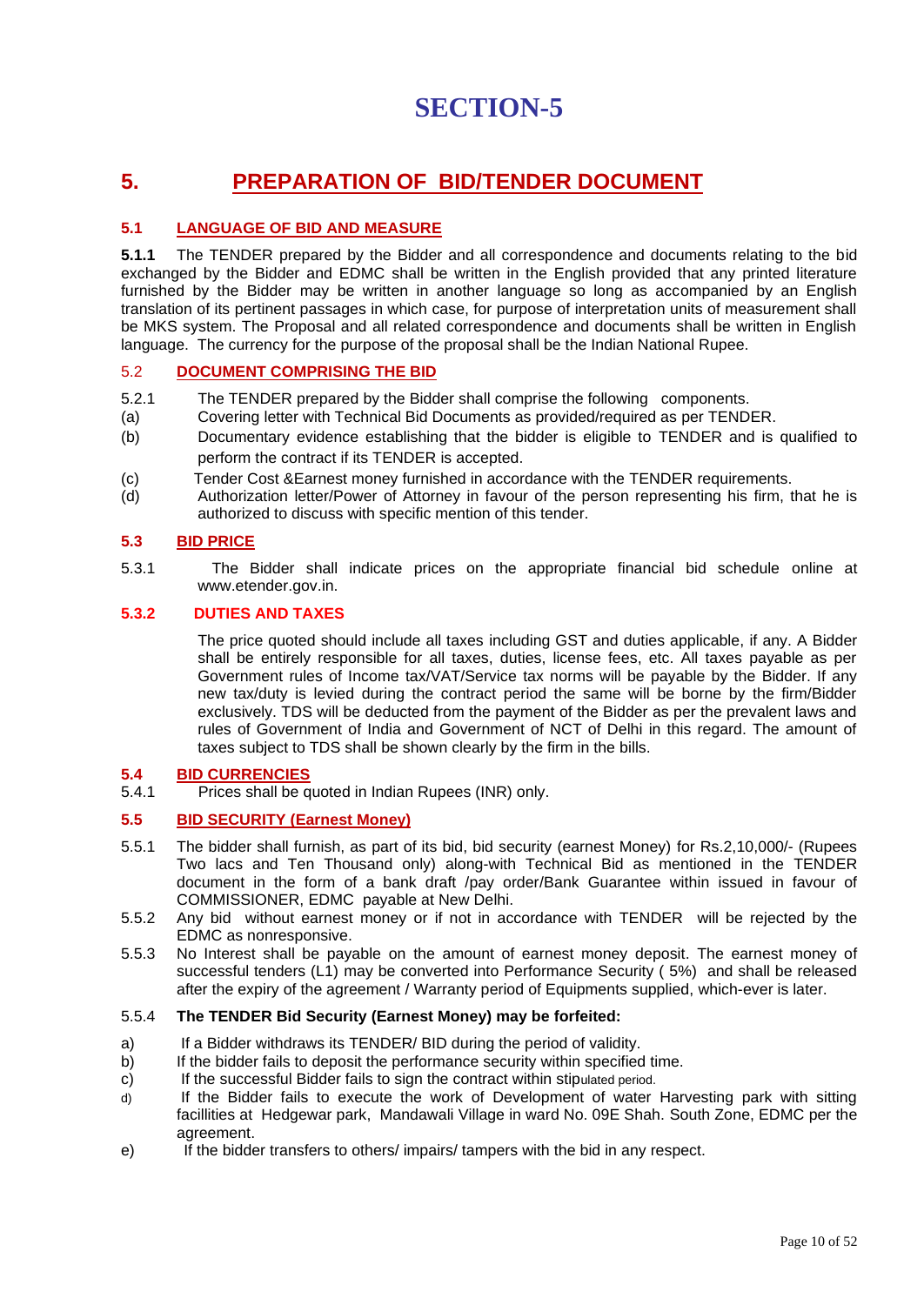#### **5.6 PERFORMANCE SECURITY**

- 5.6.1 The successful Bidders, who will execute the agreement with EDMC for the above said work shall have to deposit a performance security amount equivalent to 5% of total contractual amount with in **15 (fifteen) days** from the date of issue of Letter of Intent/Acceptance. Failing which the Earnest Money Deposited with the TENDER /TD may be forfeited and his bid will be held void. In case of Non deposit of Performance Security by the bidder he/she/they may be blacklisted in EDMC for further business.
- 5.6.2 The performance security deposit may be deposited in the form of Bank Guarantee/Bank draft/Pay order/F.D.R. of a Nationalized /Scheduled Indian Bank, having a branch in New Delhi and should be issued in favour of Commissioner, EDMC payable at New Delhi.
- 5.6.3 As the work of work will be got performed/executed after issuance of separate Supply/Work orders, 10% Security will be deducted from the running bills payable to the contractor against work/supply orders. This Security may be released to the contractor on successfully completion of the work at the prescribed site with one year On-site Warranty of equipments.
- 5.6.4 After satisfactory completion of all the work/Supply orders, the 5% Performance Security deposited by bidder, shall be released to the contractor/bidder.
- 5.6.5 To ensure due performance of contract which should remain valid for 60 days beyond the date of completion of all contractual obligations including warranty obligations.
- 5.6.6 If the performance security is deposited in the form of Bank Guarantee/F.D.R. it should be valid for a minimum period of Twenty-seven (27) Months.

#### **5.7 PERIOD OF VALIDITY OF TENDER**

- 5.7.1 Validity of the offer should be minimum Six months from the date of opening of the financial bid of the tenders. Without this validity the tenders will be rejected. The validity of offer must also be mentioned on the envelope.
- 5.7.2 In exceptional circumstances; the EDMC will solicit the Bidder's consent to an extension of the period of validity. The request and the response there of shall be made in writing. The contract performance security shall also be suitably extended.

#### **5.8 FORMAT AND SIGNING OF TENDER**

- 5.8.1 The Technical bid must contain the name, residence and places of business of the persons making the tender. All the documents submitted along-with TENDER must be signed and sealed by the Bidder with his usual signature. The name and designations of all persons signing should be typed or printed or stamped below the signature.
- 5.8.2 TENDER by corporation/ company must be signed with the legal name of the corporation/ company be the President or Managing director or by the 'Secretary' or Agent' or other designation. Without disclosing his Principal the TENDER may be rejected.
- 5.8.3 The original copy of the TENDER shall be typed or written in indelible ink and shall be signed by the Bidder or a person duly authorized to bid and bidder to the contract. The letter of authorization shall be submitted along with power-of-attorney, if any. All the pages of the bid shall be initialed by the person or persons signing the tender.
- 5.8.4 The bid shall contain no interlineations, erasures or overwriting except as necessary to correct errors made by the Bidder in which case such corrections shall be initialed by the person or persons signing the tender.

#### **5.9 REFUND OF EARNEST MONEY / BID SECURITY**

- 5.9.1 EDMC shall return Bid Security/Earnest Money received from the bidders who are not qualified in stage-I of the evaluation, within 30 (Thirty) days of opening of the Technical bid. This Bid Security (EMD) of Non-qualified bidders received in the form of D.D./Pay Order/Bankers Cheque/Bank Guarantee shall be returned within 60 days of opening of Technical Bid.
- 5.9.2 Bid security/Earnest Money received from all the short listed bidders after Stage-II of evaluation may be retained by EDMC for a period of 180 (One hundred eighty) days from the date of opening of financial bid. The Earnest money will be refunded to unsuccessful bidders without payment of any interest on the request of the bidder after issue of Letter of Award/Work Order to successful bidder/s.
- 5.9.3 Bid security/Earnest Money in respect of **L-1** bidders/successful bidders may be refunded after successfully depositing the performance security amount equivalent to 5% of total contractural amount Value without payment of any interest OR The earnest money of successful bidder (L1) may be converted into Performance Security and shall be released after the expiry of the agreement / Warranty period of Equipments supplied, which-ever is later.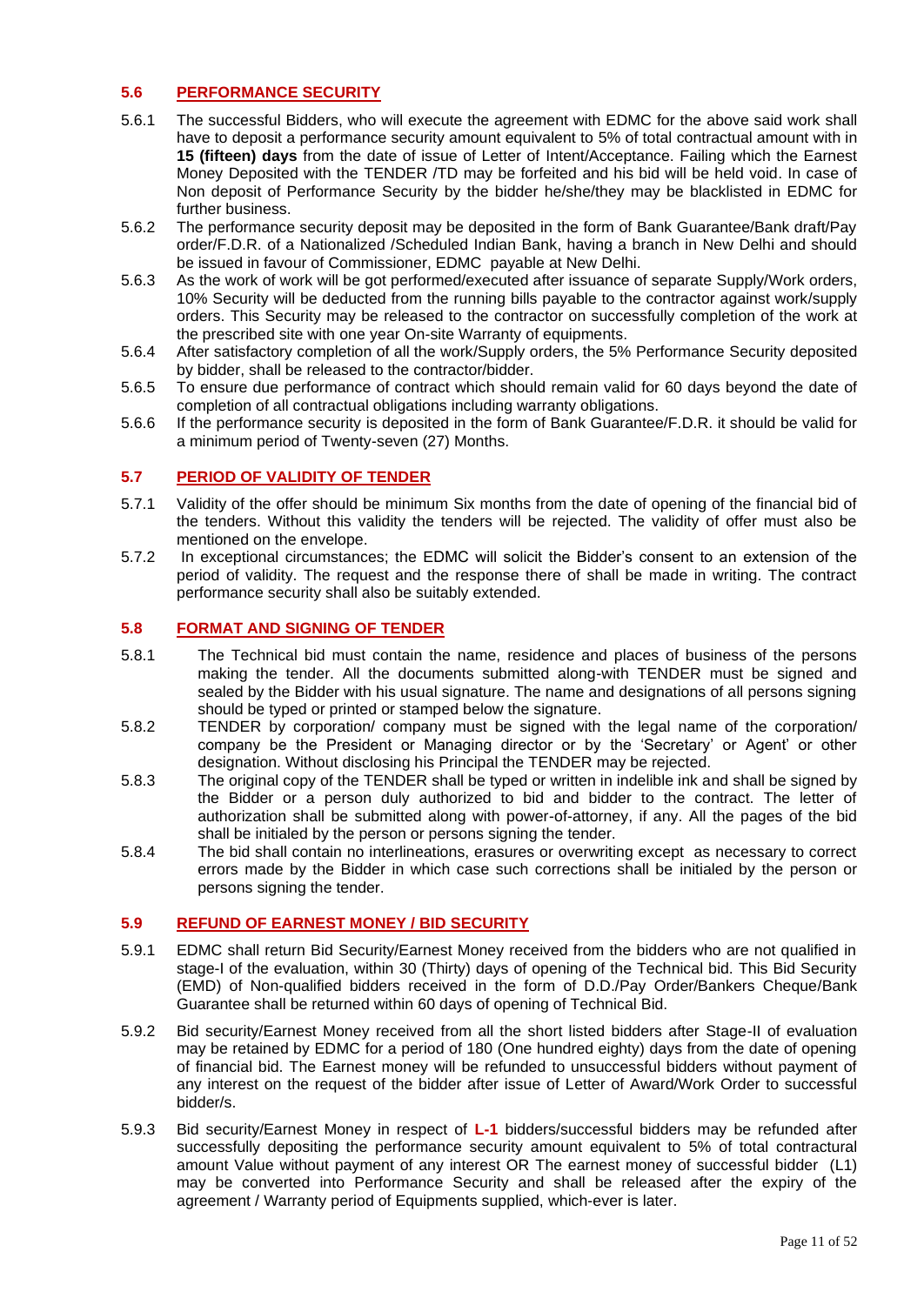# **6 SCOPE OF WORK AND TECHNICAL SPECIFICATIONS**

#### **6.1 SCOPE OF WORK**

This work will be done in Dr. Hedgewar Park, Mandawali in ward no. 09E under Head of Account XL-VIII-V (MPLAD fund). The fund for this project provided by Sh. Gautam Gambhir, Hon'ble MP (East Delhi) under MPLAD Fund. Water harvesting park will be developed for increase water level. The source of water is rain water for this project. Park will developed for other local residents. R.C.C. benches, Garden Hut are also constructed in park for use of old age person and other local residents.

#### **TECHNICAL SPECIFICATION**

#### 6.2

To insure for all above requirements Bidder are requested to submit test reports of raw material being used to manufacture the Children Play Equipments along with drawings & Catalogue.

**Name of Work:** Development of water Harvesting park with sitting facilities at Hedgewar park, Mandawali Village in ward No. 09E Shah. South Zone, EDMC

| S.<br><b>No</b> | <b>Particulars</b>                                                                                                                                                                                                                                                                                                                                                                                                   | Qty.            |
|-----------------|----------------------------------------------------------------------------------------------------------------------------------------------------------------------------------------------------------------------------------------------------------------------------------------------------------------------------------------------------------------------------------------------------------------------|-----------------|
| 1               | Earth work in excavation by mechanical means (Hydraulic excavator)/manual means<br>over areas (exceeding 30 cm in depth, 1.5 m in width as well as 10sqm on plan)<br>including getting out and disposal of excavated earth leadupto 50 m and lift upto 1.5 m,<br>as directed by Engineer-in-charge. 2.6.1 All kinds of soil                                                                                          | 9095.1<br>cum   |
| 2               | Extra for every additional lift of 1.5 m or part thereof in excavation /banking excavated<br>or stacked materials 2.26.1 All kinds of soil                                                                                                                                                                                                                                                                           | 6262.20c<br>um. |
| 3               | Filling available excavated earth (excluding rock) in trenches, plinth, sides of<br>foundations etc. in layers not exceeding 20cm in depth, consolidating each deposited<br>layer by ramming and watering, lead upto 50 m and lift upto 1.5 m.                                                                                                                                                                       | 250<br>cum      |
| 4               | Providing and fixing G.I. chain link fabric fencing of required width in mesh size 50x50<br>mm including strengthening with 2 mm dia wire ornuts, bolts and washers as required<br>complete as per the direction of Engineer-in-charge.16.70.1 Made of G.I. wire of dia 4<br>mm sqm 797.2016.70.2 Made of G.I. wire of dia. 4 mm, PVC coated to achieve outer<br>dia not less than 5 mm in required colour and shade | 588<br>Sqm.     |

**(1) :- Development of Water Harvesting park:-**

### **(2): Development of sitting arrangement through Construction of Gazebos (Garden Huts) and providing RCC Benches at Mandawali Park**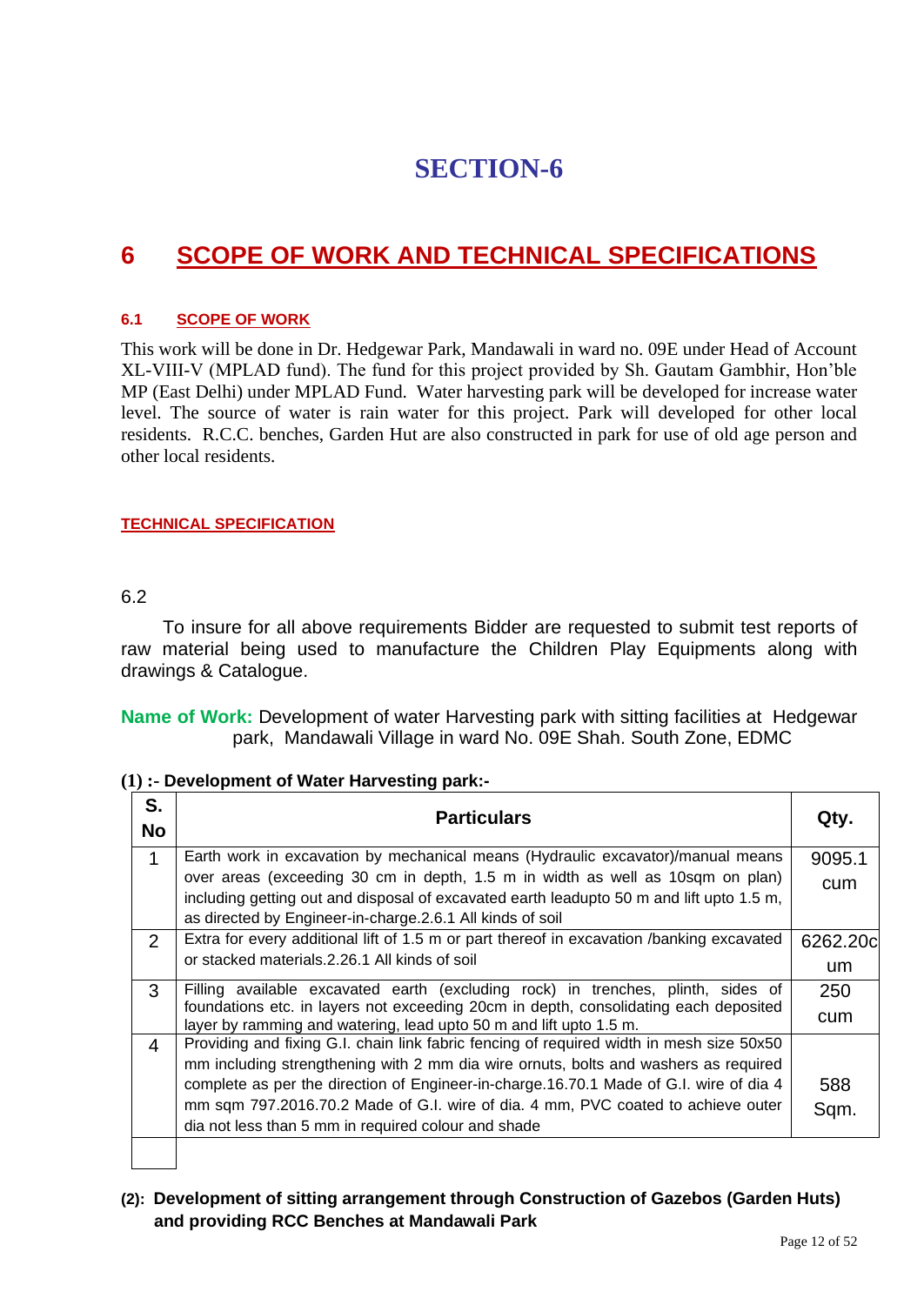#### **B). Construction of Gazebos (Garden Huts)**

| S.<br>No.       | Item                                                                                                                                   |                   |
|-----------------|----------------------------------------------------------------------------------------------------------------------------------------|-------------------|
|                 |                                                                                                                                        |                   |
| $\mathbf{1}$    | Earth work in excavation of park within a lead of 50 m. All kind of soil                                                               | $1.08$ pcum       |
| $\overline{2}$  | Supply of MS Pipe of 150 mm rod and 10 ft height of column                                                                             | 660<br>Kg.        |
| 3               | Supply of MS plate of 6mm thickness and 9"x9" size for closing pipe at one end of<br>150 mm                                            | 24<br>Kg.         |
| $\overline{4}$  | Welding of ms plate of 6 mm thickness to one end of 150 mm                                                                             | 220.64<br>pcm     |
| 5               | Providing and laying 75 mm thick compacted bed of dry brick in charge.                                                                 | 21.18<br>psqm     |
| 6               | Provision and laying in position cement concrete 1:4:8 40mm nominal size.                                                              | $2.1 \text{ cum}$ |
| $\overline{7}$  | Provision and laying in position cement concrete1:2:4 20mm nominal size                                                                | 1.08 cum          |
| 8               | Steel work in built up tubular (hot finished) welded type  Washer etc. complete                                                        | 680 kg            |
| 9               | Providing and fixing of roofing sheet in kavelu design of 3mm of LLDPE in brown<br>color.                                              | 32 Each           |
| 10              | Art work on column including architectural design, moldings, arches, shapes<br>Aesthetic elements.                                     | 12.00 Each        |
| 11              | Providing Sculpture like Man, woman, figures animal musical instruments, any<br>elements or design representing cultures or tradition. | 6 Each            |
| 12 <sup>2</sup> | Art Work on Sitting arrangement/benches by making architectural design, moldings<br>shapesaesthetic elements.                          | 22.5 pmtr.        |
| 13              | Art work on slab molding /arches by giving shapespainting coats                                                                        | 36 pmtr.          |

# C). **Providing & Fixing of RCC Bench**

| S.<br>No. | Item                                                                                                                                                                                                                                                                                                                                                                                                                                                                                                                                                                                                                                                                                                                                                                                                                                                                                                                                  | Qty     |
|-----------|---------------------------------------------------------------------------------------------------------------------------------------------------------------------------------------------------------------------------------------------------------------------------------------------------------------------------------------------------------------------------------------------------------------------------------------------------------------------------------------------------------------------------------------------------------------------------------------------------------------------------------------------------------------------------------------------------------------------------------------------------------------------------------------------------------------------------------------------------------------------------------------------------------------------------------------|---------|
|           | Providing and fixing of RCC Benches, the Specification as under:-<br>1. Description: This item shall govern the provision of supply, erecting<br>and installation of precast concrete reinforced benches with back rest.<br>2. General Requirement: The precast concrete reinforced benches shall<br>be manufactured in accordance with the design requirements and<br>details shown in the plan, and in conformity with the requirement of this<br>specification and item no. 172020 of USSOR.<br>3. Materials and Construction Methods: The material and construction<br>of precast concrete reinforced benches will be as follows:<br>(i)<br><b>Concrete Mix Design:</b> The benches shall be cast using M-30 grade<br>concrete mix in accordance with IS:10269: 2009 (with latest<br>amendment) in gray cement by using vibro- compaction technique and<br>with reinforcement as detailed in this specification. The manufacturer | 40 Nos. |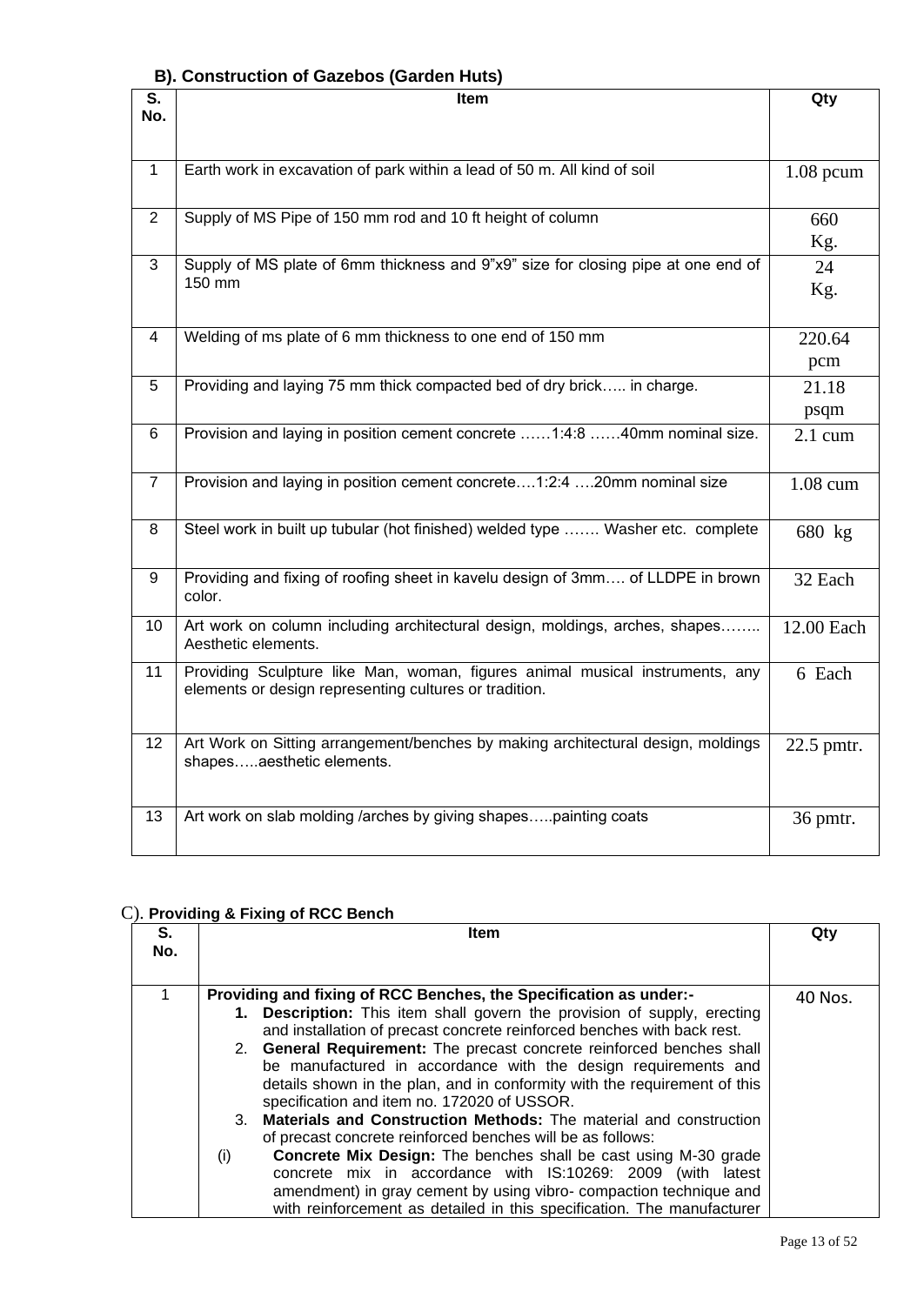|       | shall be responsible to design a mix which achieves both the strength<br>and the surface finish required for the installation and application.<br>Compressive strength shall be not less than 30 MPa at 28 days.                                                                                                                                                                                  |  |
|-------|---------------------------------------------------------------------------------------------------------------------------------------------------------------------------------------------------------------------------------------------------------------------------------------------------------------------------------------------------------------------------------------------------|--|
| (ii)  | Reinforcement Steel: TMT reinforcement bars confirming to IS:<br>1786:2008 of dia 10mm shall be used as main reinforcement bar and<br>4mm dia mild steel bars shall be used as stirrups as per reinforcement<br>diagram.                                                                                                                                                                          |  |
| (iii) | <b>Connections:</b> 12mm dia x 65mm long galvanized steel CSK<br>(Countersunk) bolts with EVA (Ethylene Vinyl Acetate) washer for<br>connecting seating plank with leg and half threaded carriage bolts &<br>nuts with EVA & steel washers of size 165mm length x8mm dia for<br>connecting back rest plank with leg. Threaded steel fastener shall<br>confirm to IS: 1367 with latest amendments. |  |
| (iv)  | Paint: Red color acrylic based paint (Other color may be used, if<br>decided by Engineer-in-charge) confirming to IS: 15489 should be<br>used.                                                                                                                                                                                                                                                    |  |
| 4.    | Detail of member of precast concrete reinforced bench:                                                                                                                                                                                                                                                                                                                                            |  |
| İ.    | RCC Base Supports: Two number of legs manufactured using M-                                                                                                                                                                                                                                                                                                                                       |  |
|       | 30 grade grey cement concrete of back height 1000mm, front height                                                                                                                                                                                                                                                                                                                                 |  |
|       | 400mm, bottom width 620mm with 100mm thickness. Each leg shall                                                                                                                                                                                                                                                                                                                                    |  |
|       | be reinforced with 4 nos. of 10mm dia TMT bars distributed                                                                                                                                                                                                                                                                                                                                        |  |
|       | uniformly along the section and periphery of the legs and tied with                                                                                                                                                                                                                                                                                                                               |  |
|       | 4mm dia mild steel stirrups as per detailed given in drawing Each                                                                                                                                                                                                                                                                                                                                 |  |
|       | leg will have 3 nos. 12mm dia 65mm length galvanized coupling                                                                                                                                                                                                                                                                                                                                     |  |
|       | nuts, welded suitably to the main reinforcement at appropriate                                                                                                                                                                                                                                                                                                                                    |  |
|       | location on the seating to receive concrete planks on the legs and 3                                                                                                                                                                                                                                                                                                                              |  |
|       | holes to receive carriage bolts for fixing back rest planks.                                                                                                                                                                                                                                                                                                                                      |  |
| ii.   | Planks: Five RCC planks of size 1500mm x 100mmx50mm shall                                                                                                                                                                                                                                                                                                                                         |  |
|       | be cast using M-30 Grade grey cement mixed with 3% red pigment                                                                                                                                                                                                                                                                                                                                    |  |
|       | (other color may be used, if decided by Engineer) and each plank                                                                                                                                                                                                                                                                                                                                  |  |
|       | reinforced with 2nos.10mm dia TMT bars along the length and 10                                                                                                                                                                                                                                                                                                                                    |  |
|       | Nos. 4mm dia mild steel bars along the width and having 2 holes of                                                                                                                                                                                                                                                                                                                                |  |
|       | 14mm dia at appropriate location to receive 12mm dia galvanized<br>bolts for fixing these planks on the legs. One RCC plank.                                                                                                                                                                                                                                                                      |  |
| iii.  | Installation of RCC bench: Each seating plank (bottom) of bench                                                                                                                                                                                                                                                                                                                                   |  |
|       | will be bolted with the leg with the help of 12 dia x65mm length                                                                                                                                                                                                                                                                                                                                  |  |
|       | galvanized steel CSK (Countersunk) bolts with EVA and steel                                                                                                                                                                                                                                                                                                                                       |  |
|       | washers of size 165mm length x 8mm dia.                                                                                                                                                                                                                                                                                                                                                           |  |
|       |                                                                                                                                                                                                                                                                                                                                                                                                   |  |

## (D) -Part-Development of Green area

| S.             | <b>Description</b>                                                                                                                                                                                                                                                                                                                                                   | Qty         |
|----------------|----------------------------------------------------------------------------------------------------------------------------------------------------------------------------------------------------------------------------------------------------------------------------------------------------------------------------------------------------------------------|-------------|
| No.            |                                                                                                                                                                                                                                                                                                                                                                      |             |
| 1 <sub>1</sub> | Trenching in ordinary soil up to depth of 60 cm including Removal and staking of<br>serviceable materials and then disposing of by 50 mtr and making up the trenched<br>area to proper levels by filling with earth or earth mixed with sludge or/ and manure<br>before and after flooding trench with water(excluding cost of imported earth, sludge or<br>manure). | 1672.77 Cum |
| 2.             | Supplying and stacking of good earth at site including royalty and carriage up to 10<br>km (earth measured in stacks will be reduced by 20% for payment).                                                                                                                                                                                                            | 588.78 cum  |
| 3.             | Supplying and stacking of dung Manure at site including royalty and carriage up to 1<br>km (earth; measured in stacks will be reduced by 8% for payment).                                                                                                                                                                                                            | 147.19 cum  |
| 4.             | Supplying and spreading of Yamuna sand at site.                                                                                                                                                                                                                                                                                                                      | 147.19 cum  |
| 5.             | Carriage of good earth by manual labour including loading/ unloading & stacking for<br>lead) For first 50 mtr.                                                                                                                                                                                                                                                       | 588.78 cum  |
| 6.             | Carriage of manure or sludge by<br>manual labour including loading/ unloading &<br>stacking for lead<br>a) For first 50 mtr                                                                                                                                                                                                                                          | 147.19 cum  |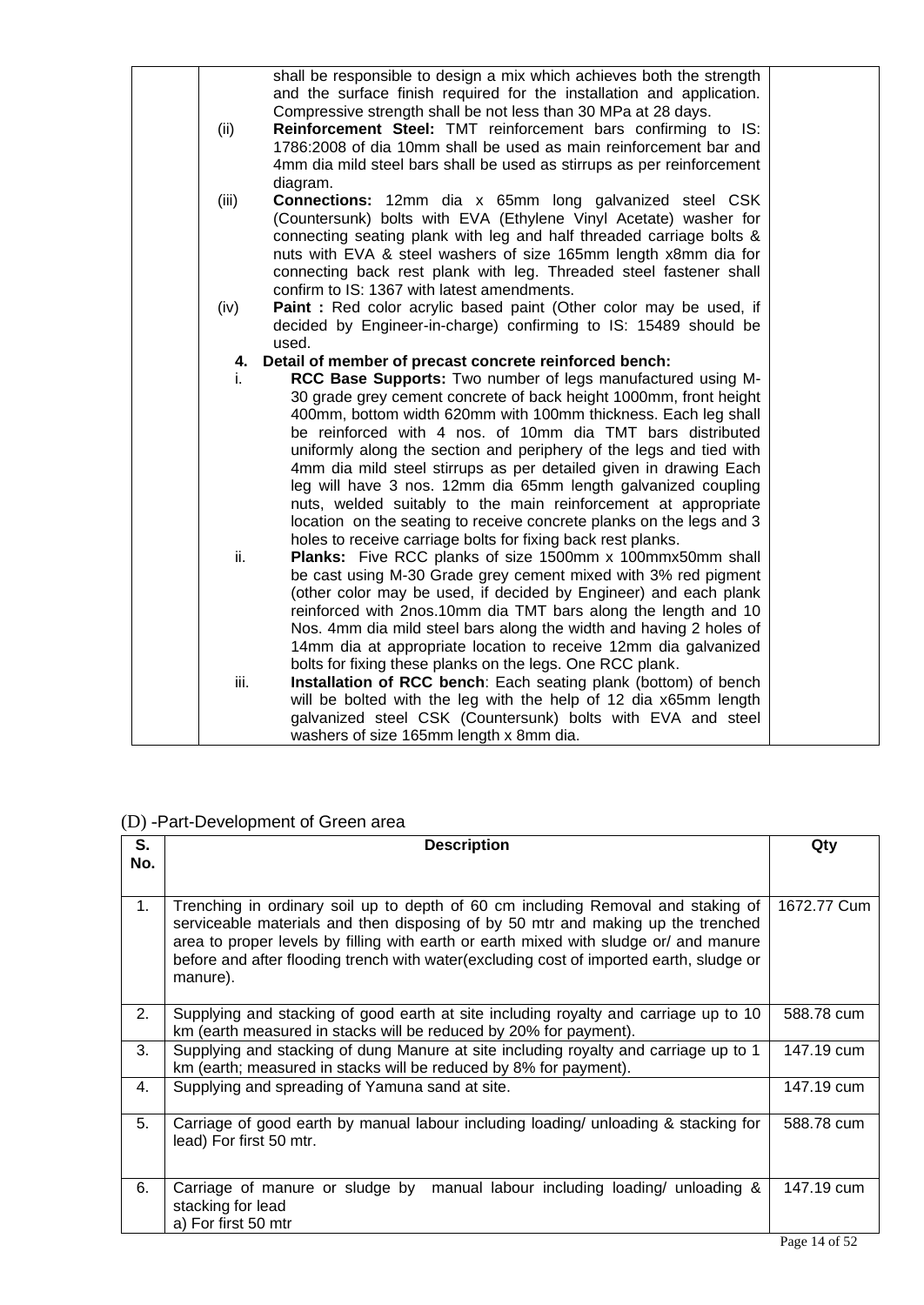|     | Carriage of Yamuna Sand by manual labour including loading/ unloading & stacking     | 147.19 cum  |
|-----|--------------------------------------------------------------------------------------|-------------|
|     | for lead                                                                             |             |
|     | a) For first 50 mtr                                                                  |             |
| 8.  | Rough dressing to the 'trenched area after 10 to 15 days of its flooding with water  | 5575.89 sqm |
|     | including breaking clods.                                                            |             |
| 9.  | Fine dressing the ground                                                             | 5575.89 sqm |
| 10. | Spreading of manure and good earth in required thickness (Cost of sludge, dung       | 883.16 cum  |
|     | manure or/and good earth to be paid separately).                                     |             |
| 11. | Mixing earth and sludge, dung manure in proportion specified or directed.            | 883.16 cum  |
|     |                                                                                      |             |
| 12. | Providing & laying Selection no. 1 grass turf with earth 50mm to 60mm thickness of   | 5575.89 sqm |
|     | existing ground prepared with proper level and ramming with required tools wooden    |             |
|     | and then rolling the surface with light roller make the surface smoothen and light   |             |
|     | watering the same maintenance for 30 days or more till the grass establish properly, |             |
|     | as per direction of officer in charge                                                |             |
|     |                                                                                      |             |
| 13. | P/F Brick edging 7cm wide 11.4 cm deep to plinth protection with common burnt clay   | 2296 Mtr.   |
|     | F.P.S. (non modular) bricks of class designation 7.5                                 |             |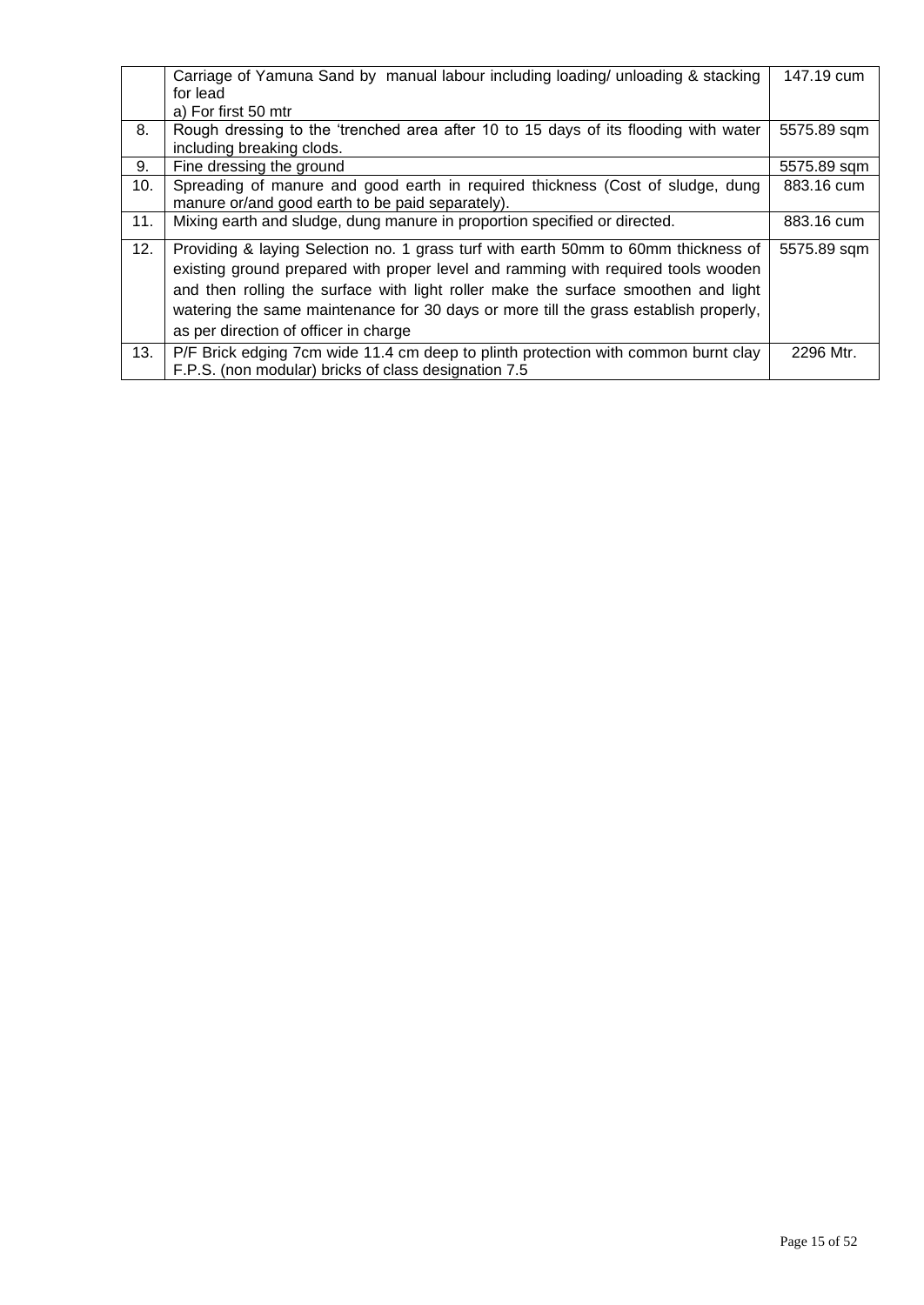# **6.3. INDICATIVE DIAGRAMS OF EQUIPMENT**

# **1.RCC BENCH**

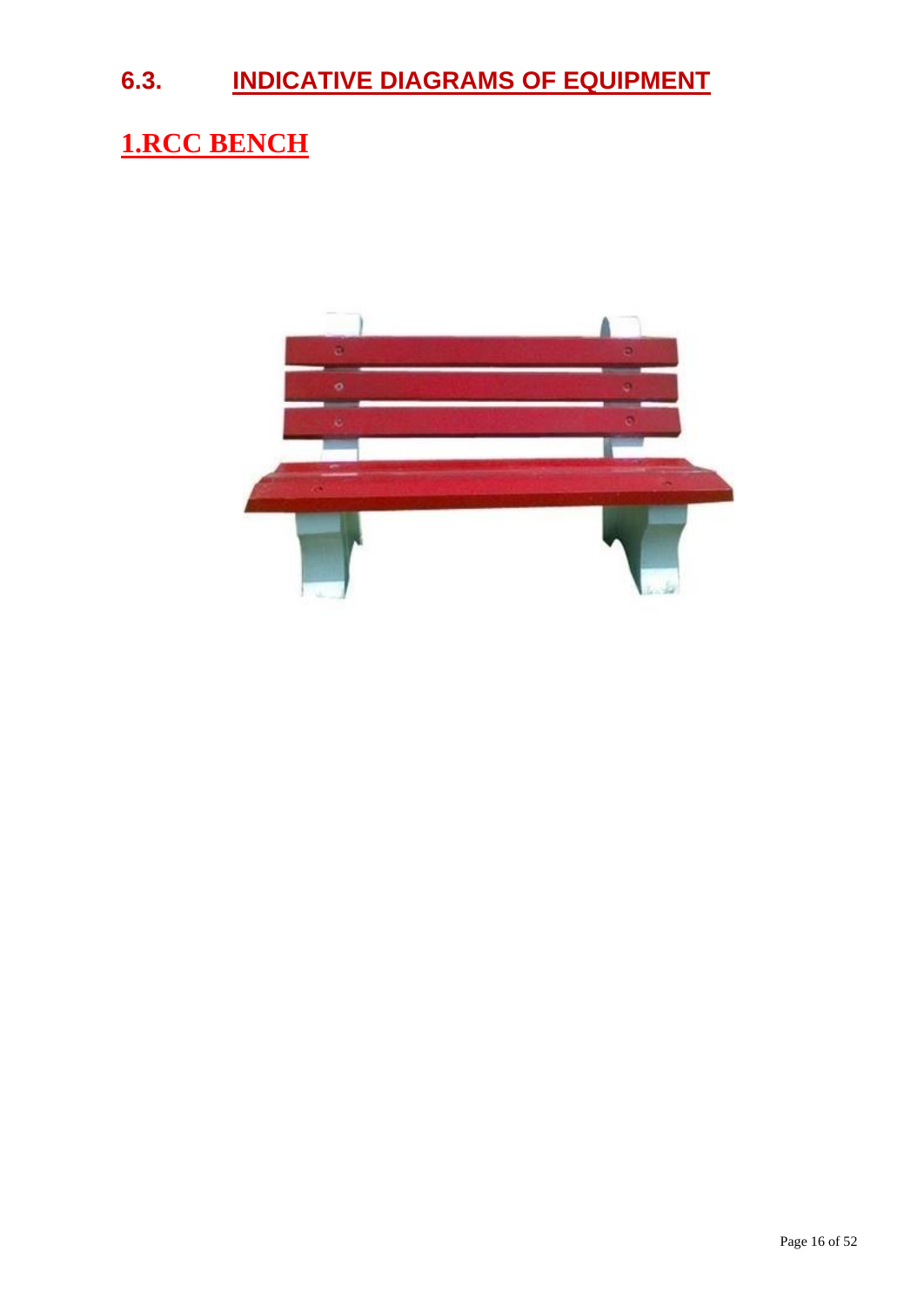# **7. SUBMISSION OF TENDER**

## **7.1 SEALING AND MARKING**

- 7.1.1 The Tenderer must complete all technical and commercial aspect and should contain requisite certificate, drawings, informative literature etc. as required in the specification.
- 7.1.2 The desired bidders may get themselves registered on EDMC website for online tendering.
- 7.1.3 For any 24X7 help Online tender contact **on 120-4001002, 0120-4001005, 0120-6277787 mail to : Technical - support-eproc(at)nic(dot)in**
- 7.1.4 1. Envelope should contain Tender Cost & Earnest money. 2. Technical Bid Qualifying documents. It should be super scribed with Tender No. Technical bid & 'EMD'. Requisite Tender Cost in the form of Bank Draft/ Pay Order should be attached. Requisite earnest money & Tender Cost in the form of Bank Draft/ Bank Guarantee should be attached. EMD & Tender Cost should be in one envelope and be part of Technical Bid. All the Bank Drafts/Pay Orders/Bank Guarantee should be drawn in favour of Commissioner, EDMC payable at New Delhi.
- 7.1.5 The Bidder should submit price bid online on the EDMC website <https://etenders.gov.in/eprocure/app> Anything in regard of financial condition, payment terms, rebate etc. mentioned in Financial bid may make the Tender invalid. Therefore, it is in the interest of the Bidder not to write anything extra except price.
- 7.1.6 The Correspondence envelope/s shall be addressed to the Deputy Director(Hort.)/Shahdara South Zone EDMC, Delhi-32.

### **7.2 EXPENSES OF AGREEMENT**

A formal agreement should be entered between EDMC and the Bidder for the proper fulfillment of the contract. The expenses of cost of agreement papers along-with completing and stamping of the agreement shall be paid by the Bidder. The agreement shall be valid for 06 calendar months from the date of signing the contract. However the agreement for different Supply/Work orders will be executed separately and all the expenses thereof will be borne by the bidder itself.

## **7.3 DEADLINE FOR SUBMISSION OF BIDS**

Bids must be submitted at the date and time specified in the TENDER documents.

#### **7.4 LATE BIDS**

No late bid shall be entertained and no claim regarding late submission shall be entertained in this regard.

### **7.5. SPIRAL BINDING OF TECHNICAL BIDS**

The bidder must submit the Technical bids duly spiral binding of all the documents being submitted. The bid pages should be clearly serial numbered.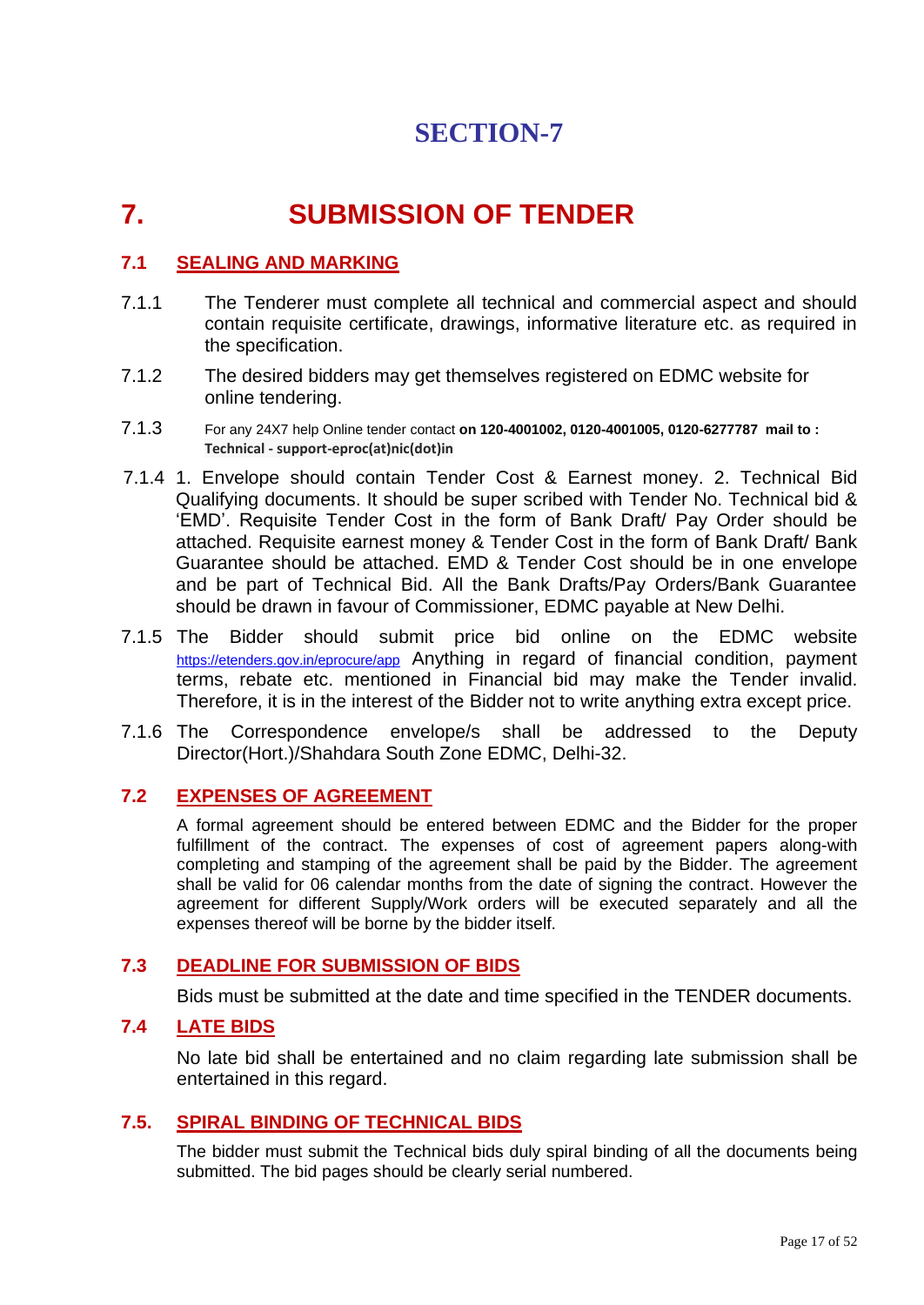# **8. EVALUATION CRITERIA**

To be eligible for evaluation of its Proposal, the Applicants have to fulfill the following conditions:

## **8.1 MANDATORY**

- 8.1.1 **INDIAN MANUFACTURER** Indian Manufacturer and its dealers/distributers of Children Play Equipments and STP etc conforming to relevant national/international standards would be eligible. The Tenderer /Bidder shall submit Valid Registration of Manufacturing Unit/Plant located in India with certificate/s issued by Government Agency clearly mentioning of Manufacturer of Children Play Equipments. The Bidder shall submit Valid Registration Certificate since more than one year old of manufacturing unit/plant License with production capacity located in India.
- 8.1.2 POST The Tenderer/Bidder should have adequate post installation localized service facilities/ centre in Delhi. In the case of being a new firm, the Tenderer/Bidder will have to submit a written commitment to establish adequate localized service facilities/centre in Delhi.
- 8.1.3 Minimum Experience of having successfully completed works during the last 5 years ending previous day of last date of submission of application.

Three similar completed works costing not less than the amount equal to 40%

#### OR

Two similar completed works costing not less than the amount equal to 60%

OR

One similar completed work of aggregate cost not less than the amount equal to 80%

 **AND** One completed work of any nature costing not less than the amount equal to 80% with some Central Government Department/ State Government Department/ Central Autonomous Body/Central Public Sector undertaking/State Public Sector Undertaking/ City Development Authority/ Municipal Corporation of City formed under any act by Central/State Government and published in Central/State Gazette. Completed Similar work means the work of Development of park, Harvesting and construction of hut/RCC benches etc.

- 8.1.4 **TURNOVER**: Minimum Average annual financial turnover, duly verified by registered CA, should be at least **Rs. 31.00 Lac** during the immediate last 3 consecutive financial years.Audited report/audited balance sheet for the preceding three (3) financial years should be submitted alongwith a summarized sheet verified by a registered CA. The bidder should not have incurred any loss in more than two years during last five consecutive balance sheets, duly certified and audited by the Chartered Accountant.
- 8.1.5 **SOLVENCY CERTIFICATE:** Bidders will submit fresh/latestSolvency certificate for an amount equal to 40% of the estimate cost from a Indian Nationalized/Scheduled bank.
- 8.1.6 Valid GST, PAN, EPF/ESIC(if applicable) registration certificate.
- 8.1.7 Undertaking by the bidder that he/she/they has/have not been banned/debarred/black listed by EDMC or any other organization of State/Central Government /undertaking/ Department.
- 8.1.8 Bidder shall Sign duly Stamped/sealed on each page of the tender/bidding document submitted.
- 8.1.9 If the bidder is a dealer or distributor, he/she submit Authorized dealers/ distributors Certificate of the Original Manufacturer.
- 8.1.10 If the bidder is a dealer or distributor, he/she/they will submit Authorisation letter from the original Manufacturer for quoting the products in this tender.

#### **NOTE:IF ANY BIDDER DOES NOT FULFILL THE MANDATORY MINIMUM ELIGIBILITY CONDITIONS ITS/THEIR BID/S ARE LIABLE TO BE REJECTED.**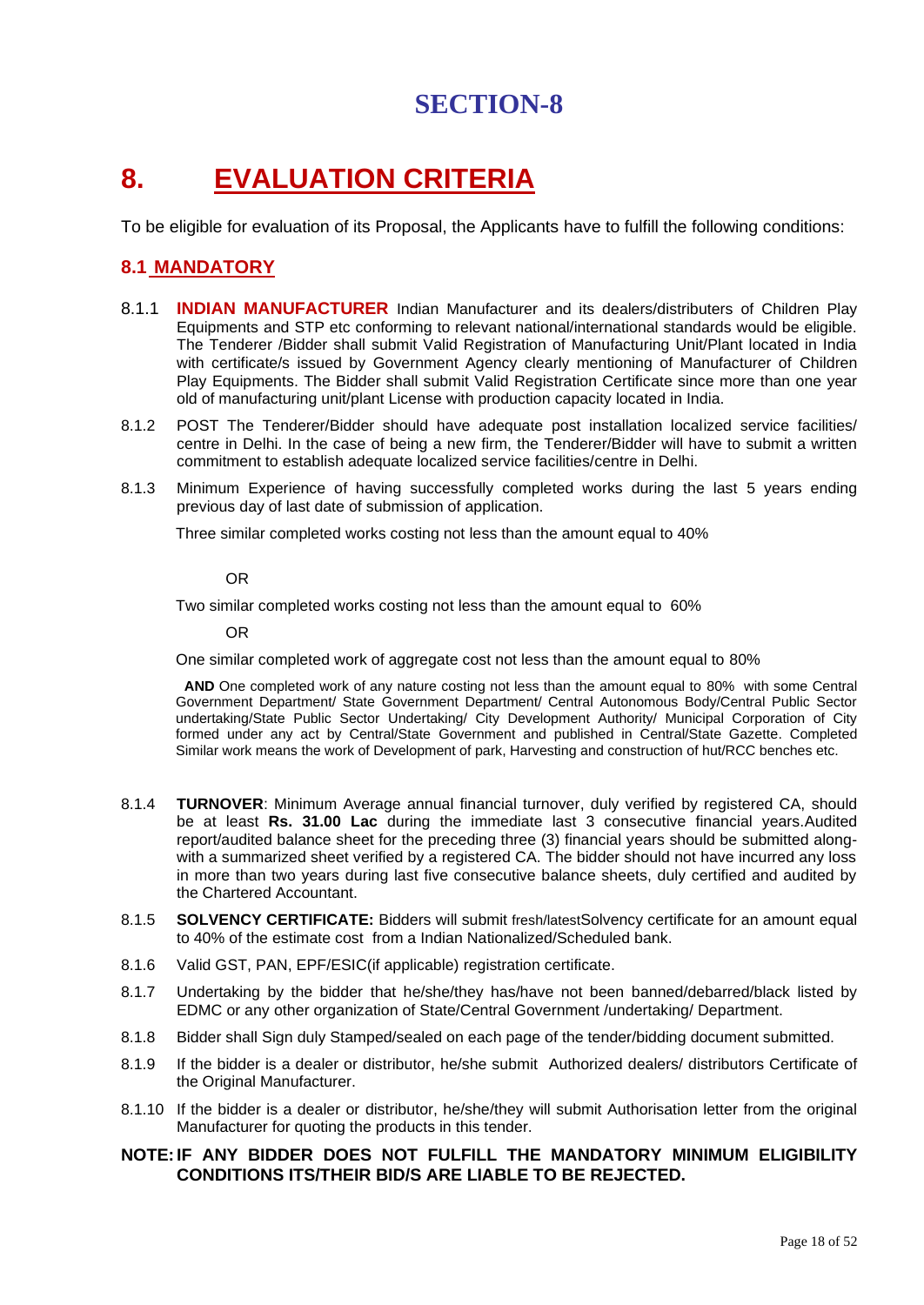### **8.2. THE FOLLOWING CRITERIA BUT NOT RESTRICTED THERETO, WILL BE USED TO EVALUATE PROPOSALS:**

#### **8.2.1 FINANCIAL CAPABILITY (Annual Turnover)**

(i) Annual Turnover of Rs. 31.00 Lac being minimum eligibility criteria.

### **8.2.2. EXPERIENCE**

(i) minimum 5 years eligibility criteria

# **8.2.3 QUALITY/SAFETY STANDARDS**

**8.2.3.1 Test report of Cement, Good Earth, mixture of R.CC. regarding Civil work i.e. Gazebo and R.C.C. bench**

#### **8.2.3.4 SAFETY STANDARDS**

(i) I.S.O. Certification (ISO 9001 OR ISO 18001)

#### **8.2.3.5 USE OF NON HAZARDOUS MATERIAL**

- (i) Certificate in respect of use of non-hazardous/
- in concrete used (above Testing Report in
- ) from any Govt.or Government designated/ authorized Lab/s

#### **8.2.5 PERSONNEL AND ESTABLISHMENT**

- (i) Diploma holder Engineer
- (ii) Supervisor/Forman

# **NOTES:**

- 1. Evaluation of Proposals will be done by a Technical Evaluation Committee formed by the EDMC.The Committee shall determine the approach and methodologies for the issues, which may arise during the evaluation exercise and have not been addressed in this Tender Document. The decision of the Committee shall be final and binding on all the Bidders.
- **2. Completed Similar work means the work of Development of park, Harvesting and construction of hut/RCC benches etc.**
- 3. THE VALUE OF EXECUTED WORKS SHALL BE BROUGHT TO CURRENT COSTING LEVEL BY ENHANCING THE ACTUAL VALUE OF WORK AT SIMPLE 7% PER ANNUM; CALCULATED FROM THE DATE OF COMPLETION TO LAST DATE OF RECEIPT OF APPLICATIONS FOR TENDERS.
- **4.** THE EXPERIENCE/PERFORMANCE OF WORKS EXECUTED BE SUBMITTED IN THE ON THE OFFICIAL STATIONERY/LETTER HEAD OF THE DEPARTMENT/ COMPANY/ AGENCY, WITH SEAL/STAMP FOR WHICH THE WORK HAS BEEN EXECUTED. THE CERTIFICATE SHALL BE ISSUED FROM THE OFFICER NOT BELOW THE RANK OF EXECUTIVE ENGINEER / PROJECT MANAGER OR EQUIVALENT OR WORK ORDER ISSUING AUTHORITY. THE COMPLETION CERTIFICATE SHALL CONTAIN THE NECESSARY INFORMATION OF NATURE OF WORK **COMPLETED, COMPLETION TIME, AMOUNT OF WORK EXECUTED BY THE BIDDERS.**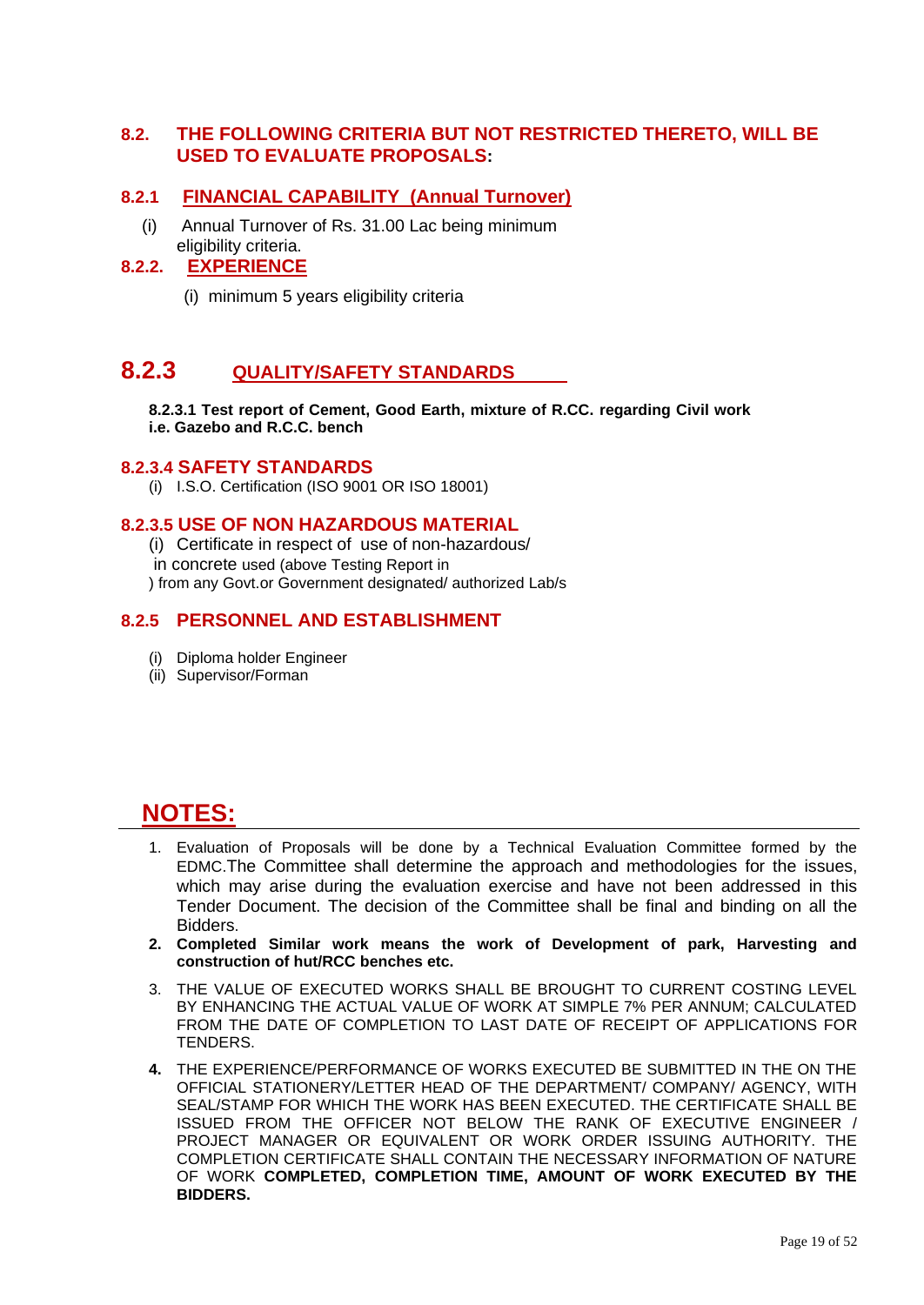- 5. If asked by the EDMC, the Bidder/s must submit the sample of product. If any Bidder fail to comply with this within stipulated time then he may be disqualified from tender. If the department feels it is necessary then they should visit manufacturers unit to get satisfy about quality of products as mentioned at 14.29 & 14.30 in General Conditions & Information of Contract of this Tender.
- 6. The Financial Proposal of the firm/s that qualify the said eligibility criteria shall be opened. The firm having the lowest Financial Bid will be considered for award of work for a period of 2 months.
- 7. Detail of Plant & Machinery (8.2.4) (Purchase Bill(s)/Installation/certificate of Installation etc., if anyand Personnel & Establishment (8.2.5) Submit documentary proof that they are the employee(s) of the bidder. Appoint Letters/EPFO details/Other related documents. be submitted with Technical Bid for evaluation.
- 8. Tenderer /Bidder should submit valid test certificates (for 8.2.3.1 & 8.2.3.3) issued by the Government or Government designated / authorized Lab/s accredited to national or international test centres in favour of the Manufacturing firm of Children Play Equipments.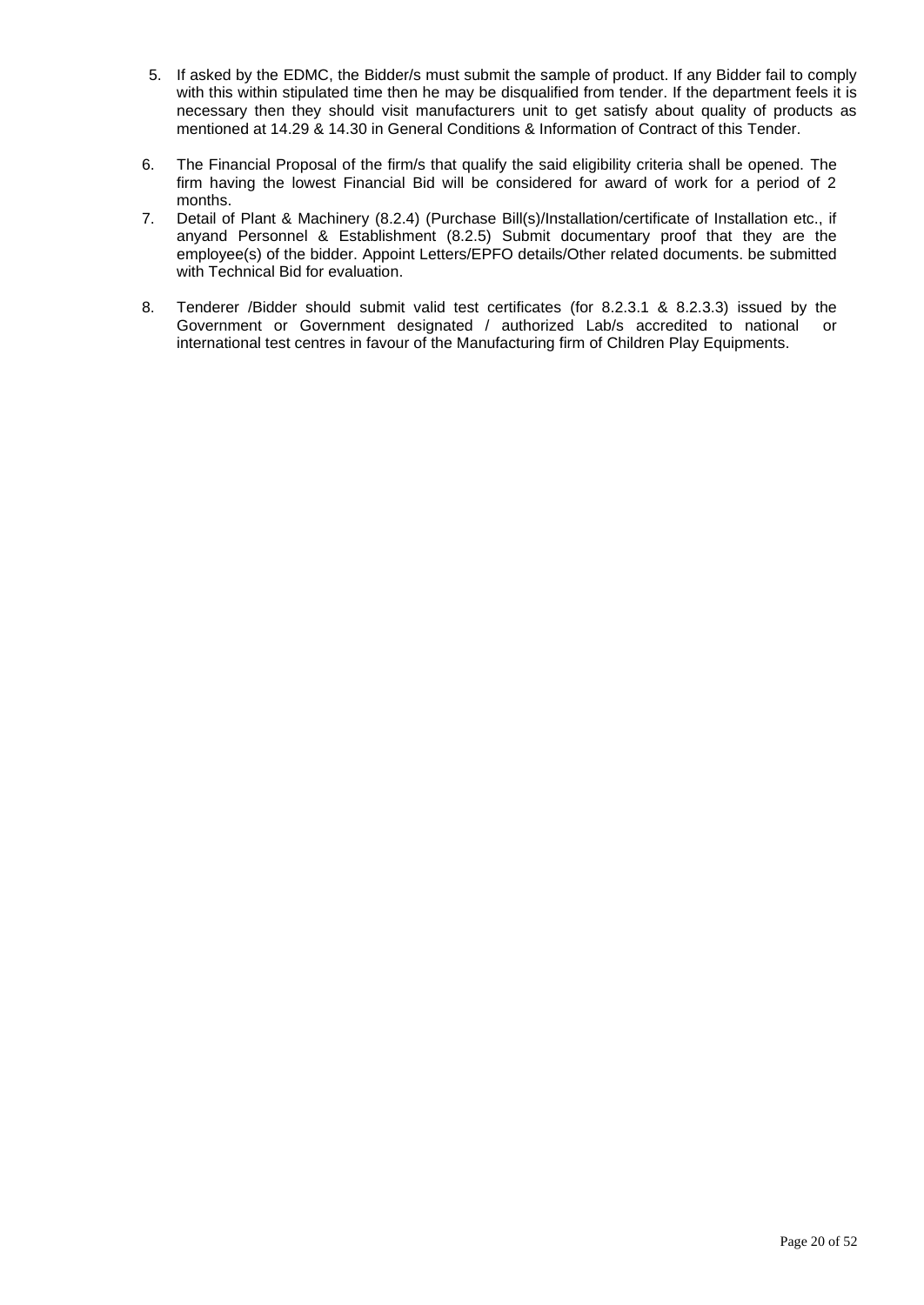# **9. TENDER OPENING AND EVALUATION**

## **9.1 OPENING OF TENDER**

The procedure of opening of the TENDER shall be as under:

- 9.1.1 Envelop bearing TENDER specification and subscribed **"Technical bid & EMD"** shall be opened on the date mentioned in the TENDER notice by the committee, constituted by EDMC, in the presence of tenderers/bidders, who choose to be present. First envelope shall contain two separate envelopes of Technical Bid & EMD + Tender Cost.
- 9.1.2 Financial bid shall be opened online after establishing technical suitability of the offer as per schedule provided in the TENDER notice/ details. Second envelope of only those Bidders shall be opened whose first envelope shall be found commercially clear and technically suitable and Qualified by the Technical Evaluation Committee of the EDMC. No manual submission of Financial Bids shall be entertained.
- 9.1.3 The date of opening of financial bid shall be notified after evaluation of technical bids on EDMC website, intimation of this effect shall be sent to Bidders by mail/Speed post/fax etc., if the desired address are available with the Horticulture Department EDMC. It will be in the interest of the Bidder to send their authorized representatives well conversant with the TENDER and competent enough to take decision on technical and financial matter at the time of opening of second envelope. All interested participants/Bidders/stake-holders are requested to visit/follow the E.D.M.C. website [www.etenders.gov.in](http://www.etenders.gov.in/)/ East Delhi Municipal Corporation /Tenders/e-tendering portal for regular update and details thereof

### **9.2 CLARIFICATION OF TENDER**

9.2.1 **To assist in the examination, evaluation and comparison of bids the EDMC may at its discretion ask the bidder for a clarification of its bid. The request for clarification and the response shall be in writing.**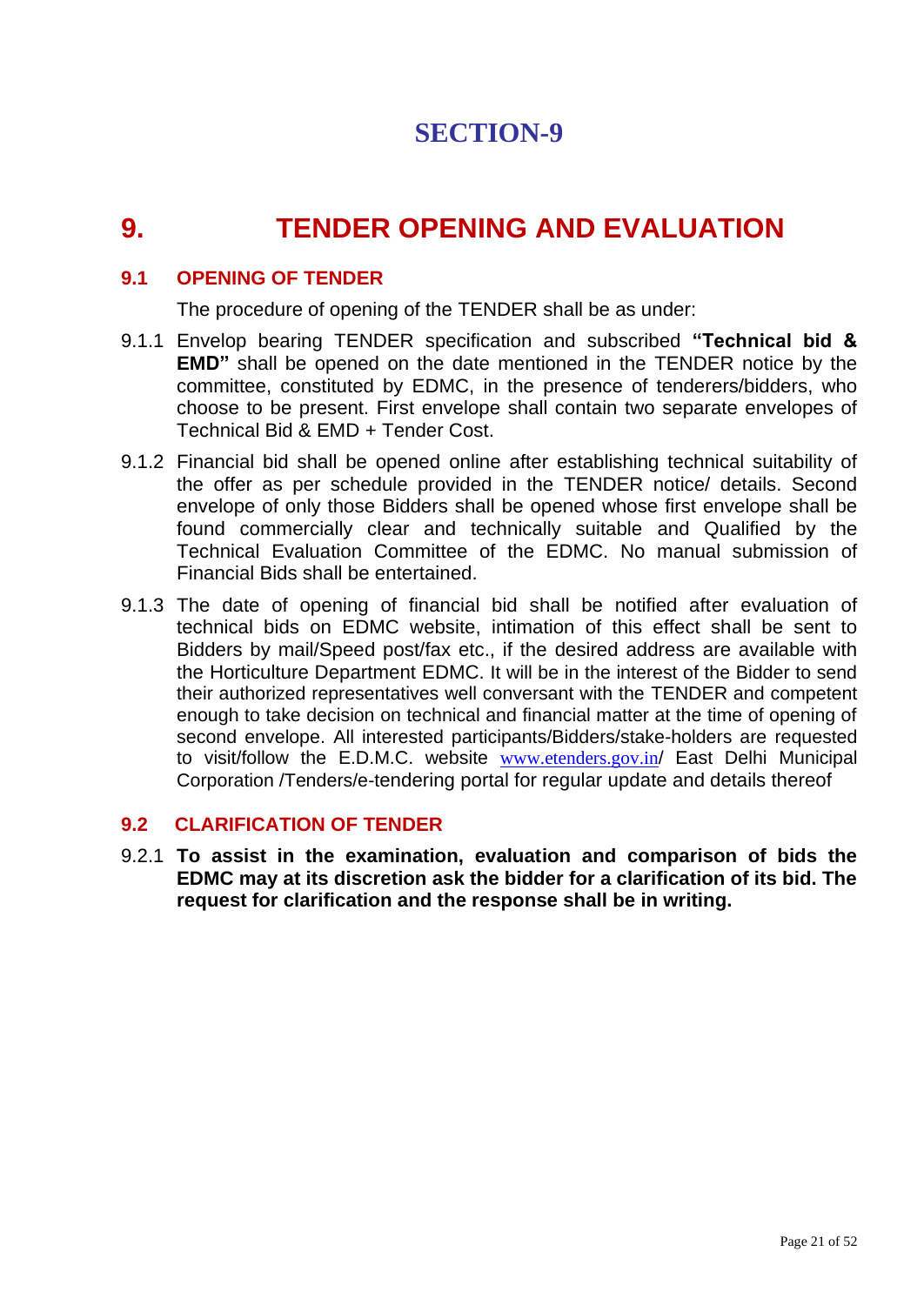# **SECTION-10 10. DECLARATION BY THE TENDERER/BIDDER**

I/We\_\_\_\_\_\_\_\_\_\_\_\_\_\_\_\_\_\_\_\_\_\_\_\_\_\_\_\_\_\_\_\_\_\_\_\_\_\_\_\_\_\_\_\_\_\_\_\_\_\_\_\_\_\_ (hereinafter

referred to as the Bidder) being desirous of tendering for the work of "Development of water Harvesting park with sitting facilities at Hedgewar park, Mandawali Village in ward No. 09E Shah. South Zone, EDMC

" as per the above mentioned TENDER and having fully understood the nature of the work and having carefully noted all the terms and conditions, specifications etc. as mentioned in the TENDER document, DO HEREBY DECLARE THAT :

- 1. The Bidder is fully aware of all the requirements of the TENDER document and agrees with all provisions of the TENDER document.
- 2. The Bidder is capable of completing the work as required in the tender.
- 3. The Bidder accepts all risks and responsibilities directly or indirectly connected with the performance of the tender.
- 4. The Bidder has no collusion with other Bidder, any employee of EDMC or with any other person or firm in the preparation of the bid.
- 5. The Bidder has not been influenced by any statement or promises of EDMC or any of its employees, but only by the TENDER document.
- 6. The Bidder is financially solvent and sound to execute the work.
- 7. The Bidder is sufficiently experienced and competent to perform the contract to the satisfaction of EDMC.
- 8. The information and the statements submitted with the TENDER are true.
- 9. The Bidder is familiar with all general and special laws, acts, ordinances, rules and regulations of the Municipal, District, State and Central Government that may affect the work, its performance or personnel employed therein.
- 10. The Bidder has not been banned/debarred/black listed by EDMC or any other organization of State/Central Government /undertaking/ Department.
- 11. This offer shall remain valid for acceptance for 6 (Six) months from the date of opening of the tender.
- 12. The Bidder has attached herewith the earnest money as required in the TENDER document.
- 13. The Bidder accepts that the earnest money be absolutely forfeited by EDMC if the Bidder fails to undertake the work or sign the contract within the stipulated period.
- 14. The Bidder gives the assurance to execute the tendered work as per specifications, terms and conditions of Work, Warranty and A.M.C.
- 15. The bidder gives the undertaking that no misleading or false representation or deliberately suppressed information in the forms, statements and enclosures has been submitted.
- 16. If the TENDER is submitted through Power of Attorney the Bidder has submitted Power of Attorney for Signing of Application as per format in favour of the Authorized Signatory.
- 17. At any stage, if any documents/information submitted by the bidder found forged/ false/ incomplete/unsatisfactory, the EDMC may reject the bid/award/Rate Contract without any notice and bidder may be blacklisted from the E.D.M.C. and the bidder will have no objection to it.

## **(Signature of Bidder) with SEAL**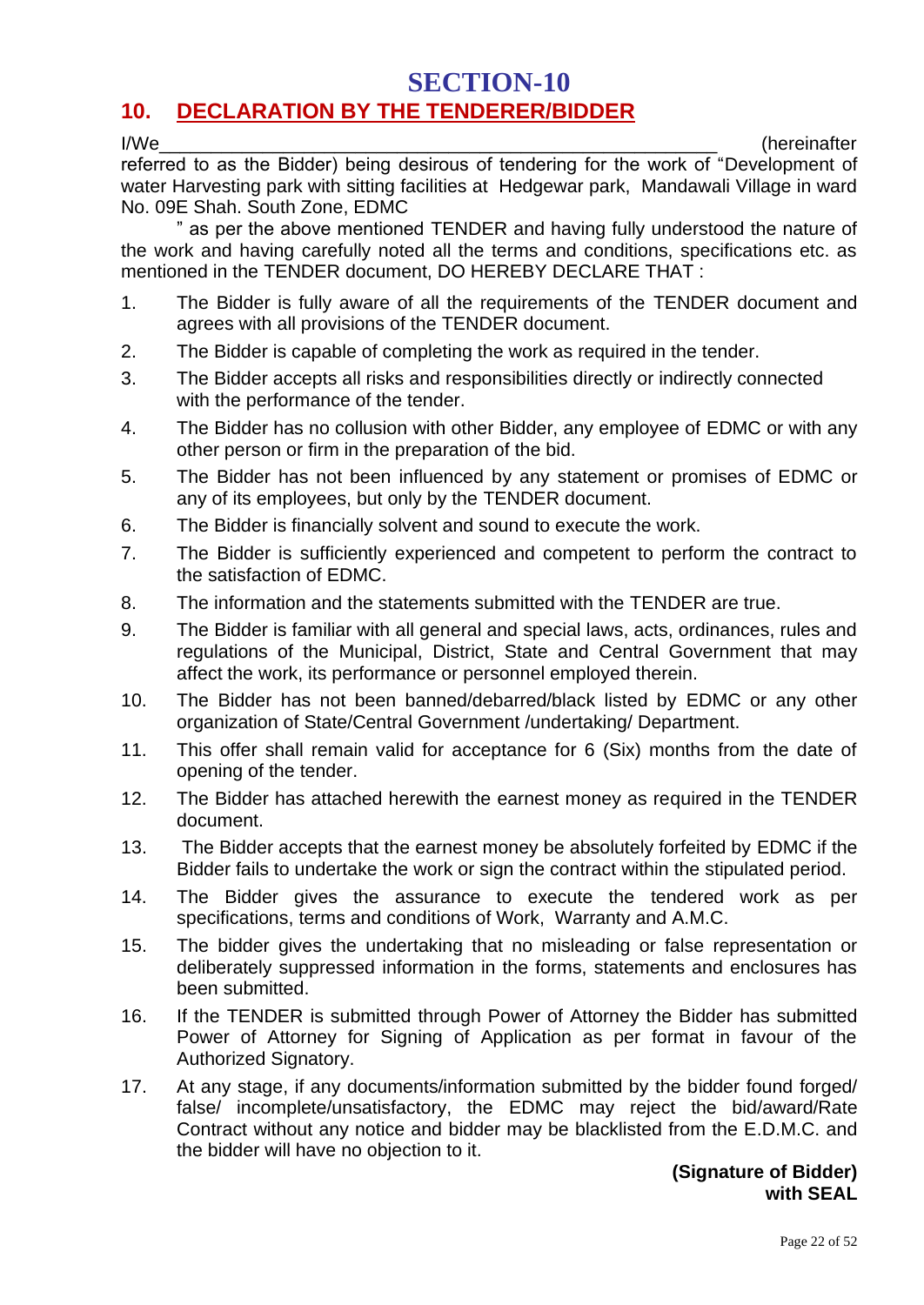# **11. CHECK LIST OF ANNEXURES**

| S. No.                  | <b>Description</b>                                                                                   | PAGE NO. |
|-------------------------|------------------------------------------------------------------------------------------------------|----------|
| 1                       | Details of TENDER document fee                                                                       |          |
|                         |                                                                                                      |          |
| $\mathbf{2}$            | Details of Earnest money                                                                             |          |
| $\mathbf{3}$            | Indian manufacturers and its dealers/ distributors                                                   |          |
|                         | <b>Registration Certificate.</b>                                                                     |          |
| $\overline{\mathbf{4}}$ | Registration Certificate of manufacturing unit/plant                                                 |          |
|                         | License with production capacity located in India.                                                   |          |
|                         | Registration in NSIC, MSME(if any)& Industrial                                                       |          |
|                         | Authority for Manufacturing License of Children Play<br>Equipments etc.                              |          |
| 5                       | If the bidder is a dealer or distributor, he/she submit                                              |          |
|                         | Authorised dealers/ distributors Certificate of the                                                  |          |
|                         | <b>Original Manufacturer</b>                                                                         |          |
| 6                       | If the bidder is a dealer or distributor, he/she/they will                                           |          |
|                         | submit Authorisation<br>letter<br>from<br>the<br>original                                            |          |
|                         | Manufacturer for quoting the products in this tender                                                 |          |
| $\overline{7}$          | The Bidder should have adequate post installation                                                    |          |
|                         | services facilities in Delhi. The details of which                                                   |          |
|                         | should be enclosed. (In case new firm written                                                        |          |
| 8                       | commitment / undertaking be enclosed)<br>Financial Turnover (immediate last three financial          |          |
|                         | years) duly verified by a registered Chartered                                                       |          |
|                         | Accountant for the year 2018-19,19-20 and 20-21                                                      |          |
|                         | (audited)                                                                                            |          |
| 9                       | The Bidder should have adequate financial stability                                                  |          |
|                         | and status to meet the financial obligations pursuant                                                |          |
|                         | to the scope of works. Audit report/ audited balance                                                 |          |
|                         | sheet by CA of last three financial years 2018-19,19-<br>20 and 20-21                                |          |
| 10                      | <b>Validity of Bids</b>                                                                              |          |
|                         |                                                                                                      |          |
| 11                      | Valid GST, EPF/ESIC(if applicable) registration                                                      |          |
|                         | certificate. A copy of which should be enclosed.                                                     |          |
| 12                      | PAN & last 3 financial years 2018-19,19-20 and 20-21                                                 |          |
|                         | <b>ITRs</b>                                                                                          |          |
| 14                      | <b>Solvency Certificate</b>                                                                          |          |
|                         |                                                                                                      |          |
| 15                      | <b>Experience</b> - Relevant project(s) Completed                                                    |          |
|                         | (number of pages /copies attached)                                                                   |          |
| 16                      | Declaration/Undertaking stating that the company is /                                                |          |
|                         | has not been banned/debarred/black listed by any                                                     |          |
|                         | organization of Central Government Departments /<br>State Government / Statutory Bodies / Autonomous |          |
|                         | Bodies/ PSUs/ Private Sectors etc.                                                                   |          |
| 17                      | Testing Certificate<br>Report<br>(in<br>the<br>of<br>name                                            |          |
|                         | manufacturer firm of equipments for<br>bidder)<br>of                                                 |          |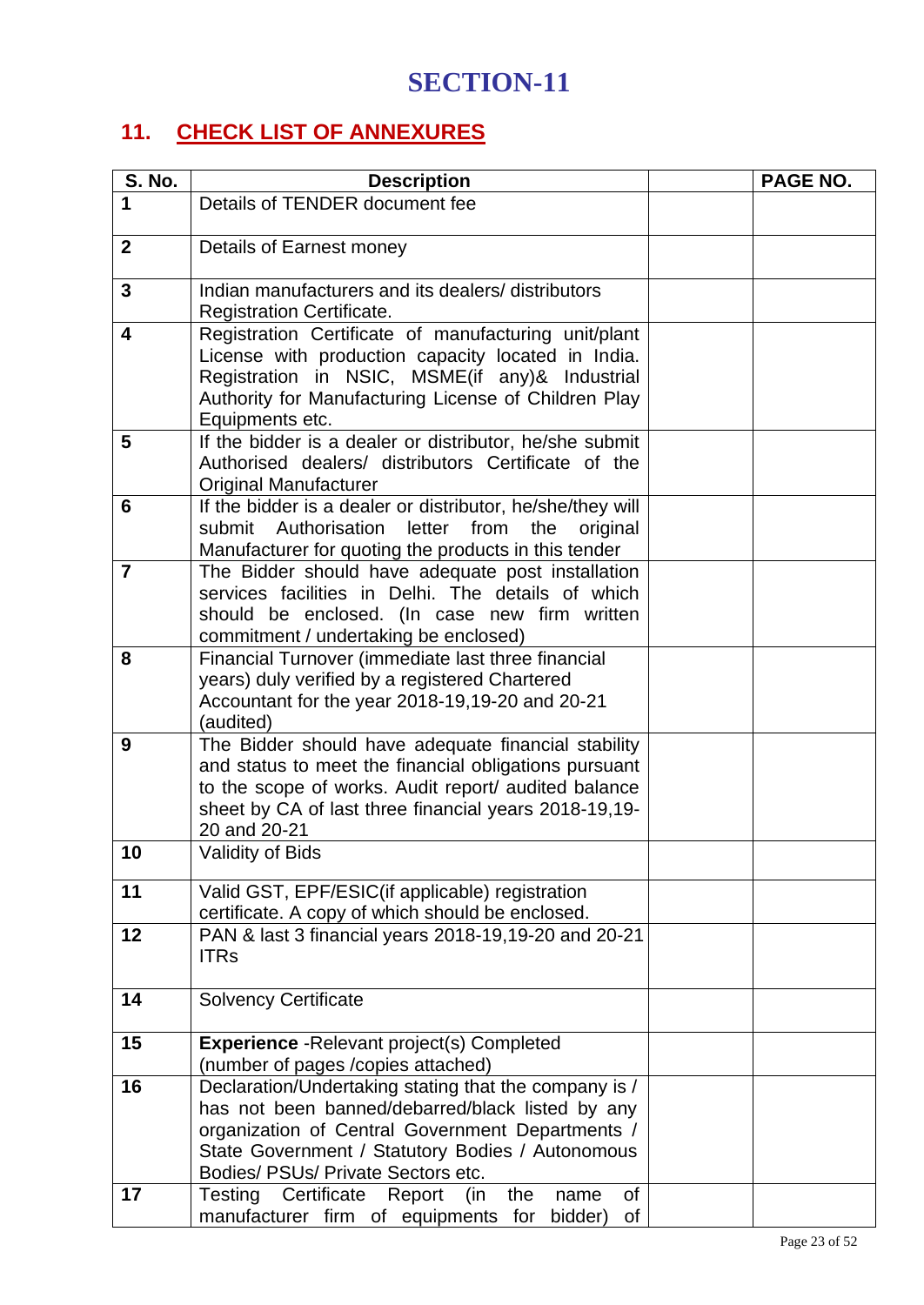| Government designated/authorized Lab/s<br>Test Certificate/Report (in the name of manufacturer<br>18<br>firm of equipments for bidder) of bearing used from<br>any Government or Government designated/<br>authorized Lab/s<br>Test Certificate Report (in the name of manufacturer<br>19<br>firm of the bidder) of F.R.P./Roto-mould etc. used<br>from<br>any Government or Government<br>used<br>designated/ authorized Lab/s<br>Certificate in respect of use of non hazardous/safe<br>20<br>paints/Power coating in metals used (in the name of<br>manufacturer firm of the bidder) from any Govt. or<br>Government designated/authorized Lab/s<br>I.S.O. Certification<br>21<br>22<br>EN1176 OR EN1177regarding Certification<br>to<br>Manufacturing firm of Children Play Equipments<br>23<br>Details of PLANT & MACHINERY with documentary<br>proof: Powder Coating Plant, Pipe Bending Machine,<br>Welding Machine, Automatic Cutting Machine,<br><b>Fixtures for Fabrication</b><br>PERSONNEL AND ESTABLISHMENT<br>24<br>Graduate Engineer, Diploma holder<br>Engineer,<br>Supervisor/Forman<br>25<br>Drawing and specification along-with catalogue<br>Purchased/Downloaded Tender document or not<br>26<br>27<br>Signed and Stamped on each page of the Technical |                                                |  |  |
|------------------------------------------------------------------------------------------------------------------------------------------------------------------------------------------------------------------------------------------------------------------------------------------------------------------------------------------------------------------------------------------------------------------------------------------------------------------------------------------------------------------------------------------------------------------------------------------------------------------------------------------------------------------------------------------------------------------------------------------------------------------------------------------------------------------------------------------------------------------------------------------------------------------------------------------------------------------------------------------------------------------------------------------------------------------------------------------------------------------------------------------------------------------------------------------------------------------------------------------------------------------------------|------------------------------------------------|--|--|
|                                                                                                                                                                                                                                                                                                                                                                                                                                                                                                                                                                                                                                                                                                                                                                                                                                                                                                                                                                                                                                                                                                                                                                                                                                                                              | Strength of metal pipes used from any Govt. or |  |  |
|                                                                                                                                                                                                                                                                                                                                                                                                                                                                                                                                                                                                                                                                                                                                                                                                                                                                                                                                                                                                                                                                                                                                                                                                                                                                              |                                                |  |  |
|                                                                                                                                                                                                                                                                                                                                                                                                                                                                                                                                                                                                                                                                                                                                                                                                                                                                                                                                                                                                                                                                                                                                                                                                                                                                              |                                                |  |  |
|                                                                                                                                                                                                                                                                                                                                                                                                                                                                                                                                                                                                                                                                                                                                                                                                                                                                                                                                                                                                                                                                                                                                                                                                                                                                              |                                                |  |  |
|                                                                                                                                                                                                                                                                                                                                                                                                                                                                                                                                                                                                                                                                                                                                                                                                                                                                                                                                                                                                                                                                                                                                                                                                                                                                              |                                                |  |  |
|                                                                                                                                                                                                                                                                                                                                                                                                                                                                                                                                                                                                                                                                                                                                                                                                                                                                                                                                                                                                                                                                                                                                                                                                                                                                              |                                                |  |  |
|                                                                                                                                                                                                                                                                                                                                                                                                                                                                                                                                                                                                                                                                                                                                                                                                                                                                                                                                                                                                                                                                                                                                                                                                                                                                              |                                                |  |  |
|                                                                                                                                                                                                                                                                                                                                                                                                                                                                                                                                                                                                                                                                                                                                                                                                                                                                                                                                                                                                                                                                                                                                                                                                                                                                              |                                                |  |  |
|                                                                                                                                                                                                                                                                                                                                                                                                                                                                                                                                                                                                                                                                                                                                                                                                                                                                                                                                                                                                                                                                                                                                                                                                                                                                              |                                                |  |  |
|                                                                                                                                                                                                                                                                                                                                                                                                                                                                                                                                                                                                                                                                                                                                                                                                                                                                                                                                                                                                                                                                                                                                                                                                                                                                              |                                                |  |  |
|                                                                                                                                                                                                                                                                                                                                                                                                                                                                                                                                                                                                                                                                                                                                                                                                                                                                                                                                                                                                                                                                                                                                                                                                                                                                              |                                                |  |  |
|                                                                                                                                                                                                                                                                                                                                                                                                                                                                                                                                                                                                                                                                                                                                                                                                                                                                                                                                                                                                                                                                                                                                                                                                                                                                              |                                                |  |  |
|                                                                                                                                                                                                                                                                                                                                                                                                                                                                                                                                                                                                                                                                                                                                                                                                                                                                                                                                                                                                                                                                                                                                                                                                                                                                              |                                                |  |  |
|                                                                                                                                                                                                                                                                                                                                                                                                                                                                                                                                                                                                                                                                                                                                                                                                                                                                                                                                                                                                                                                                                                                                                                                                                                                                              |                                                |  |  |
|                                                                                                                                                                                                                                                                                                                                                                                                                                                                                                                                                                                                                                                                                                                                                                                                                                                                                                                                                                                                                                                                                                                                                                                                                                                                              |                                                |  |  |
|                                                                                                                                                                                                                                                                                                                                                                                                                                                                                                                                                                                                                                                                                                                                                                                                                                                                                                                                                                                                                                                                                                                                                                                                                                                                              |                                                |  |  |
|                                                                                                                                                                                                                                                                                                                                                                                                                                                                                                                                                                                                                                                                                                                                                                                                                                                                                                                                                                                                                                                                                                                                                                                                                                                                              |                                                |  |  |
|                                                                                                                                                                                                                                                                                                                                                                                                                                                                                                                                                                                                                                                                                                                                                                                                                                                                                                                                                                                                                                                                                                                                                                                                                                                                              |                                                |  |  |
|                                                                                                                                                                                                                                                                                                                                                                                                                                                                                                                                                                                                                                                                                                                                                                                                                                                                                                                                                                                                                                                                                                                                                                                                                                                                              |                                                |  |  |
|                                                                                                                                                                                                                                                                                                                                                                                                                                                                                                                                                                                                                                                                                                                                                                                                                                                                                                                                                                                                                                                                                                                                                                                                                                                                              |                                                |  |  |
|                                                                                                                                                                                                                                                                                                                                                                                                                                                                                                                                                                                                                                                                                                                                                                                                                                                                                                                                                                                                                                                                                                                                                                                                                                                                              |                                                |  |  |
|                                                                                                                                                                                                                                                                                                                                                                                                                                                                                                                                                                                                                                                                                                                                                                                                                                                                                                                                                                                                                                                                                                                                                                                                                                                                              |                                                |  |  |
|                                                                                                                                                                                                                                                                                                                                                                                                                                                                                                                                                                                                                                                                                                                                                                                                                                                                                                                                                                                                                                                                                                                                                                                                                                                                              |                                                |  |  |
|                                                                                                                                                                                                                                                                                                                                                                                                                                                                                                                                                                                                                                                                                                                                                                                                                                                                                                                                                                                                                                                                                                                                                                                                                                                                              |                                                |  |  |
|                                                                                                                                                                                                                                                                                                                                                                                                                                                                                                                                                                                                                                                                                                                                                                                                                                                                                                                                                                                                                                                                                                                                                                                                                                                                              |                                                |  |  |
|                                                                                                                                                                                                                                                                                                                                                                                                                                                                                                                                                                                                                                                                                                                                                                                                                                                                                                                                                                                                                                                                                                                                                                                                                                                                              |                                                |  |  |
|                                                                                                                                                                                                                                                                                                                                                                                                                                                                                                                                                                                                                                                                                                                                                                                                                                                                                                                                                                                                                                                                                                                                                                                                                                                                              |                                                |  |  |
|                                                                                                                                                                                                                                                                                                                                                                                                                                                                                                                                                                                                                                                                                                                                                                                                                                                                                                                                                                                                                                                                                                                                                                                                                                                                              |                                                |  |  |
|                                                                                                                                                                                                                                                                                                                                                                                                                                                                                                                                                                                                                                                                                                                                                                                                                                                                                                                                                                                                                                                                                                                                                                                                                                                                              |                                                |  |  |
|                                                                                                                                                                                                                                                                                                                                                                                                                                                                                                                                                                                                                                                                                                                                                                                                                                                                                                                                                                                                                                                                                                                                                                                                                                                                              |                                                |  |  |
|                                                                                                                                                                                                                                                                                                                                                                                                                                                                                                                                                                                                                                                                                                                                                                                                                                                                                                                                                                                                                                                                                                                                                                                                                                                                              |                                                |  |  |
|                                                                                                                                                                                                                                                                                                                                                                                                                                                                                                                                                                                                                                                                                                                                                                                                                                                                                                                                                                                                                                                                                                                                                                                                                                                                              |                                                |  |  |
|                                                                                                                                                                                                                                                                                                                                                                                                                                                                                                                                                                                                                                                                                                                                                                                                                                                                                                                                                                                                                                                                                                                                                                                                                                                                              | Bid documents for this tender                  |  |  |
|                                                                                                                                                                                                                                                                                                                                                                                                                                                                                                                                                                                                                                                                                                                                                                                                                                                                                                                                                                                                                                                                                                                                                                                                                                                                              |                                                |  |  |

Please flag the annexures and write pages number in the box.

## **All the documents submitted shall be page numbered.**

## **SPIRAL BINDING OF TECHNICAL BIDS**

The bidder must all documents of Technical bids in spiral binding. The bid pages should be clearly serial numbered.

# **(Signature of Bidder ) With Seal**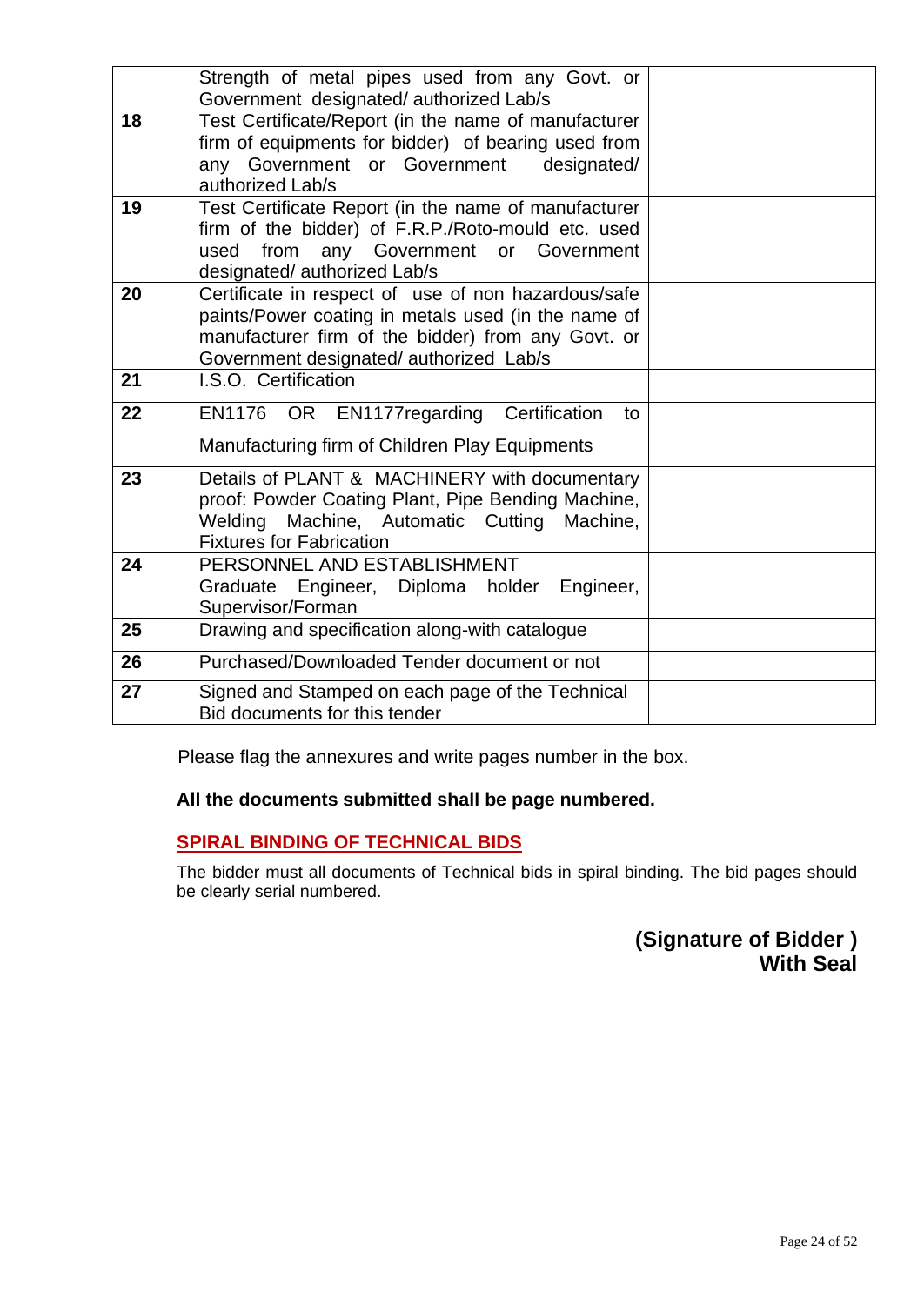# **APPLICATION FORMAT & ANNEXURE PROFORMAS**

# **12. APPLICATION FORMAT & ANNEXURE PROFORMAS**

# **12.1 APPLICATION FORMAT FOR SUBMISSION OF BID**

FROM: (Full name and address of the Bidder) M/S…………………………………………….. ………………………………………………….. …….…………………………………………….

…………………………………………………..

#### To

**Dy. Director (Horticulture) Shahdara South Zone** East Delhi Municipal Corporation 4<sup>th</sup> Floor, Zonal office building, Karkari road, behind Karkardooma Court, Vishvas Nagar New Delhi-110032,

**Subject: Offer in response to TENDER No…………..for** Development of water Harvesting park with sitting facilities at Hedgewar park, Mandawali Village in ward No. 09E Shah. South Zone, EDMC

## **Sir,**

I/We hereby submit our offer in full compliance with terms & conditions of the attached TENDER The BID is submitted separately and sealed envelope marked Part-I Technical Bid &Part-II online Financial Bid.

The bidder gives the assurance that no misleading or false representation or deliberately suppressed information has been submitted.

I/We hereby certify that all the statement made and information supplied in the enclosed documents are true and correct.

I/We have furnished all information and details necessary for eligibility and have no further pertinent information to supply.

The Technical bids are being submitted in **Spiral Binding** of all the documents.

The bid contains **the pages**.

**(Signature of Bidder) With Seal**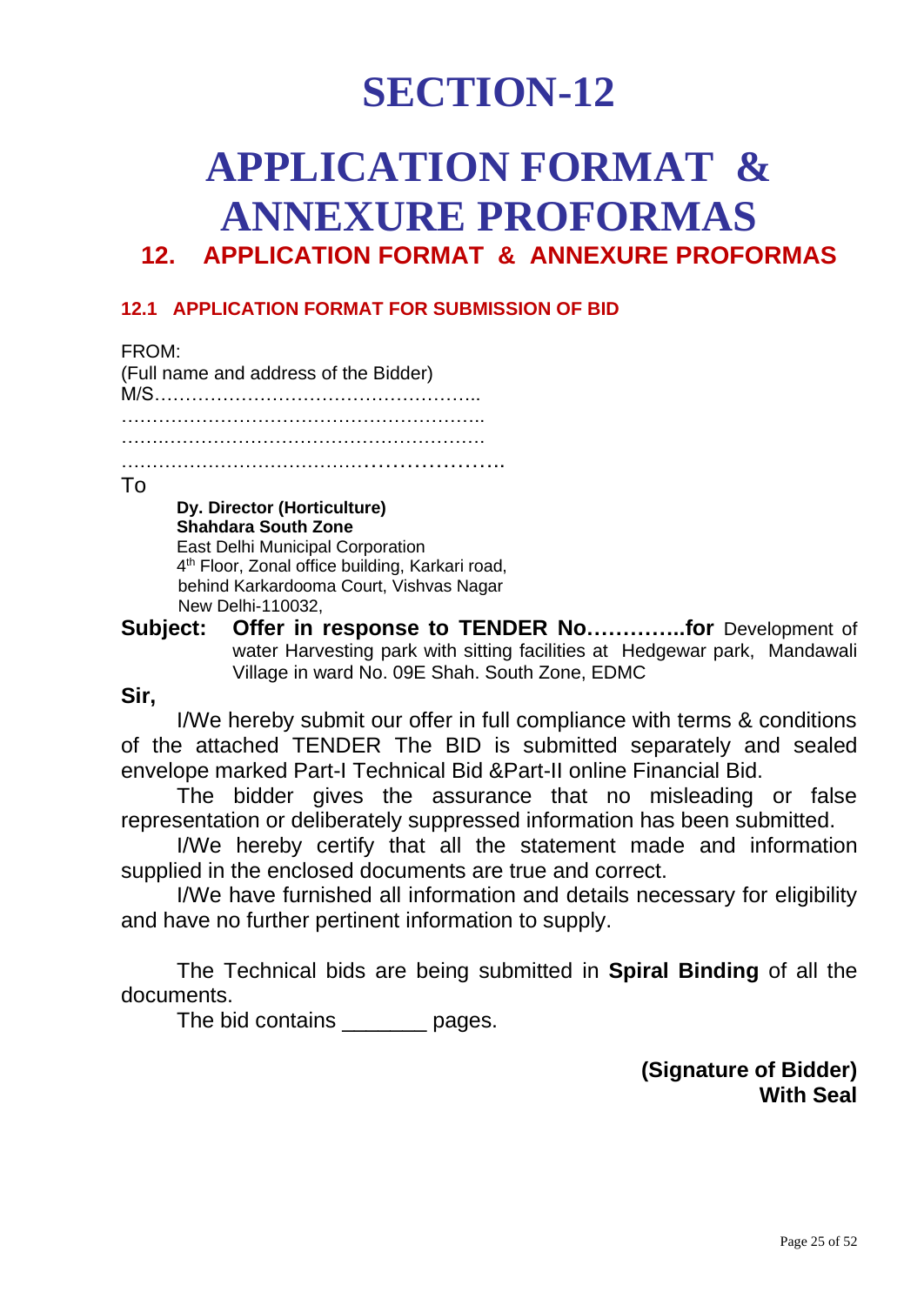# **12.2 ANNEXURE PROFORMAS**

### **12.2.1 FORMAT / COVERING LETTER FOR SUBMISSION OF TECHNICAL BID**

To

Dy. Director (Horticulture) Shah. South Zone East Delhi Municipal Corporation Zonal Office,Building, Karkari Road, Behind Karkardooma Delhi-110032.

**Sub:** Development of water Harvesting park with sitting facilities at Hedgewar park, Mandawali Village in ward No. 09E Shah. South Zone, EDMC0

Sir,

\_\_\_\_\_\_\_\_\_\_\_\_\_\_

I/We hereby submit our Technical Bid for the work of Tender No…………. as subjected above alongwith necessary documents.

We are the Manufacturer of Gazebo/R.C.C. benches (if the bidder is a manufacturer).

I/We submit our Technical Bid as a Dealer / Distributor of \_\_\_\_\_\_\_\_\_\_\_\_\_\_\_ Our principal manufacturer is M/s.

I/We will provide the Children Play Equipments/STP/ sport play of the make of

I/we are enclosing all the documents of technical bids as per Section-17 of this TENDER

I/We hereby certify that all the statements made and information supplied in the enclosed forms are true and correct.

I/We have furnished all information and details necessary for eligibility and have no further pertinent information to above said works.

This offer is being made by us after taking into consideration all the terms and conditions stated in the Tender document, accept all risks and contingencies and all other conditions that may affect the Financial proposal.

We agree to keep our offer valid for **6 Months** from the due date of opening of this Technical Bid/Proposal AND further validate the offer of Financial Bids for another 6 months from the date of opening of Financial Bids.

The Technical bids are being submitted herewith and all documents have been got done **Spiral Binding.**

Encl. : Pages 1 to

Authorized signatory Name & Seal of Bidder

Date: Place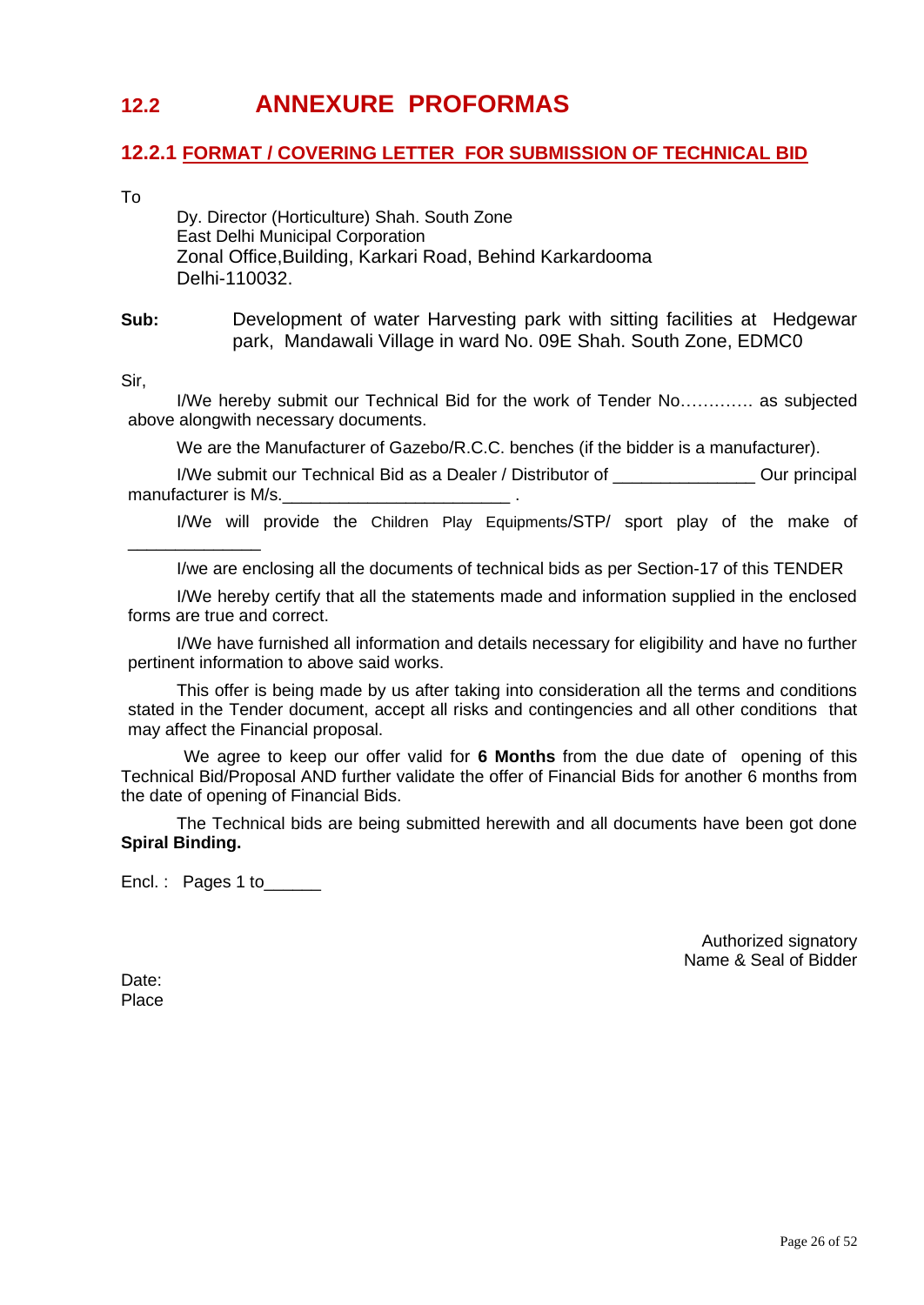# **12.2.2 EXPERIENCE (PROFORMA/FORMAT)**

#### **Details of project completed in respect of Development of park workwith sitting facilities construction works etc. in favour of the Bidder**

The experience certificate may be submitted in the following about similar projects undertaken, if any

- 1. Name of organization, which has awarded the work:
- 2. Name and address of the firm/ contractor who have executed the work:
- 3. Name & location of the work. : (Please also enclosed copy of work order)
- 4. Nature of Work Executed / Completed:
- 5. Total contractual amount :
- 6. Total cost of work completed
- 7. Date of Award :
- 8. Date of Completion of Work
- 9. Detail of involvement in work as an individual or as a company or as partner or Joint Venture Firm etc.
- 10. Was the work satisfactory completed within stipulated period or not? (Please attach copy of the related document/ Item/s of work executed/performed)

## **Signature& Seal of Issuing Authority**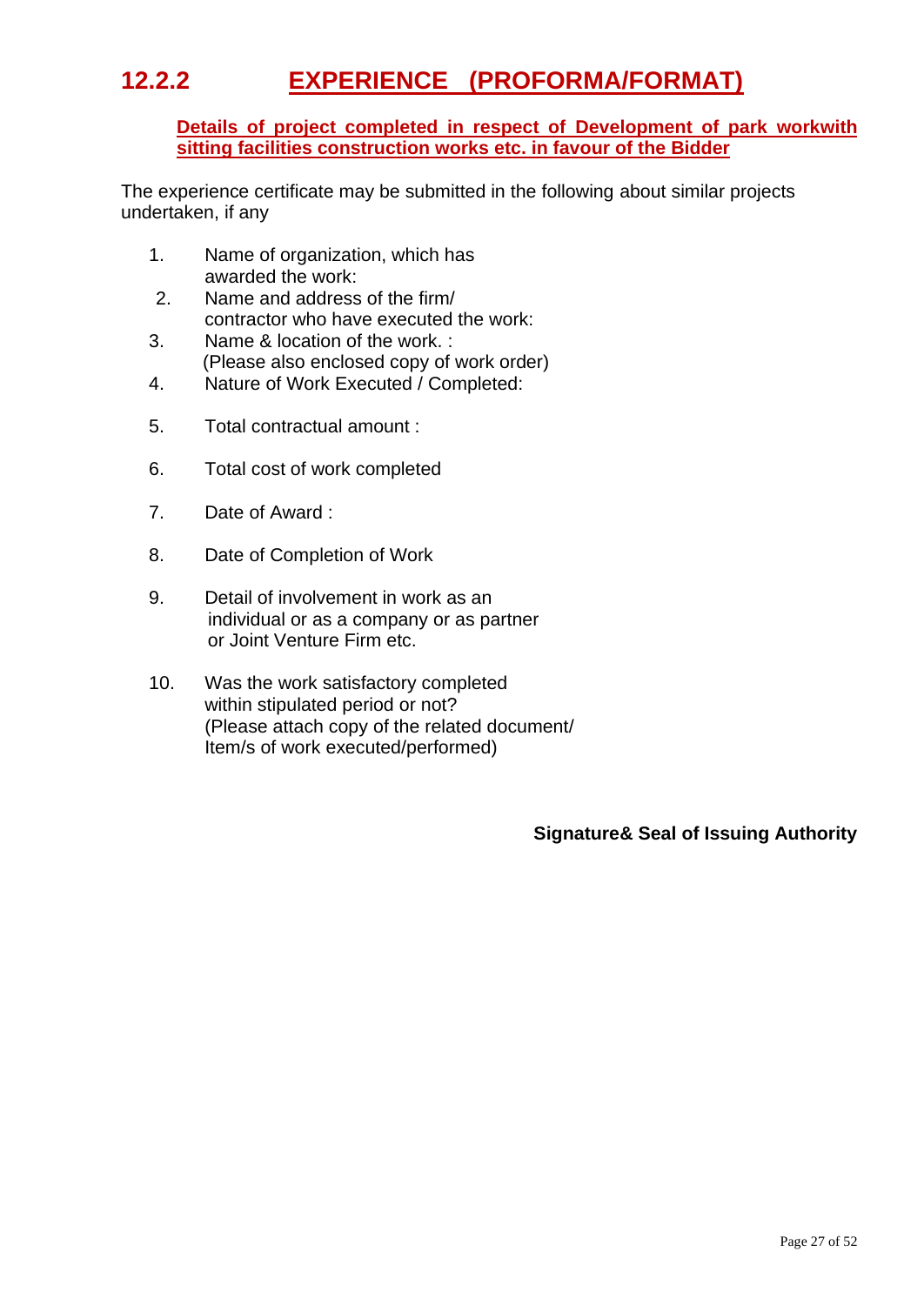

**Completed Similar work means the work of Development of park, Harvesting and construction of hut/RCC benches etc.**

**THE VALUE OF EXECUTED WORKS MAY BE BROUGHT TO CURRENT COSTING LEVEL BY ENHANCING THE ACTUAL VALUE OF WORK AT SIMPLE 7% PER ANNUM; CALCULATED FROM THE DATE OF COMPLETION TO LAST DATE OF RECEIPT OF APPLICATIONS FOR TENDERS.**

**THE EXPERIENCE/PERFORMANCE OF WORKS EXECUTED BE SUBMITTED IN THE ON THE OFFICIAL STATIONERY/LETTER HEAD OF THE DEPARTMENT/ COMPANY/ AGENCY, WITH SEAL/STAMP FOR WHICH THE WORK HAS BEEN EXECUTED. THE CERTIFICATE SHALL BE ISSUED FROM THE OFFICER NOT BELOW THE RANK OF EXECUTIVE ENGINEER / PROJECT MANAGER OR EQUIVALENT OR WORK ORDER ISSUING AUTHORITY. THE COMPLETION CERTIFICATE SHALL CONTAIN THE NECESSARY INFORMATION OF NATURE OF WORK COMPLETED, COMPLETION TIME, AMOUNT OF WORK EXECUTED BY THE BIDDERS.**

### **12.2.3 FORMAT FOR TURNOVER &FINANCIAL CAPABILITY OF BIDDER**

| Particulars/ Accounting Year (Immediate<br>latest/last three years)                   | 2018-19 | 2019-20 | 2020-21 |
|---------------------------------------------------------------------------------------|---------|---------|---------|
| 1. Authorized Share Capital                                                           |         |         |         |
| 2. Paid up Share Capital (excluding share<br>Application Money and Preference Shares) |         |         |         |
| 3. Reserves and Surpluses (excluding<br>revaluation reserves)                         |         |         |         |
| 4. Total Turnover of the Firm                                                         |         |         |         |
| 5. Debt mobilized during the year                                                     |         |         |         |
| 6. Net Profit for the year                                                            |         |         |         |

Note:

- 1. Attach certified copies of Annual Audited Balance Sheet and IT Returns Certificate for the last 3 financial years.
- 2. Attach Certificate duly signed by the Statutory Auditors depicting year-wise mobilization.
- 3. The above data must be submitted for all Relevant Consortium members, duly certified by Statutory Auditor.

Signed by CA/Statutory Auditors (with seal & registration no.) **(Signature of Bidder) with SEAL**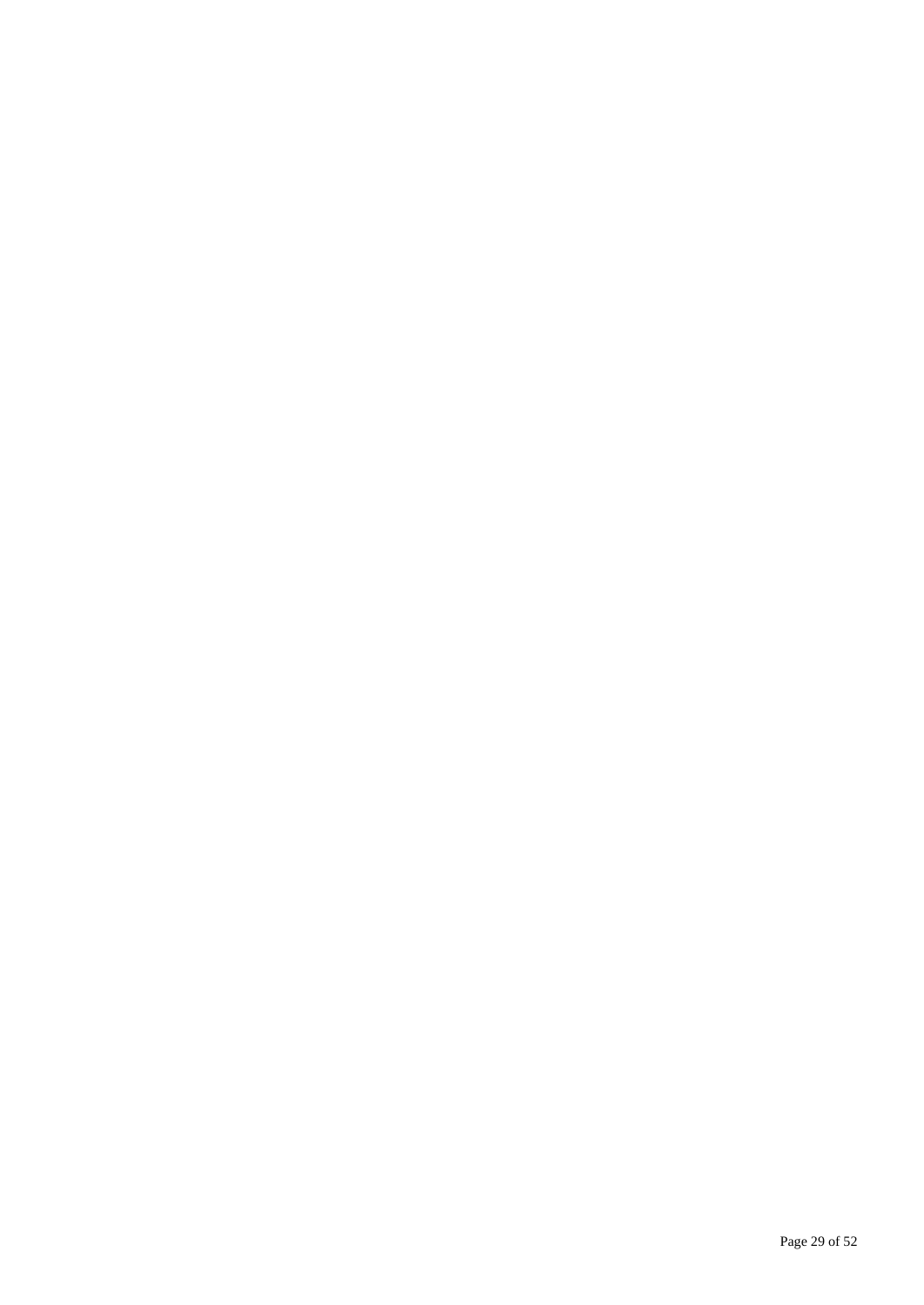**12.2.4 FORMAT FOR SOLVENCY CERTIFICATE ( TO BE ISSUED FROM NATIONALISED/SCHEDULED BANK )**

**(The Bank Solvency Certificate shall be attached in original only)**

#### (On Banks Letter Head)

| No                                                  |                                                                                                                                                                                                      | <b>IVII DAIINO LUIUTI I IUAU</b> | Date:                                                                                                 |                                     |
|-----------------------------------------------------|------------------------------------------------------------------------------------------------------------------------------------------------------------------------------------------------------|----------------------------------|-------------------------------------------------------------------------------------------------------|-------------------------------------|
| To<br>New Delhi-110032,                             | Dy. Director (Horticulture) Shahdara South Zone<br><b>East Delhi Municipal Corporation</b><br>4 <sup>th</sup> Floor, Zonal office building, Karkari road,<br>behind Karkardooma Court, Vishvas Nagar |                                  |                                                                                                       |                                     |
| A/c to (Bidder Firm Name) A/c to (Bidder Firm Name) |                                                                                                                                                                                                      |                                  |                                                                                                       |                                     |
|                                                     |                                                                                                                                                                                                      |                                  | <b>RATE CONTRACT</b> We the __________________( Bank Name ) do hereby certify that ________           | (Name of                            |
|                                                     |                                                                                                                                                                                                      |                                  | the Bidder Firm and address) having their office at _________________( Office Address ) is solvent to |                                     |
| the extent of Rs.                                   | (Rupees                                                                                                                                                                                              |                                  |                                                                                                       | as disclosed by the information and |

records which are available with the aforesaid bank.

For (Bank Name) Sign & Stamp of Bank Manager

## **12.2.5 FORMAT FOR POWER OF ATTORNEY FOR SIGNING OF APPLICATION**

#### **Power of Attorney**

Know all men by these presents, we \_\_\_\_\_\_\_\_\_\_\_\_\_\_\_\_\_\_\_\_ (name and address of the registered office) do hereby constitute, appoint and authorize Mr /Ms. \_\_\_\_\_\_\_\_\_\_\_\_\_\_\_\_\_\_ (name and residential address) who is presently employed with us and holding the position of as our attorney, to do in our name and on our behalf, all such acts, deeds and things necessary in connection with or incidental to our bid for the project envisaging construction of the project in the country of India, including signing and submission of all documents and providing information/responses to EDMC, representing us in all matters before EDMC, and generally dealing with EDMC in all matters in connection with our bid for the said Project.

We hereby agree to ratify all acts, deeds and things lawfully done by our said attorney pursuant to this power of Attorney and that all acts, deeds and things done by our aforesaid attorney shall and shall always be deemed to have been done by us.

For

......................................... Accepted \_\_\_\_\_\_\_\_\_\_\_\_\_\_\_\_\_\_\_\_\_\_ (Signature)

(Name, Title and Address) of the Attorney

**Note:**The mode of execution of the power of Attorney should be in accordance with the procedure, if any, laid down by the applicable law and the charter documents of the executants and when it is so required the same should be under common seal affixed in accordance with the required procedure.(To be signed and executed on non- judicial Stamp Paper)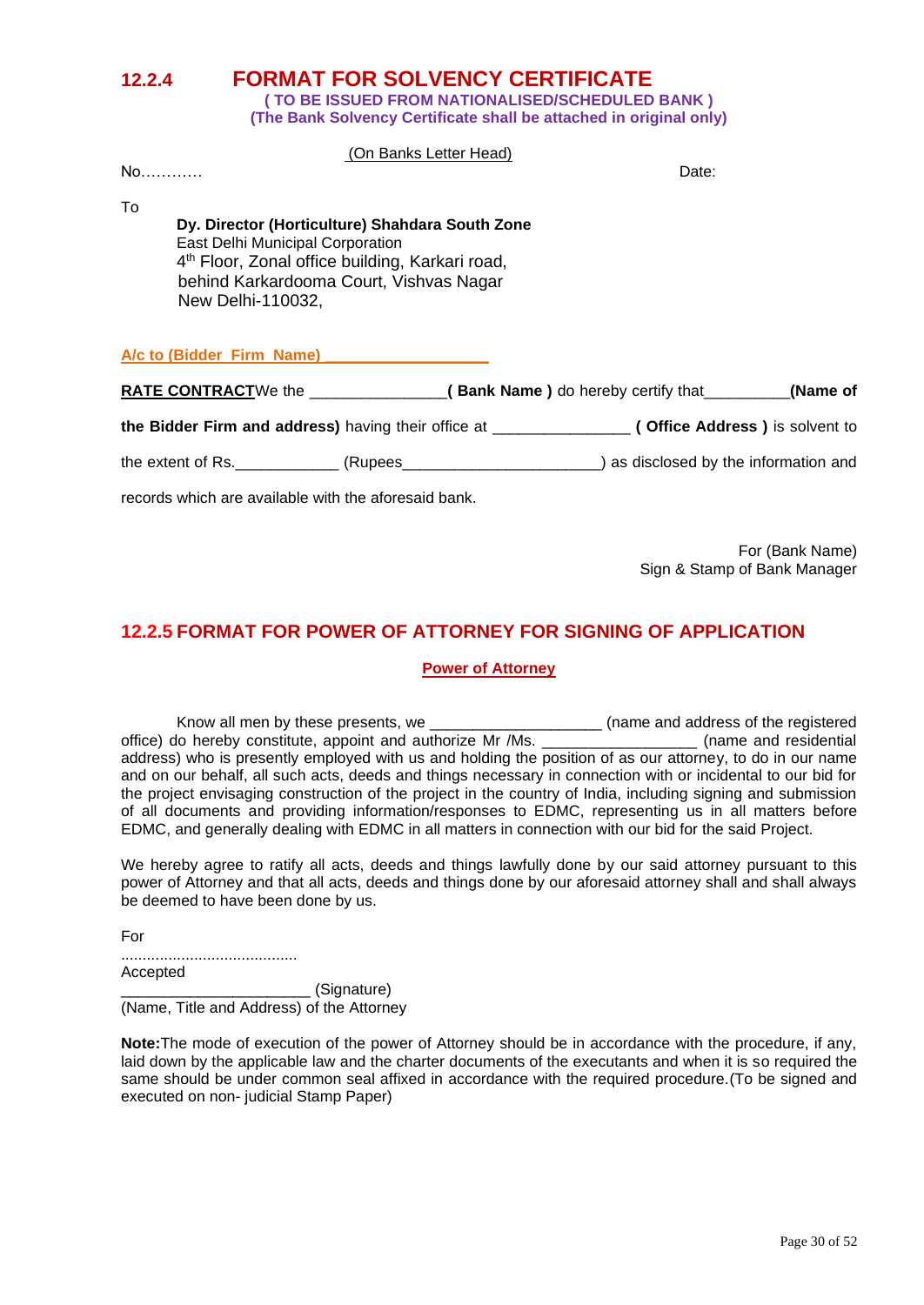## **12.2.6 BANK GUARANTEE PROFORMA FOR E.M.D. (In case of EMD deposited through Bank Guarantee) (To be executed on non Judicial stamped paper of an appropriate value)**

**Bank Guarantee in favour of "COMMISSIONER, EDMC"** payable at New Delhi. And shall be addressed to :

Dy. Director (Horticulture)/Shahdara South Zone 4 th Floor, Zonal office building, Karkari road, behind Karkardooma Court, Vishvas Nagar New Delhi-110032,

| Date |
|------|
|      |
|      |
|      |
|      |

Whereas M/s……………………………..(Hereinafter called "the bidder") has submitted its bid dated……………………for Development of water Harvesting park with sitting facilities at Hedgewar park, Mandawali Village in ward No. 09E Shah. South Zone, EDMC vide Tender No. DATED Know All Men by these presents that WE …………………………………of having our registered office at ............………........................................................................................... (Hereinafter called 'the Bank') are bound unto The Commissioner, EDMC (hereinafter called the "Owner") in the sum of Rs.10,00,000/- (Rupees Ten lac only) for which payment will and truly to be made to the Owner, the Bank binds itself, its successors and assigns by these present.

THE CONDITIONS of the obligations are:

- 1. If the Bidder withdraws his bid during the period of bid validity specified by the Bidder on the Bid form.
- 2. If the Bidder, having been notified of the acceptance of his bid by the Owner, during the period of bid validity.
	- (a) fails or refuses to execute the Contract, if required;
		- OR
	- (b) fails or refuses to furnish the Performance Security, in accordance with the instructions to Bidders. OR
	- (c) fails or refuses to perform their duties fully or partially to the satisfaction of the EDMC.

We undertake to pay the Owner up to the above amount upon receipt of its first written demand, without the purchaser having to substantiate its demand, provided that in its demand the Owner will not justify the demand of the amount claimed by it is due to it owing to the occurrence of any one or both of the conditions, specifying the occurred condition or conditions.

This guarantee will remain in force as specified in TENDER for a period of eight (8) months of bid validity and any demand in respect thereof should reach the Bank not later than the specified date/dates.

Address of witness Name

Name & Signature of witness Signature of the Bank Authority Signed in capacity of Full address of Branch Tel No. and Fax No. of Branch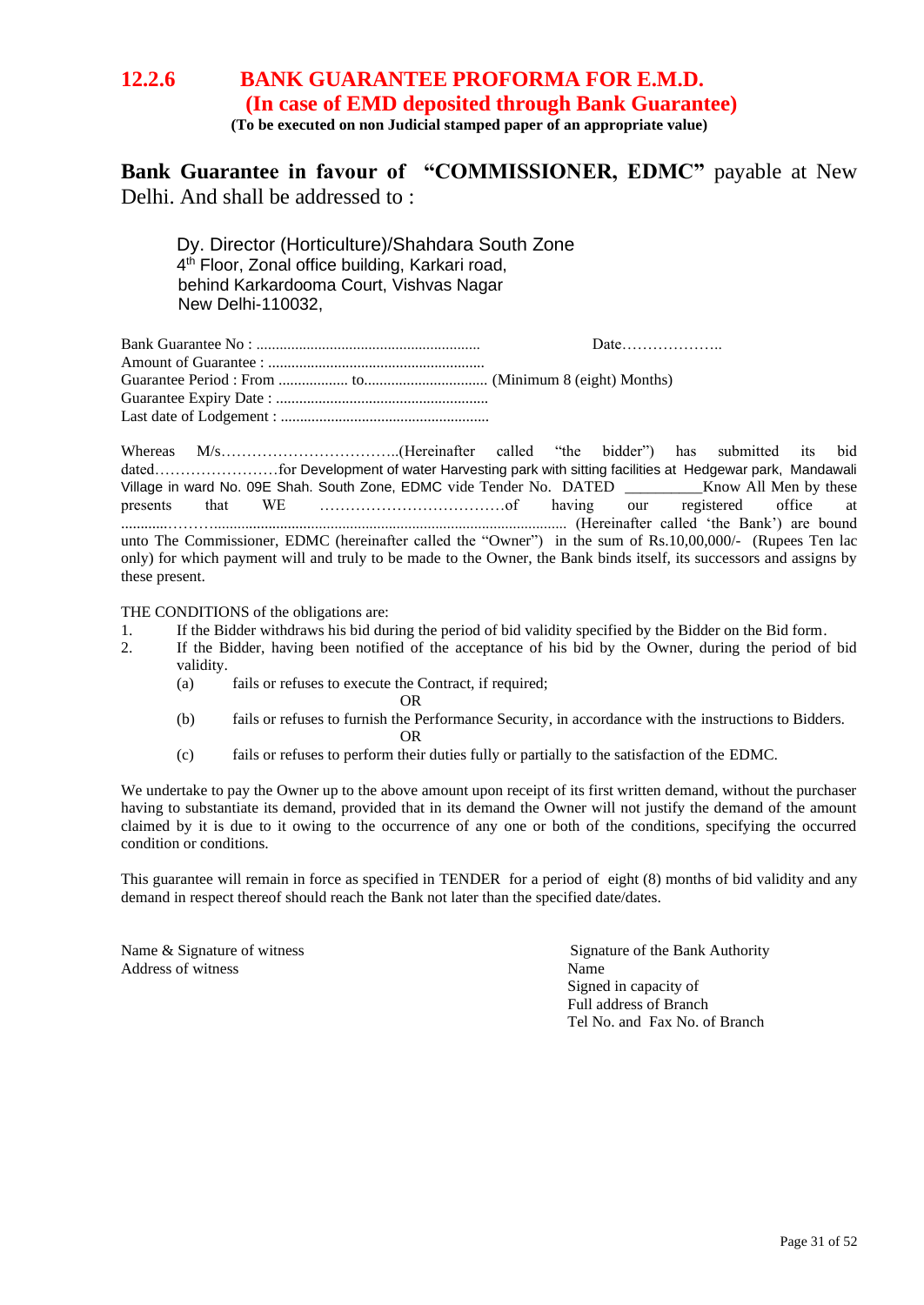# **12.2.7 FORMAT FOR FINANCIAL PROPOSAL**

(To be submitted and signed by the Bidder's authorised signatory

To

Dy. Director (Horticulture)/Shahdara South Zone 4<sup>th</sup> Floor, Zonal office building, Karkari road, behind Karkardooma Court, Vishvas Nagar New Delhi-110032,

**Sub:** Development of water Harvesting park with sitting facilities at Hedgewar park, Mandawali Village in ward No. 09E Shah. South Zone, EDMC

Sir,

We hereby submit our Financial Offer for the captioned project through online portal. If the work is awarded to us, we agree to perform the subjected work for EDMC as per the terms given in the TENDER /Tender Document and further instructions issued by EDMC from time to time.

(Note: In case of any difference in amount in figures and words, the amount in words shall be applicable.)

This offer is being made by us after taking into consideration all the terms and conditions stated in the TENDER/Tender document, accept all risks and contingencies and all other conditions that may affect the Financial proposal.

Rates quoted in this Financial Bid / Quotations are inclusive of all taxes and duties.

We agree to keep our offer valid for **6 Months** from the due date of opening of this Financial Proposal.

> **Authorised signatory Name & Seal of Bidder**

Date: Place: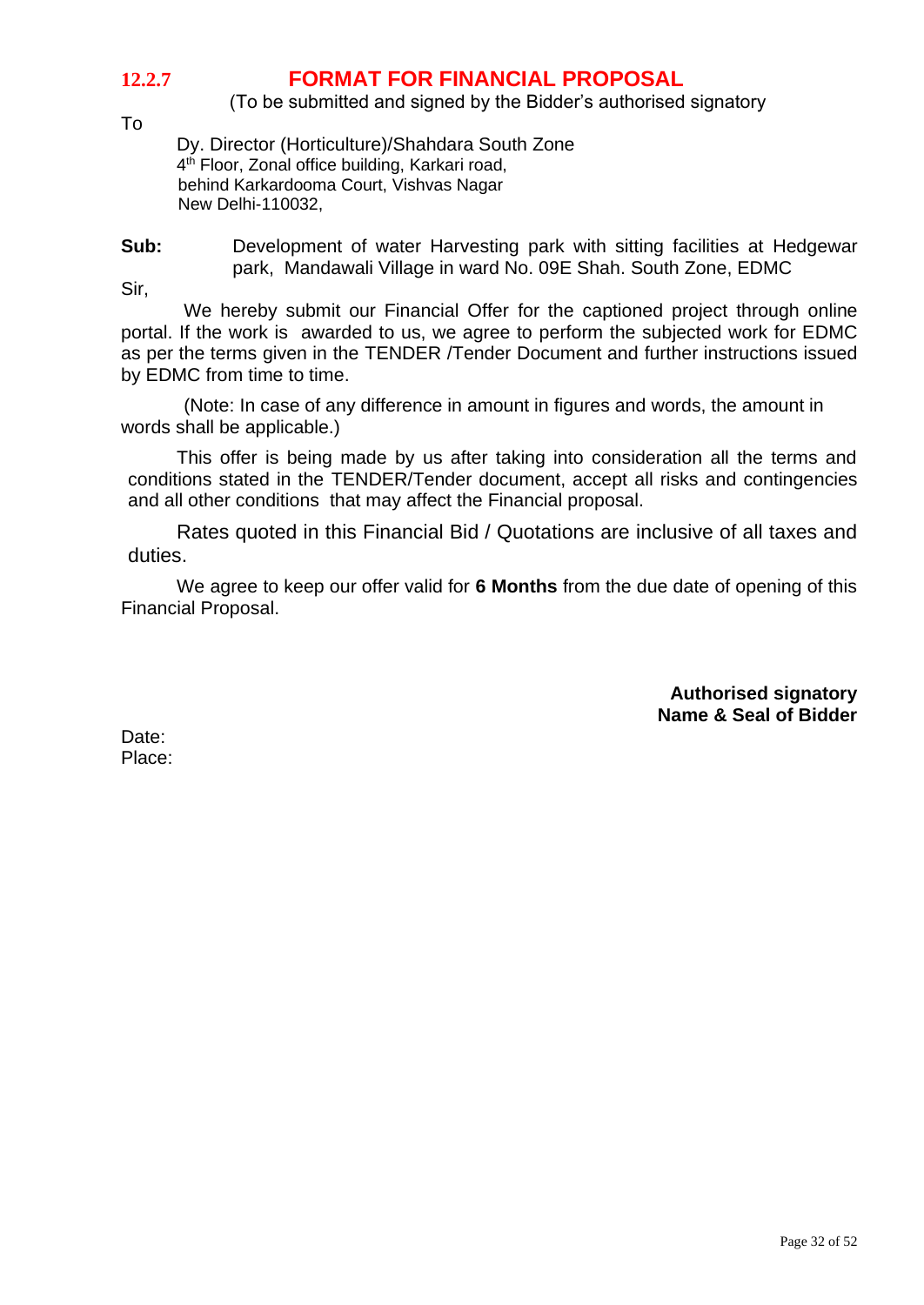## **12.2.8 FORMAT OF HANDING OVER CERTIFICATE OF SUPPLIED EQUIPMENT (To be submitted in quadruplicate)**

Certified that the children play equipment has been installed and tested successfully at (location details – full address of site)

and has been handed over on date \_\_\_\_\_\_\_\_\_\_\_\_\_\_\_\_\_ with the following assets.

\_\_\_\_\_\_\_\_\_\_\_\_\_\_\_\_\_\_\_\_\_\_\_\_\_\_\_\_\_\_\_\_\_\_\_\_\_\_\_\_\_\_\_\_\_\_\_\_\_\_\_\_\_\_\_\_\_\_\_\_\_\_\_\_\_\_

| S.<br>No. | <b>Specification / details Item</b>    | Quantity<br>(Nos.) | <b>Check list</b><br>(Description) |
|-----------|----------------------------------------|--------------------|------------------------------------|
|           | Name of sitting facilities             |                    |                                    |
|           | <b>Mounting Structure, Accessories</b> |                    |                                    |

#### (A) **Installation Report :**

- 1. Verified that civil work carried out as per recommendation. Yes/No 2. Verified that all equipments are installed in right area Yes/No and correctly oriented. 3. Verified that the children play equipment has been checked at full load Yes/No 4. Verified that children play equipment are installed Yes/No properly and are tight and secure and have not received damage during transportation.
- 5. Verified that training for operation & minimum maintenance Yes/No of the Equipments has been provided to end user.
- 6. Verified that user manual has been provided to end user. Yes/No (B) **M/s** …………………………………………………………....…. has installed and handed over the children play equipment. The usage and the minimum maintenance for the Equipments have been explained to end user and EDMC Officials at site.
- **(C) Users Remarks, if any :**

**…………………………………………………………………………………………...**

## **Handed Over by: Taken Over by User : For M/s. \_\_\_\_\_\_\_\_\_\_\_\_\_\_ (Authorized Signatory) Signature Full Name:**  Seal : Seal : Name & Designation

#### **(Counter signed by DDH/EDMC ) Signature with Name & Seal**

### **Copy to :**

- 1. Copy to User
- 2. Copy to Director (Horticulture)/ EDMC
- 3. Copy to Contractor.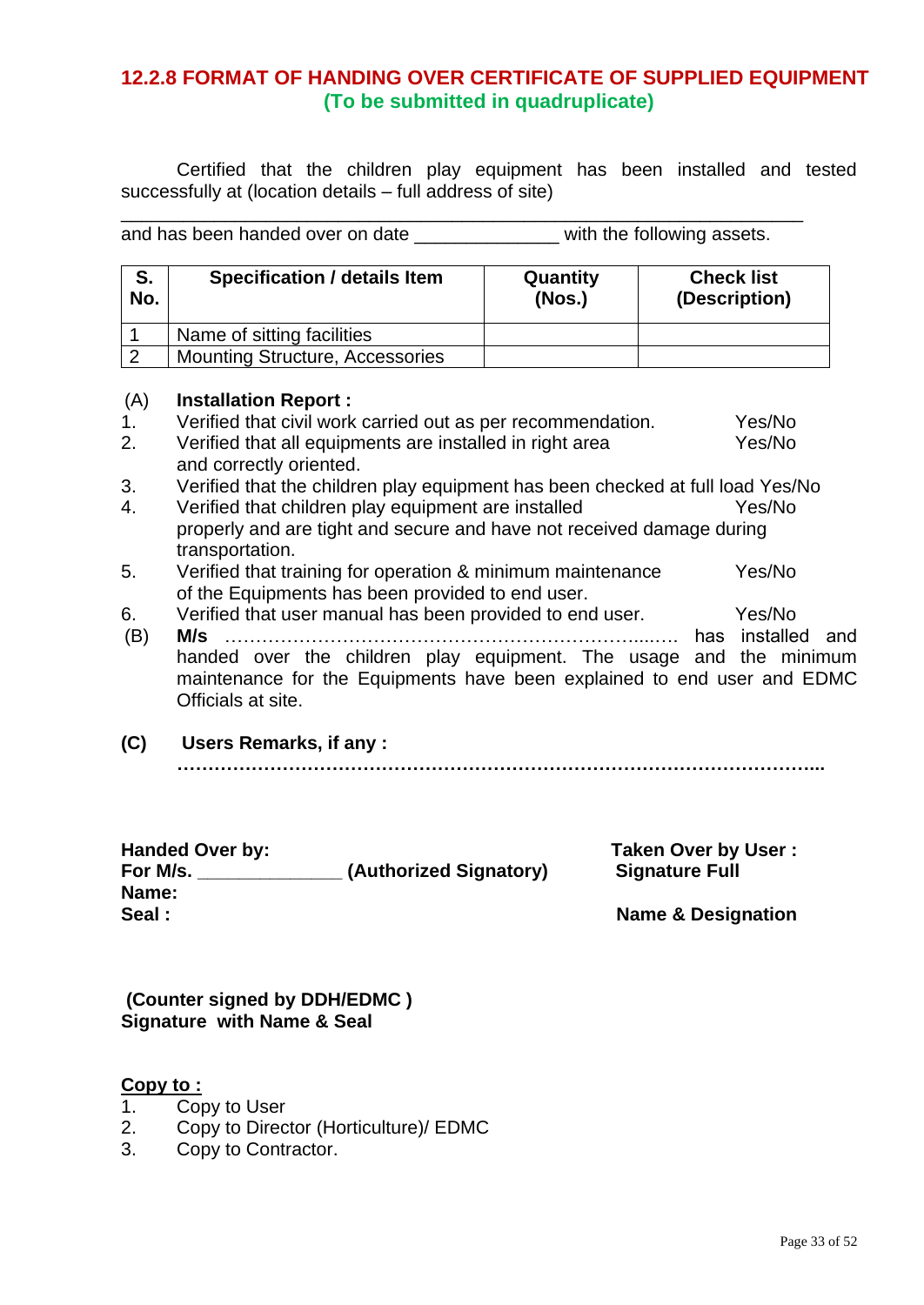## **12.2.9 BANK GUARANTEE PROFORMA FOR PERFORMANCE SECURITY (In case of PERFORMANCE SECURITY deposited through Bank Guarantee )**

**(To be executed on non Judicial stamped paper of an appropriate value)**

**Bank Guarantee in favour of "COMMISSIONER, EDMC"** payable at New Delhi. And shall be addressed to :

#### **To**

 Dy. Director (Horticulture)/Shahdara South Zone 4<sup>th</sup> Floor, Zonal office building, Karkari road, behind Karkardooma Court, Vishvas Nagar New Delhi-110032 Bank Guarantee No : .......................................................... Date……………….. Amount of Guarantee : ........................................................ Guarantee Period : From .................. to................................ (minimum 27 Months) Guarantee Expiry Date : ....................................................... Last date of Lodgement : .....................................................

**WHEREAS Commissioner,** East Delhi Municipal Corporation (hereinafter referred to as "**The Owner**" which expression shall unless repugnant to the context includes their legal representatives, successors and assigns) has executed a binding to the contract on [*Please insert date of acceptance of the letter of Intent(LoI)*] ("**Contract**") with……………… [*insert name and address of the Successful Bidder*] ………………………….(hereinafter referred to as the "**Contractor**" which expression shall unless repugnant to the context include its legal representatives, successors and permitted assigns) for the performance, execution the work of Development of water Harvesting park with sitting facilities at Hedgewar park, Mandawali Village in ward No. 09E Shah. South Zone, EDMC " through Dy. Director (Horticulture Department) Shahdara South Zone, ADRESS-4<sup>th</sup> Floor, Zonal office building, Karkari road, behind Karkardooma Court, Vishvas Nagar New Delhi-110032, shall have the meaning ascribed to it in the Contract based on the terms & conditions set out in the Tender Documents number **---------------issued vide No.** -------------------**Dated………….**and various other documents forming part thereof.

**AND WHEREAS** one of the conditions of the Contract is that the Contractor shall furnish to the Owner a Bank Guarantee from a scheduled bank in India having a branch at New Delhi for an amount equal to 10% (ten percent) of the total Contract Sum (the amount guaranteed under this bank guarantee shall hereinafter be referred to as the "**Guaranteed Amount**") against due and faithful performance of the Contract including the performance bank guarantee obligation and other obligations of the Contractor for the supplies made and the services being provided and executed by under the Contract. This bank guarantee shall be valid upto 27 months from the date of Letter of Intent or the Contract Period including any extension thereof whichever is later.

**AND WHEREAS** the Contractor has approached *[insert the name of the scheduled bank*] (here in after referred to as the "Bank") having its registered office at *[insert the* referred to as the "**Bank**") having its registered office at [*insert the address*]…………………………………………………………………and at the request of the Contractor and in consideration of the promises made by the Contractor, the Bank has agreed to give such guarantee as hereunder:-

(i) The Bank hereby undertakes to pay under this guarantee, the Guaranteed Amount as and when claimed by the Owner without any further proof or conditions and without demur, reservation, contest, recourse or protest and without any enquiry or notification to the Contractor merely on a demand raised by the Owner stating that the amount claimed is due to the Owner under the Contract. Any such demand made on the Bank by the Owner shall be conclusive as regards the amount due and payable by the Bank under this bank guarantee and the Bank shall pay without any deductions or set-offs or counterclaims whatsoever, the total sum claimed by the Owner in such Demand. The Owner shall have the right to make an unlimited number of Demands under this bank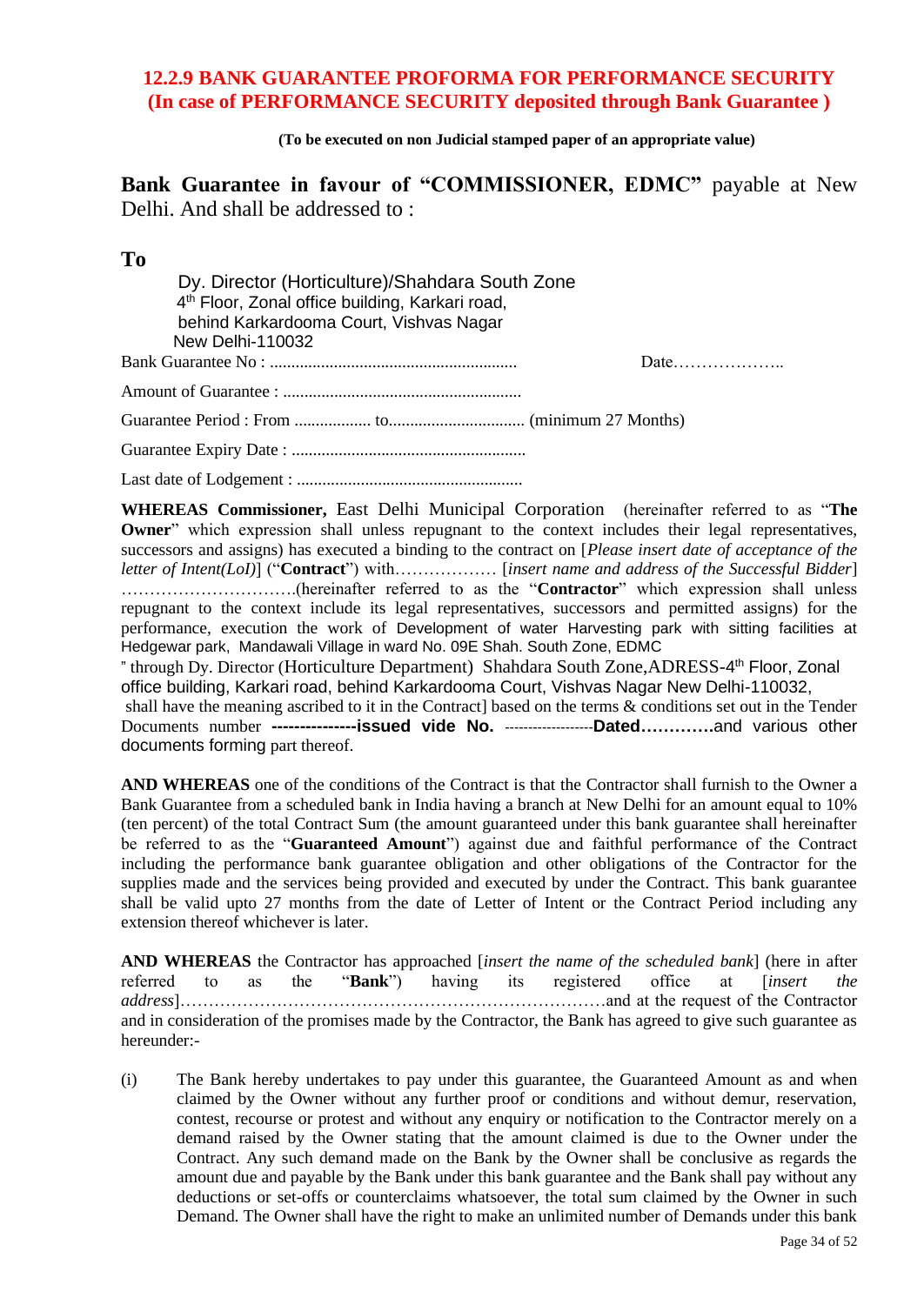guarantee provided that the aggregate of all sums paid to the Owner by the Bank under this bank guarantee shall not exceed the Guaranteed Amount. In each case of demand, resulting to change of PBG values, the Owner shall surrender the current PGB to the bank for amendment in price.

- (ii) However, the Bank's liability under this bank guarantee shall be restricted to an amount not exceeding [*figure of Guaranteed Amount to be inserted here*]………………………………………………………………………………………………… …only).
- (iii) The Owner will have the full liberty without reference to the Bank and without affecting the bank guarantee to postpone for any time or from time to time the exercise of any powers and rights conferred on the Owner under the Contract and to enforce or to forbear endorsing any powers or rights or by reasons of time being given to the contractor which under law relating the Surety would but for the provisions have the effect of releasing the surety.
- (iv) The rights of the Owner to recover the Guaranteed Amount from the Bank in the manner aforesaid will not be affected or suspended by reasons of the fact that any dispute or disputes have been raised by the Contractor and / or that any dispute(s) are pending before any office, tribunal or court in respect of such Guaranteed Amount and/ or the Contract.
- (v) The guarantee herein contained shall not be affected by the liquidation or winding up, dissolution, change of constitution or insolvency of the Contractor but shall in all respects and for all purposes be binding and operative until payment of all money due to the Owner in respect of such liability or liabilities is effected.
- (vi) This bank guarantee shall be governed by and construed in accordance with the laws of the Republic of India and the parties to this bank guarantee hereby submit to the jurisdiction of the Courts of New Delhi for the purposes of settling any disputes or differences which may arise out of or in connection with this bank guarantee and for the purposes of enforcement under this bank guarantee.
- (vii) All capitalized words used but not defined herein shall have the meanings assigned to them under the Contract.
- (viii) NOTWITHSTANDING anything stated above, the liability of the Bank under this bank guarantee is restricted to the Guaranteed Amount and this bank guarantee shall expire on the expiry of the validity period of this Guarantee as mentioned above.
- (ix) Unless a Demand under this bank guarantee is filed against the Bank within twelve (12) months from the date of expiry period of this bank guarantee all the rights of the Owner under this bank guarantee shall be forfeited and the Bank shall be relieved and discharged from all liabilities hereunder.
- (x) However, in the opinion of the Owner, if the Contractor's obligations against which this bank guarantee is given are not completed or not fully performed by the Contractor within the period prescribed under the Contract, on request of the Contractor, the Bank hereby agrees to further extend the bank guarantee, till the Contractor fulfils its obligations under the Contract.
- (xi) We have the power to issue this bank guarantee in your favour under Memorandum and Article of Association and the Undersigned has full power to do so under the Power of Attorney dated [*date of power of attorney to be inserted*]…………………………………………………granted to him by the Bank.

| Date: | Corporate Seal of the Bank |
|-------|----------------------------|
| Bank  |                            |

By its constituted Attorney Signature of a person duly authorized to sign on behalf of the Bank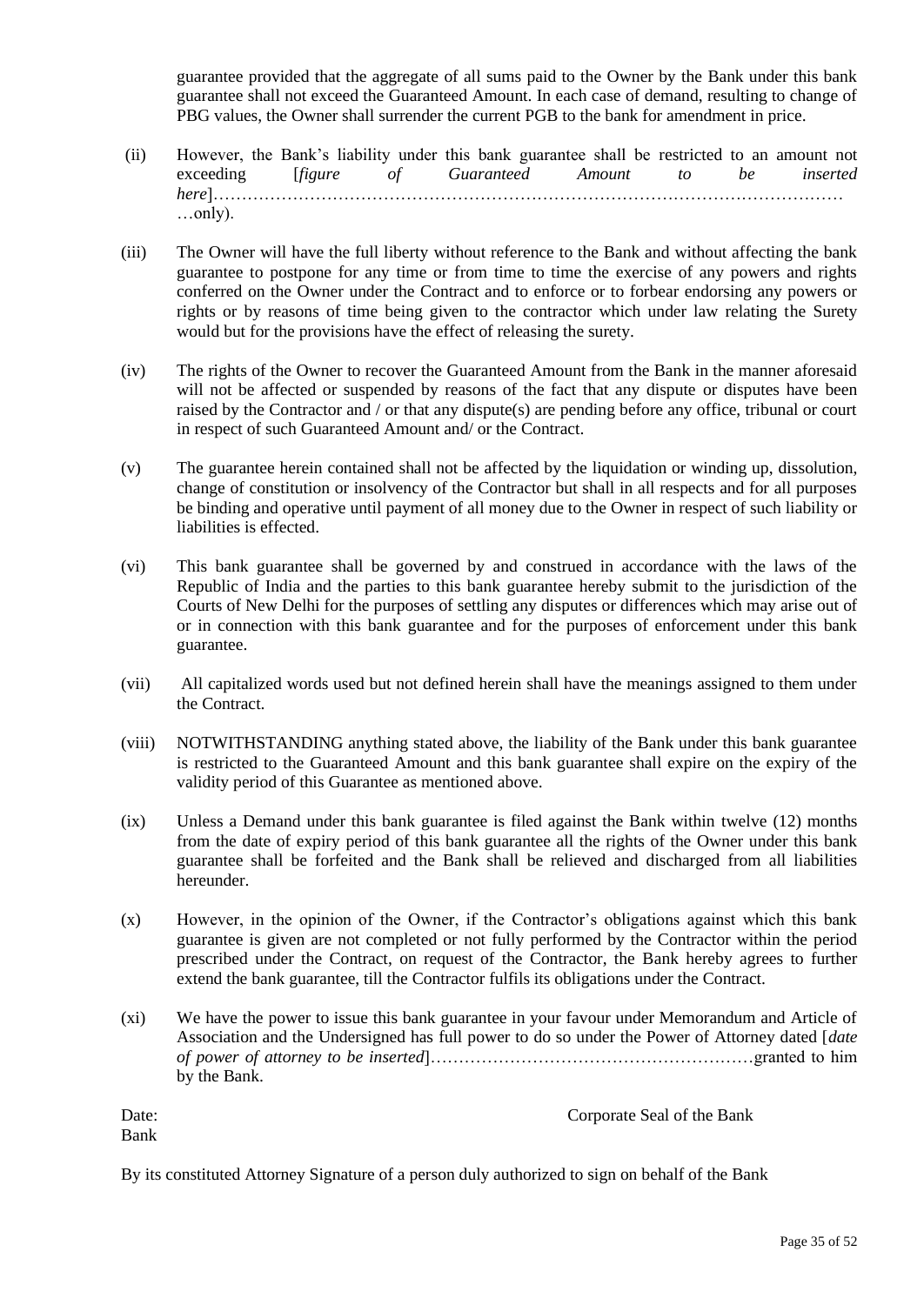# **13 AWARD OF CONTRACT**

## **13.1 NEGOTIATION OF RATES**

- 13.1.1 EDMC reserves the right of negotiation with eligible bidder/s before the finalization of the TENDER
- 13.1.2 If the price of L1 is not acceptable, EDMC may in the first instance negotiate with L1 only for arriving at a reasonable/acceptable price. On successful conclusion of negotiations with L1 and the agreed negotiated price will be counter offered to all the other higher quoting firms.
- 13.2 The EDMC reserves the right at the time of award to contractor(s) to increase or decrease the quantity of goods and locations of supply without any change in price or other terms and conditions.
- 13.3 The Department may increase or decrease the contract before and after the award of work to respective bidder/s as per their performance & capability.

### **13.4 EDMC RESERVES THE RIGHT TO ACCEPT ANY BID AND TO REJECT ANY OR ALL BIDS.**

EDMC reserves the right to reject any or all the tenders or accept any TENDER in total or in parts or work may be divided among various Bidders without assigning any reason thereof.

## **13.5 NOTIFICATION OF AWARD**

Prior to the expiration of the period of TENDER validity the EDMC will notify the Bidders by registered letter, whatsapp or e-mail, to be confirmed in writing by letter, that the bid has been accepted.

## **13.6 ISSUE OF WORK/SUPPLY ORDERS & EXECUTION PERIOD**

- 13.6.1 To ensure timely completion of the work(s) a written undertaking from the contractors may be taken about the current status of work in hand already awarded to them before awarding fresh orders.
- 13.6.2 Quality assurance/audit shall also be applicable as per policy of the E.D.M.C and further circulars issued from time to time.
- 13.6.3 Third Party Quality Control check in respect of items required will be got done, by getting the samples tested from any Government or Government designated/ authorized Lab/s, as decided by the EDMC from time to time. The testing charges on this account will be borne by the contractor.

### **13.7 CONTRACT**

Before execution of the work, a contract agreement for execution of the work shall be signed with the Bidder, as per the draft agreement issued by EDMC. Bidder has to sign the agreement within the **15 days** of communication of acceptance of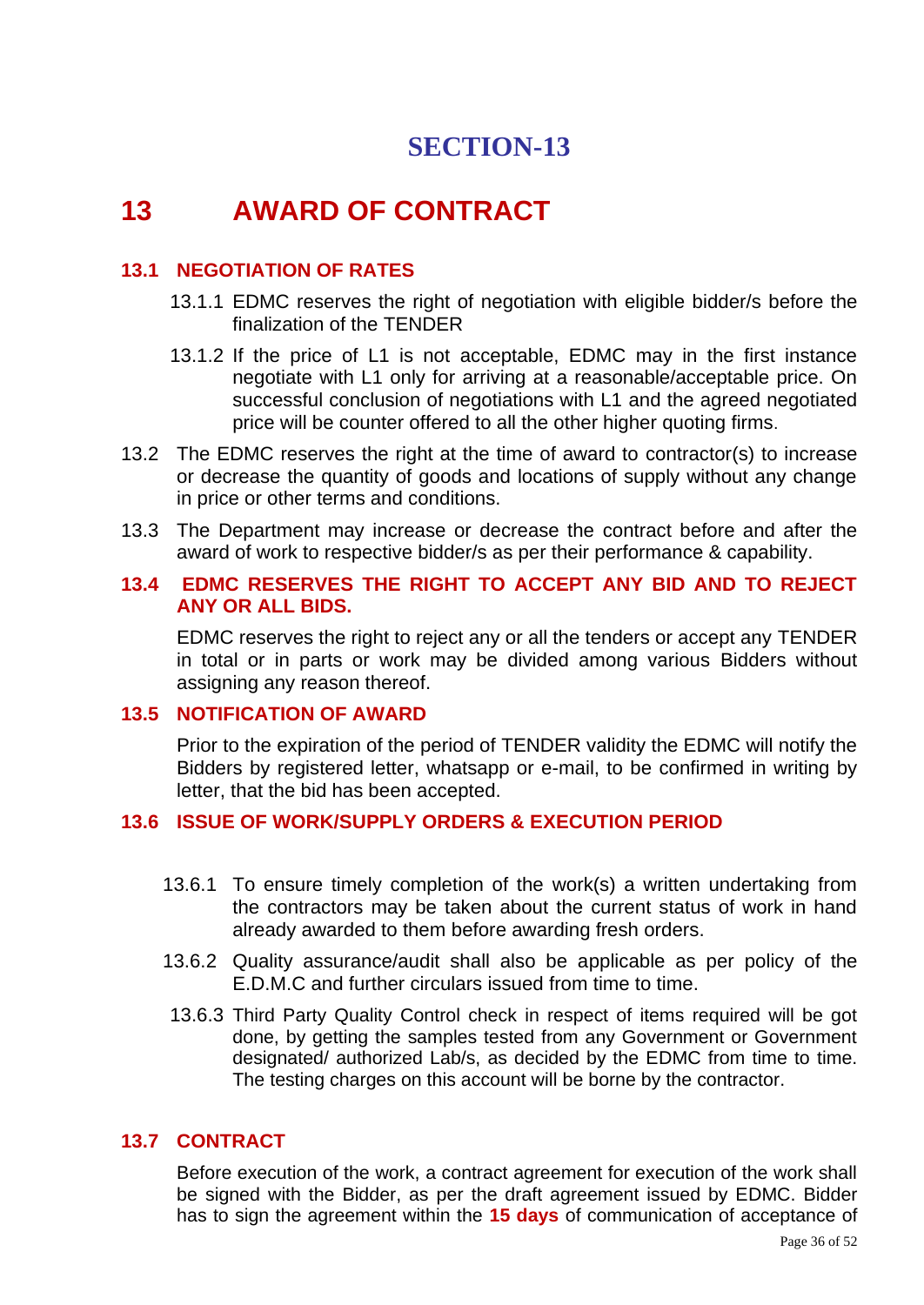the offer by EDMC; otherwise earnest money of the Bidder deposited with the TENDER shall be forfeited. The expenses of stamp duty, with respect to the agreement/s shall be borne by the Bidder. If required and desired by the end user the successful Bidder may have to enter in an agreement with the end user on the similar terms & conditions. The cost of stamp duty, with respect to the agreement/s, in respect of individual work orders placed against this contract shall be borne by the Bidder.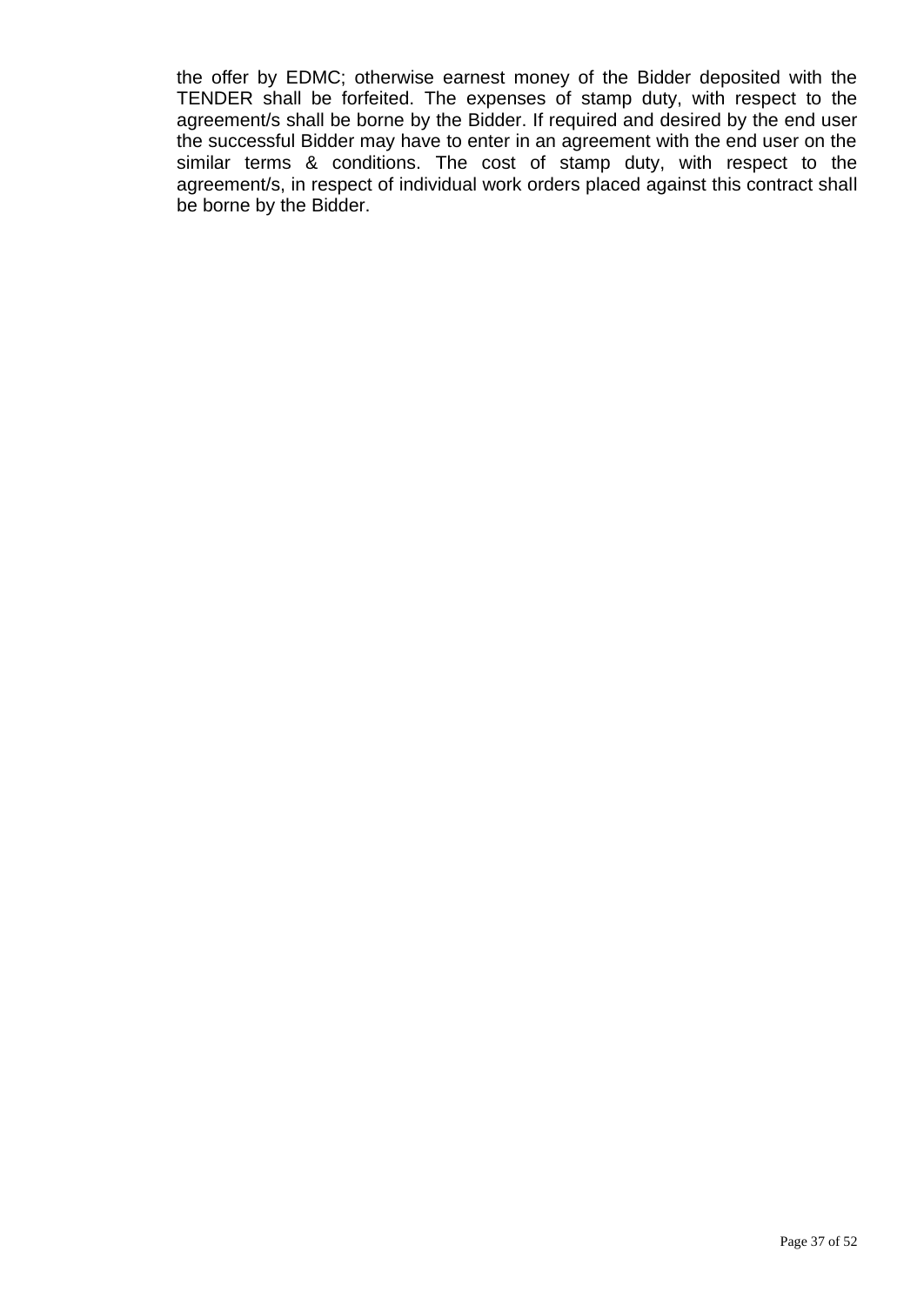# **14 GENERAL CONDITIONS & INFORMATION OF CONTRACT**

EDMC shall mean East Delhi Municipal Corporation or Director (Horticulture) or his representative of East Delhi Municipal Corporation with office at 4<sup>th</sup> Floor, Zonal office building, Karkari road, behind Karkardooma Court, Vishvas Nagar New Delhi-110032,

- 14.1.1 and shall also include its successors in interest and assignees. The contractor shall mean the person whose TENDER has been accepted by EDMC and shall include his legal representatives, successors in interest and assignees.
- 14.2 The work shall be completed within 90 days from the date of placement of supply/work order. However EDMC may in case of urgency ask the firm to complete the work earlier, with the mutual consent of the contractor. In case the contractor fails to execute the work within stipulated time, to the contractor, at the risk and cost of the contractor. If any additional cost is incurred by EDMC the same shall be recovered from the contractor. If the cost of work as aforesaid shall exceed the balance due to the contractor and the contractor fails to make good the additional cost, EDMC may recover it from the contractors' pending claims against any work in EDMC or in any other departments/office in a lawful manner.
- 14.3 That on the request of the contractor and also in the interest of the organization the EDMC is at liberty to extend the validity of the agreement, subject to that the request of the contractor is received before the expiry of the agreement period, or any extended period granted to the contractor.
- 14.4 It will be the sole responsibility of the contractor, to make good all the orders placed as per time schedule, and to ensure quality parameters, specifications and other requirements provided in the TENDER document and as per agreement.
- 14.5 The agreement shall be deemed to be extended till the date of completion of last supply/work order subject to the completion period as provided in the clause 14.2.
- 14.6 In the interest of the work and the programme, agreement executed between the Bidder and the EDMC may be extended to a mutually agreed period, if the need so arises.
- 14.7 It shall be sole responsibility of the contractor to get verified the quality & quantity of the supplied material at the site of delivery.

## **14.8 LIQUIDATED DAMAGES**

**14.8.1** If the contractor fails to perform the services within the time periods specified in the contract, the EDMC shall without prejudice to its other remedies under the contract deduct from the contract price as liquidated damage, a sum equivalent to 1% of the price of the unperformed services for each week of delay until actual performance up to a maximum deduction of 10% of the supply/work order. If the contractor fails to execute the work of supply & installation of equipments within the 10 weeks delay period, the work order may be treated as cancelled and the 10% performance security money deposit, will be forfeited. Once the maximum of the penalty is reached, the EDMC may consider termination of the contract and may take further action for debarring / blacklisting of the contractor in EDMC.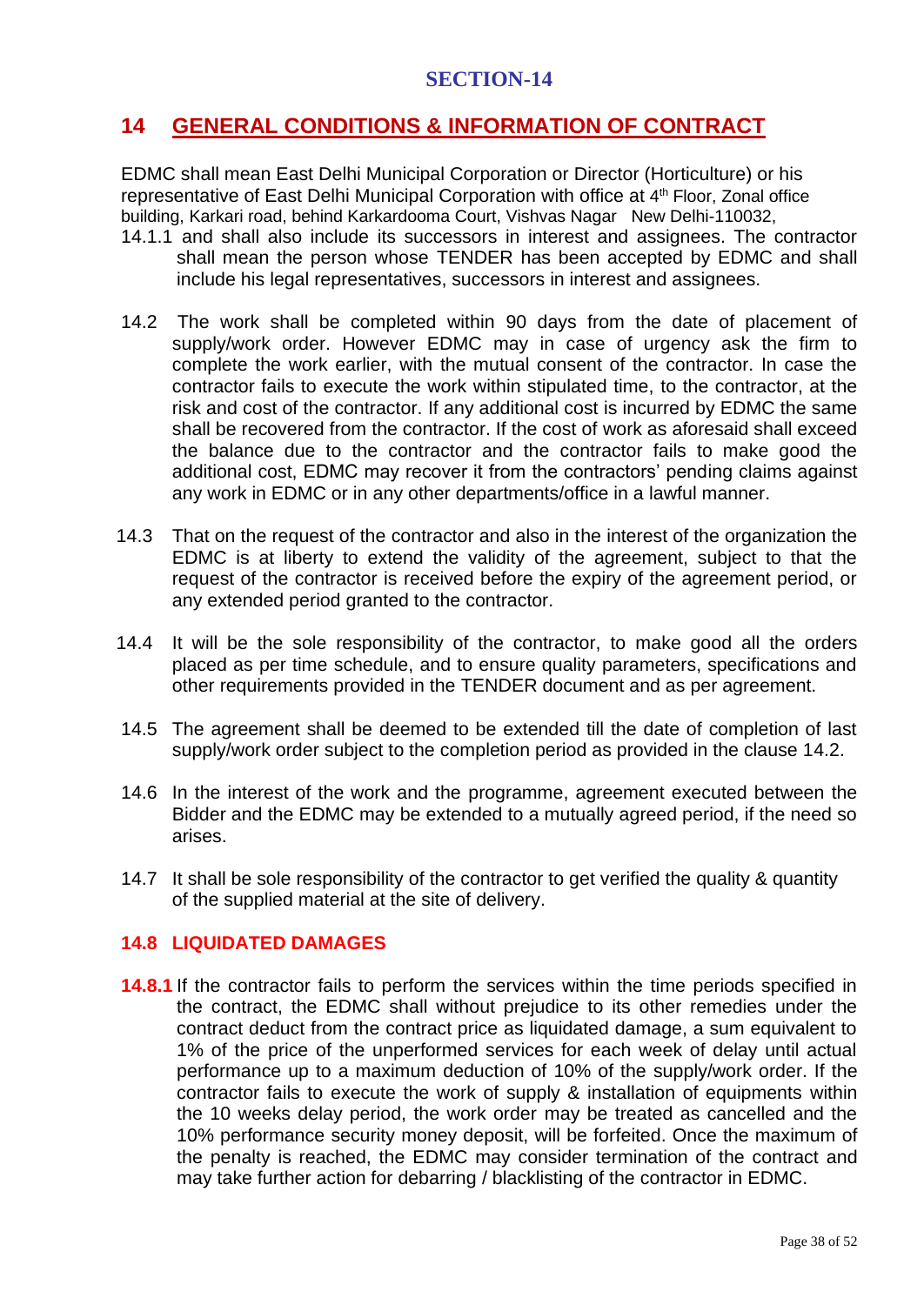**14.8.2** The contractor shall have to comply with all the rules, regulations, laws and bylaws for the time being enforce in india and the instructions if any, of the organization. EDMC shall have no liability in this regard.

## **14.9 FORCE MAJEURE**

- **14.9.1** Notwithstanding the provisions of clauses contained in this deed; the contractor shall not be liable for forfeiture of its performance security, liquidated damages, termination for default, if he is unable to fulfill his obligation under this deed due to event of force majeure circumstances.
	- a. For purpose of this clause, "Force majeure" means an event beyond the control of the contractor and not involving the contractor's fault or negligence and not foreseeable. Such events may include, but are not restricted to, acts of Govt. either in its sovereign or contractual capacity, wars or revolutions, fires, floods, epidemics, quarantine restrictions and fright embargoes.
	- b. If a force majeure situation arises, the contractor shall promptly notify the EDMC in writing within a week from the date situation so arises.
- **14.9.2** The High Court of Delhi and Courts subordinate thereto, shall alone have jurisdictions to the exclusion of all other courts.
- **14.9.3** The contract shall not without the consent in writing of EDMC, transfer, assign or sublet the work under this contract or any substantial part thereof to any other party
- **14.9.4** EDMC shall have at all reasonable time access to the works being carried out by the contractor under this contract. All the work shall be carried out by the contractor to the satisfaction of EDMC.
- **14.9.5**If any question, dispute or difference what so ever shall arises between EDMC and the contractor, in the connection with this agreement except as to matters, the decisions for which have been specifically provided, either party may forthwith give to the other notice in writing of existence of such question, dispute or difference and the same shall be referred to the sole arbitration of the Commissioner or a person nominated by him. This reference shall be governed by the the arbitration and conciliation act 199s6 and the rules made there under. The award in such arbitration shall be final and binding on both the parties. Work under the agreement shall be continuing during the arbitration proceedings unless the EDMC or the arbitrator directs otherwise.
- **14.9.6** EDMC may at any time by notice in writing to the contractor either stop the supply / work altogether or reduce or cut it down. If the supply/work is stopped all together, the contractor will only be paid for the work executed and expenses distinctly incurred by him as on preparation or the execution of the work up to the date on which such notice is received by him. Such expenses shall be assessed by EDMC, whose decision shall be final and bidding on the contractor. If the work is cut down the contractor will not be paid any compensation what so ever for the loss or profit which he might have made if he had been allowed to complete all the work included in the contract.

### **14.10 INSPECTION AND TESTS**

- **14.10.1** The inspection procedures and tests as are required by the EDMC shall be got done in the presence of EDMC's representative if so desired by EDMC.
- **14.10.2** The EDMC or its representative shall have the right to inspect and / or to test the goods to confirm their conformity to the contract. The special conditions of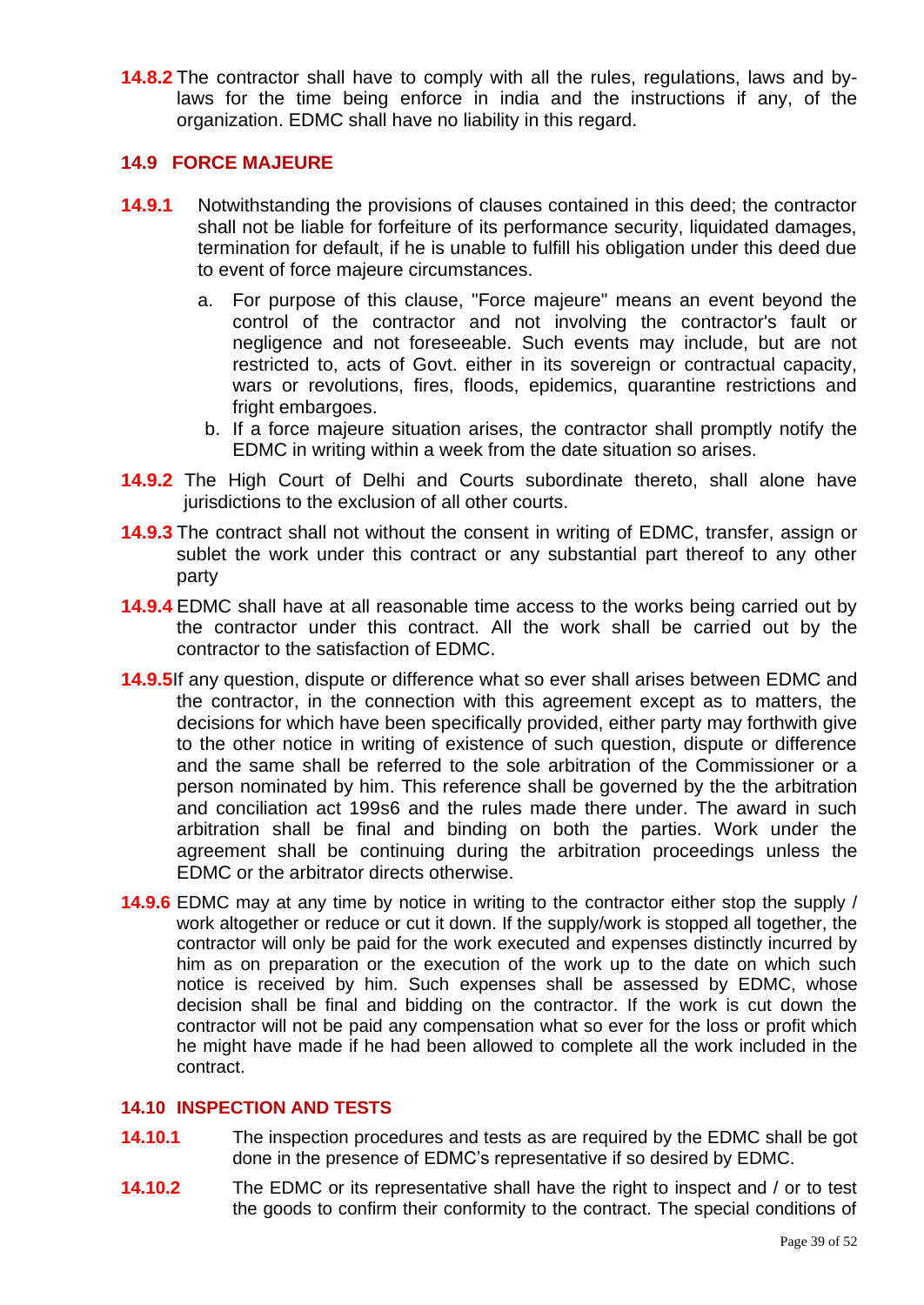contract and / or the Technical specifications shall specify what inspections and test the EDMC required

- **14.10.3** Third Party Quality Control Audit check in respect of items required will be got done, by getting the samples tested in any Government or Government designated/ authorised Lab/s. The testing charges on this account will be borne by the contractor.
- **14.10.4** As and when the samples are to be tested at Rate Contract Holders' cost the testing fee would be paid by the contractor. The EDMC will keep a watch that the Testing fees has been deposited by the contractor in time. Samples for acceptance test will be sent to the Testing Laboratory by the office in-charge deputed by EDMC as and when required under proper seal.
- **14.10.5** In case defects are observed in the Equipments a performance Notice shall be issued by the EDMC giving suitable time required for rectification of the defects, not exceeding 15 days from the date of notice, failing which Rejection Notes shall be issued to enable the EDMC to proceed with further contractual action.

#### **14.10.6 Inspection at works.**

- **14.10.6.1** The EDMC, his duly authorized representative shall have at all reasonable times access to the Bidder premises / Manufacturer premises and shall have the power at all reasonable time's to inspect and examine the materials and workmanship of the works during its manufacture. The inspection may be carried out by EDMC representatives during Technical Evaluation of Bids and before/after work award as required.
- **14.10.6.2** The inspection by EDMC and issue of dispatch instruction there on shall in no way limit the liabilities and responsibilities of the Bidder in respect of the agreed quality assurance programme forming a part of the contract. Nothing in clause 10 shall in any way release the Bidder from any guarantee or other obligations under this rate contract.

#### **14.11 WARRANTY**

- **14.11.1** The Bidder shall ensure on-site warranty of equipments as per standards for quality that anything to be furnished. The items shall be new, free from all defects and faults in material, workmanship and manufacture, shall be of the highest grade and consistent with established and generally accepted standards for material of the type ordered, shall be in full conformity with the specifications, drawing or samples, if any and shall operate properly.
- **14.11.2** Performance of Equipment: In addition to the warranty as already provided, the Bidder shall guarantee satisfactory performance of the equipment and shall be responsible for the period or up to the date specified in sub-clause (c) hereof after the equipment has been accepted by the EDMC to the extent for any defects that may develop such defects shall be removed at his own cost when called upon to do so by the EDMC.
- **14.11.3** The contractor shall rectify defects developed in the Equipment within Warranty period promptly. In case the defects are not rectified within 10 days of the receipt of the complaint by the contractor EDMC shall have full liberty to restore the Equipment in working condition. The expenditure so incurred by EDMC shall be deducted from the contractor pending claims, security deposit or in other law full manner.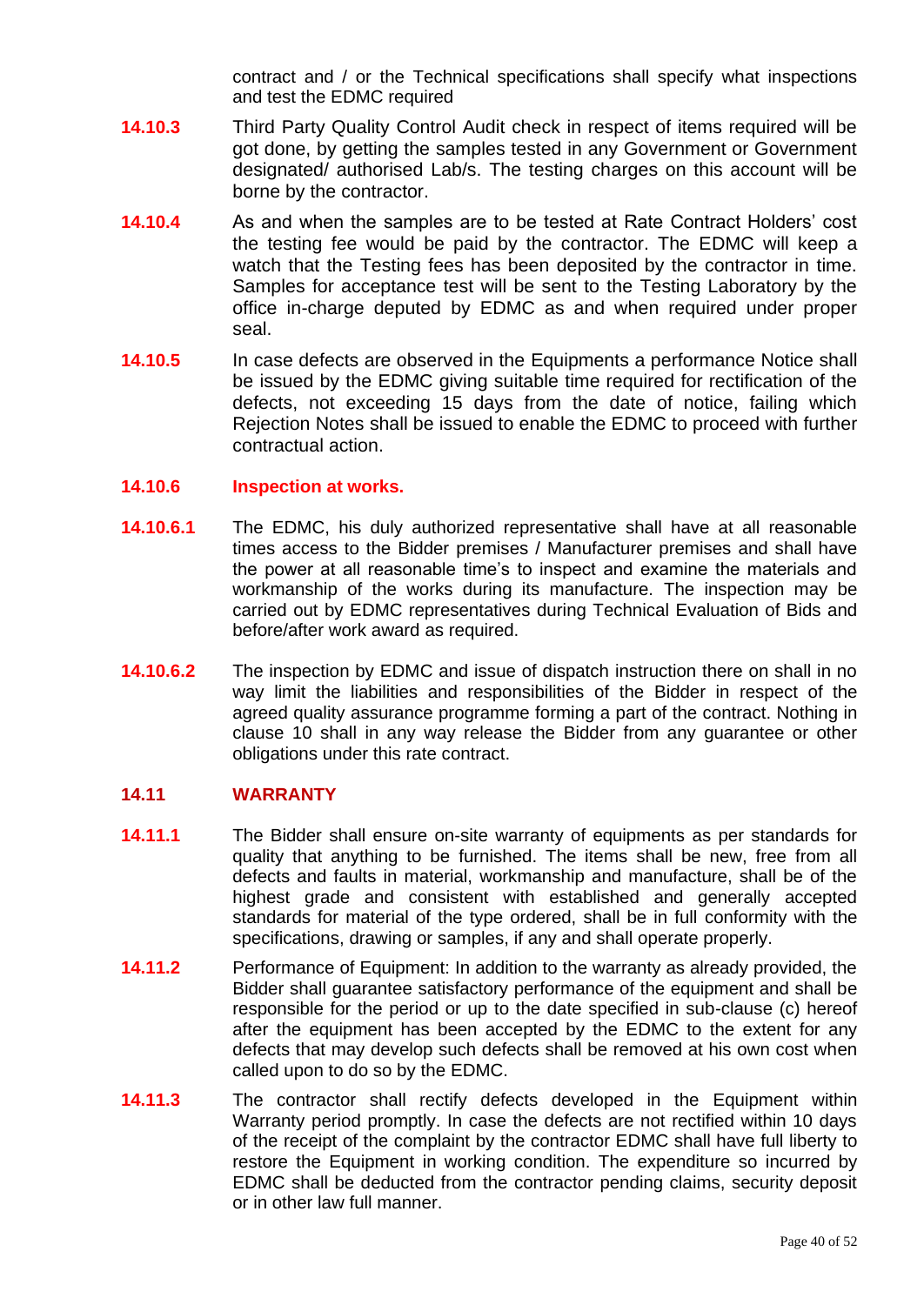- **14.11.4** If the end user/EDMC so desires the maintenance of the Equipment after expiry of one year of warranty period, the contractor shall take up annual maintenance of the installed Equipment at reasonable rates.
- **14.11.5** The contractor shall warranty the Equipment for 1 year (mandatory) under this contract with the EDMC and no extra payment will be made to the contractor on this account.
- **14.12** Notice statement and other communication send by EDMC through registered post or whatsapp or Email to the contractor at his specified addresses shall be deemed to have been delivered to the contractor.
- **14.13** Any work which is not covered under this agreement but is essentially required for the completion of job (to the satisfaction of EDMC) shall be carried out by the contractor as extra item for which payment shall be made separately at the rates decided by EDMC.
- **14.14** The work shall be done by the contractor as per specifications, design and drawings approved by EDMC, wherever, necessary, the contractor shall submit relevant designs and drawings for approval in EDMC, well in advance. Equipments supplied without EDMC's approval shall not be accepted and the EDMC shall have right to get it removed and to recover the cost so incurred from the contractor.
- **14.15** The contractor shall provide one copy of instruction manual and routine maintenance manual with each Equipment supplied& Installed, this shall be both in Hindi and English.

#### **The following minimum details must be provided with manual:**

- (a) Do's and Don'ts
- (b) Clear instructions on regular maintenance and trouble shooting of the Equipment
- (c) Name & address of the contact person in case of non-functioning of the Equipment.
- (d) Firm shall provide log card with the Equipment for proper record and quick maintenance of installed Equipment during warrantee.
- **14.16** The contractor shall not display the photographs of the supplied items to EDMC and not take advantage through publicity of the work without written permission of EDMC.

#### **14.17 PATENT RIGHT AND ROYALITIES.**

The Contractor shall indemnify the EDMC against all third party claims of Infringement of patent, royalties' trademark or industrial design rights arising from use to the goods or any part thereof.

#### **14.18 PACKING FORWARDING**

**14.18.1** Contractors, wherever applicable, shall after proper painting, pack and crate all the equipment in such manner as to protect them from deterioration and damage during rail and road transportation to the site and storage at the site till time of completion of work. Contractor shall be held responsible for all damage due to improper packing.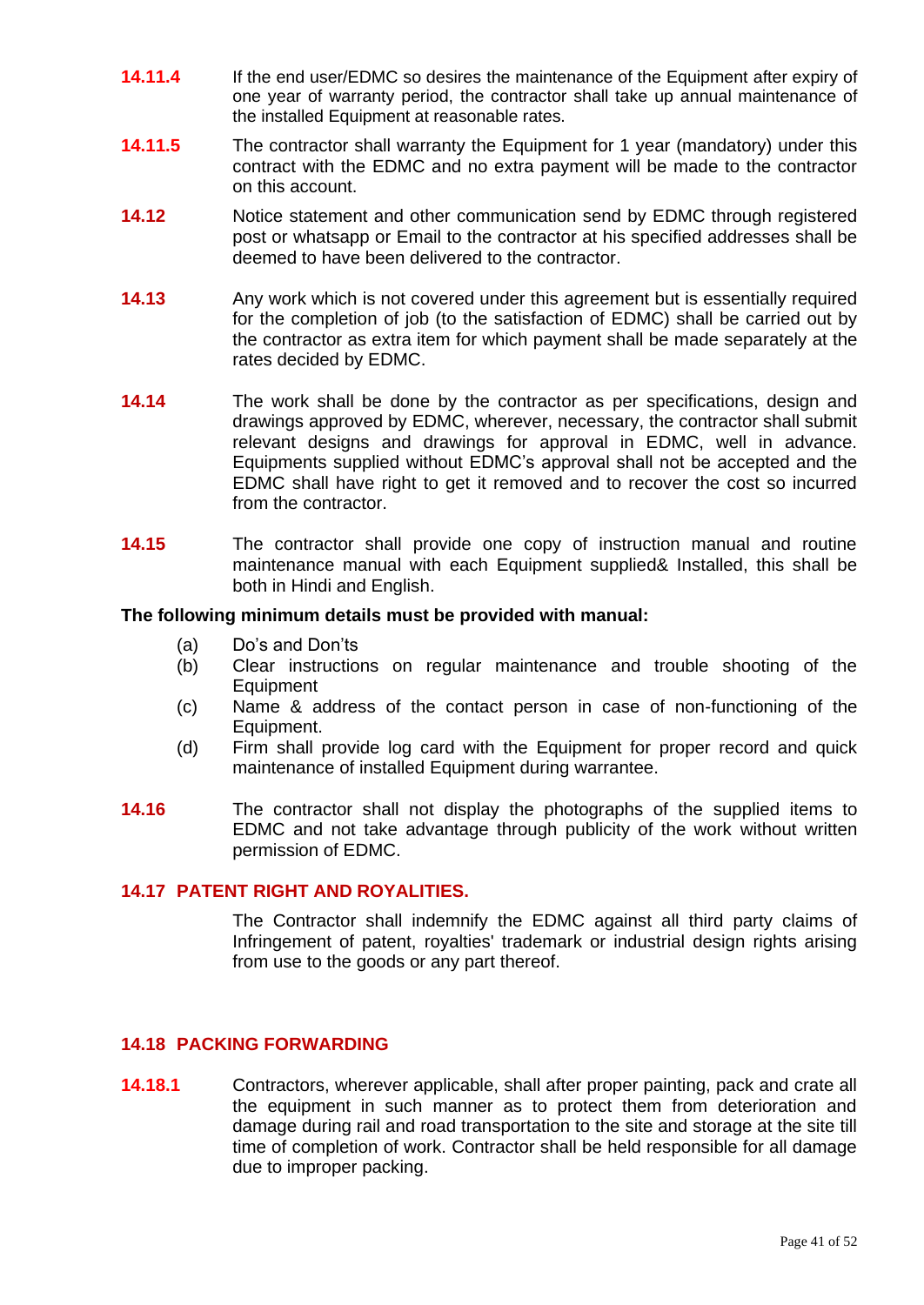**14.18.2** The contractor shall inform the EDMC of the date of each shipment from his works, and the expected date of arrival at the site for the information of the EDMC office at least 7 days in advance.

#### **14.19 DEMURRAGE WHARFAGE, ETC**

All demurrage, wharf age and other expenses incurred due to delayed clearance of the material or any other reason shall be to the account of the contractor.

#### **14.20 INSURANCE**

The goods supplied under the contract shall be fully insured by Bidder against loss or damage incidental to manufacture or acquisition, transportation; natural calamities shall be included in the bid price.

#### **14.21 TRANSPORTATION**

The Bidder is required under the contract to deliver the goods at the specified location/ site. (The storage/ handling etc shall be sole responsibility of the contractor till the properly handing over of the Equipment).

#### **14.22 TERMINATION FOR INSOLVENCY**

EDMC may at any time terminate the contract by giving written notice to the contractor without compensation to the contractor, if it becomes bankrupt or otherwise insolvent, provided that such termination will not prejudice or affect any right of action or remedy, which has accrued or will accrue thereafter to the EDMC.

#### **14.23 TERMINATION FOR CONVENIENCE**

The EDMC, may by written notice sent to the Bidder, terminate the contract, in whole or in part at any time for its convenience. The notice of termination shall specify that termination is for the purchaser's convenience in the interest of EDMC.

#### **14.24 APPLICABLE LAW**

The contractor shall be interpreted in accordance with the laws of the purchaser's country i.e. India. The station of EDMC Headquarter at Delhi shall have exclusive jurisdiction in all matters arising under this contract in Hon'ble courts of Delhi.

### **14.25 NOTICE**

- **14.25.1** Any notice given by one party to the other pursuant to the contract shall be sent in writing or by telegram or telex/ cable or Email and confirmed in writing to the address specified for that purpose in the special condition of contract.
- **14.25.2** A notice shall be effective when delivered or on the notice's effective date, whichever is later.

### **14.26 TAXES AND DUTIES**

The price quoted should include all taxes and duties applicable, if any. A Bidder shall be entirely responsible for all taxes, duties, license fees, etc. All taxes payable as per Rules of Government of India & Govt. of NCT of Delhi will be payable by the contractor. If any new tax/duty is levied during the contract period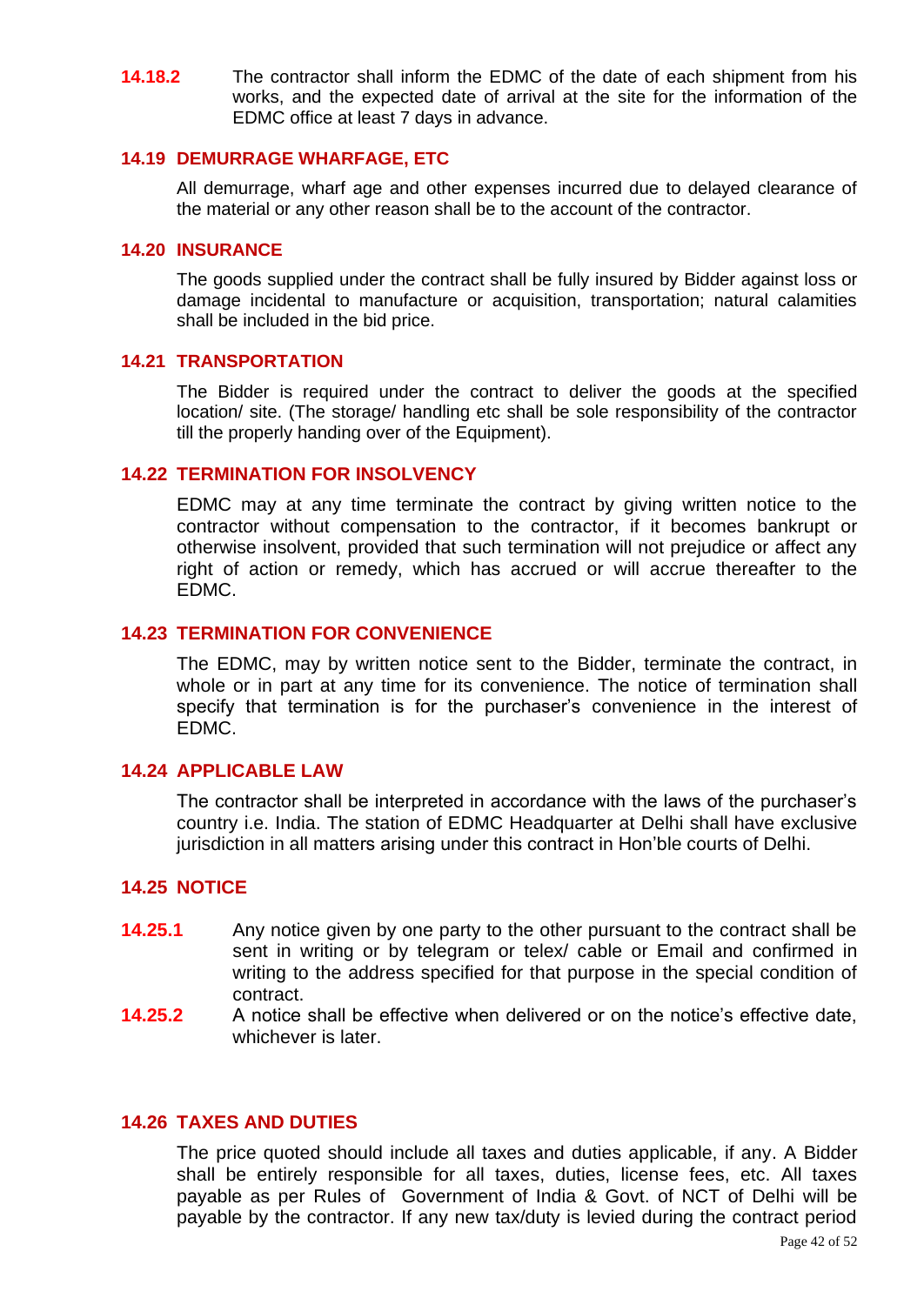the same will be borne by the firm exclusively. TDS will be deducted from the payment of the contractor as per the prevalent laws and rules of Government of India and Government of NCT of Delhi in this regard.

## **14.27 OTHERS:**

- **14.27.1.** The Contractor in consultation with concerned Officer of EDMC will conduct training programme for users, focusing on main features, operation and maintenance of the Equipments.
- **14.27.2** The Bidder shall continue to provide spare parts after the expiry of warranty period at the users cost, if desired by the user. If the contractor fails to continue to supply spare parts and services to users EDMC shall take appropriate action against the firm.
- **14.27.3** The Equipment will be handed over to the S.O.(Horticulture) designated by the Dy. Director(Hort.)/Shah. South Zone /EDMC.
- **14.27.4** It shall be the sole responsibility of the contractor to get verified the quality & quantity of the supplied material at the site of delivery from the official designated by Dy. Director (Hort.)/ Shah. South Zone /EDMC.
- **14.27.5** If EDMC requires to place a Work Order for a specific site or work on the contract rate, in that condition a separate agreement may be executed with the contractor.
- **14.27.6** Firm shall be responsible for proper Supply& Installation of Equipment with required orientation. The quarterly date may be fixed for inspection of equipment supplied by the firm. Firm shall depute an authorized representative whenever required at the time of inspection etc.
- **14.27.7** The TENDER document signed and sealed on each page and annexure duly attached in the last of the document making one document should be enclosed. Typing the formats in other pages, changing the serial order, loose papers etc will not be accepted.
- **14.28** The Bidder should be Indian Manufacturer or its authorized dealer/ distributor of the manufacturer for quoted products and principal manufacturer should have valid manufacturing license for the quoted products
- **14.29** If asked by the authority Bidder must submit the sample of product. If any Bidder fail to comply with this within stipulated time then he should be disqualified from tender.
- **14.30** If the department feels it is necessary then they should visit manufacturers unit to get satisfy about quality of products. The bidder or its manufacturer shall have no objection to it. EDMC can visit the Manufacturer factory / factories before finalisation of Technical Bids / Financial Bids / Award of Rate Contract and after Award of work as and when required.
- **14.31** E.D.M.C. reserves the rights to conclude the Rate Contract for any or all items of the Tender Enquiry and also to annul the bidding process/scrap the tender enquiry. The E.D.M.C. reserves the right to accept or reject any or all tenders.
- **14.32** Rates quoted should be inclusive of all taxes and duties
- **14.33** Conditional tenders are liable to be straightway rejected.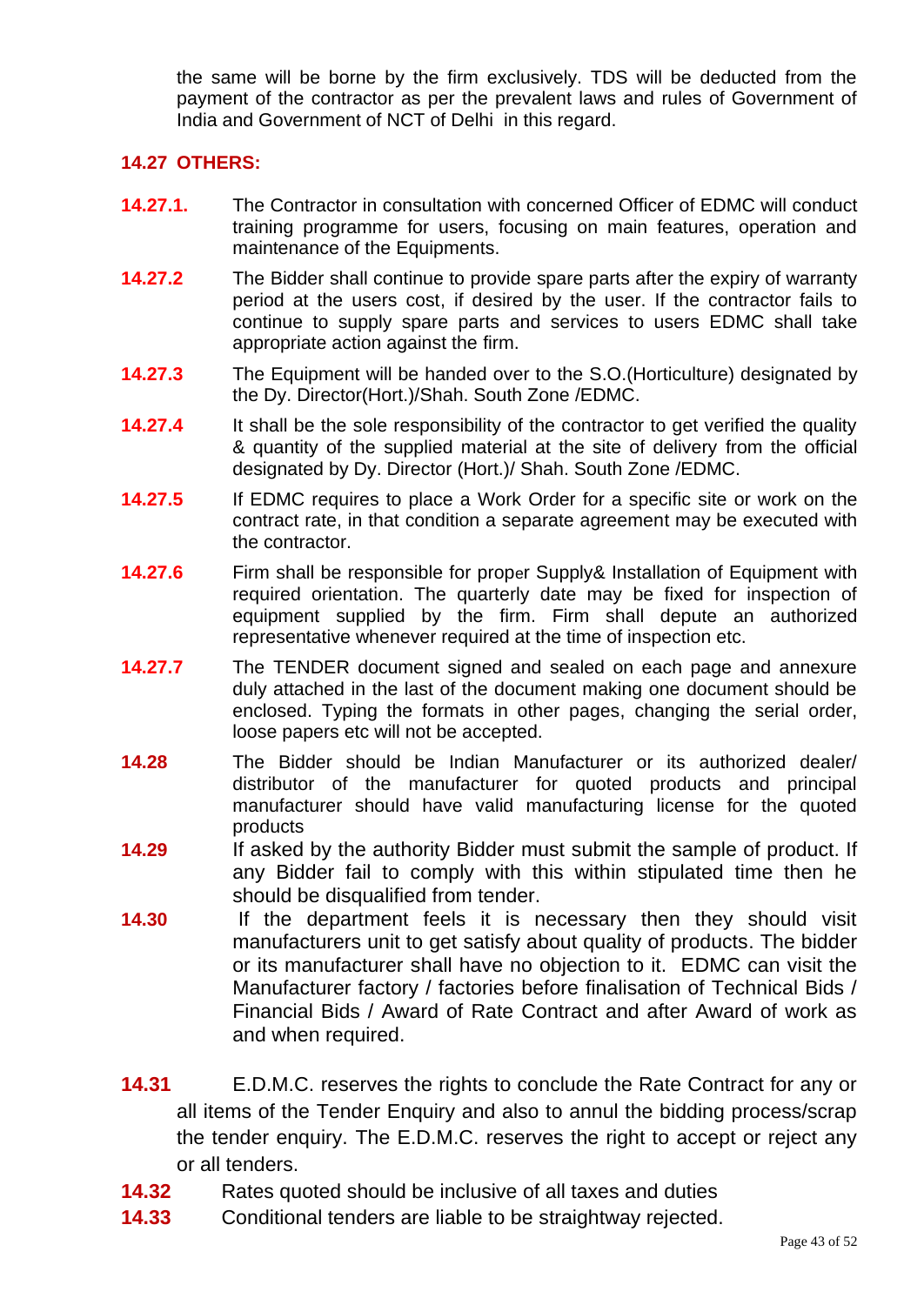## **14.34 PAYMENTS:**

The contractor shall raise the bill/s of the Equipment supplied with one year warranty after successfully completing the work of Supply & Installation of Equipment/s as per technical specification and terms and conditions specified in the contract. The payments will be released by the EDMC (subject to deduction of statutory taxes and levies, if any) as per availability of funds.

## **14.35 FALL CLAUSE:**

- 14.35.1 The prices/Rates charged for the Supply & Installation of Children Play Equipments under the Contract by the Contractor shall in no event exceed the lowest price at which the Contractor sells/provide the Children Play Equipments or offer to sell/provide Children Play Equipments of identical description to any person(s)/organization(s) including E.D.M.C. or any Department of the Central Government or any Department of a State Government or any statutory undertaking of the Central or a State Government, as the case may be, during the period till performance of all Supply / Work Orders placed during the currency of Rate Contract is completed.
- 14.35.2 If at any time, during the said period the contractor reduces the sale price, sells/provides or offers to sell such equipments to any person/ organization including the EDMC or any Department of Central Government or any Department of State Government or any statutory undertaking of the Central or State Government as the case may be at a price lower than the price chargeable under the contract he shall forthwith notify such reduction or sale or offer of sale to the E.D.M.C. and price payable under the contract for the equipments supplied after the date of coming into force of such reduction or sale or offer of sale shall stand correspondingly reduced.
- 14.35.3 The Contractor shall furnish the following certificate to the E.D.M.C./Paying Authority along with each bill for payment for supplies made against the Rate Contract. "I/We certify that there has been no reduction in sale price of the Children Play Equipments of Description identical supplied/provided to the Government under the contract herein and such Children Play Equipments have not been offered/sold/provided by me/us to any person(s)/organization(s) including the EDMC or any Department of Central Government or any Department of a State Government or any statutory Undertaking of the Central or State Government as the case may be upto the date of the bill/the date of completion of supplies/work against all supply/work orders placed during the currency of the R/C at a price lower than the price charged to the Government under the Contract."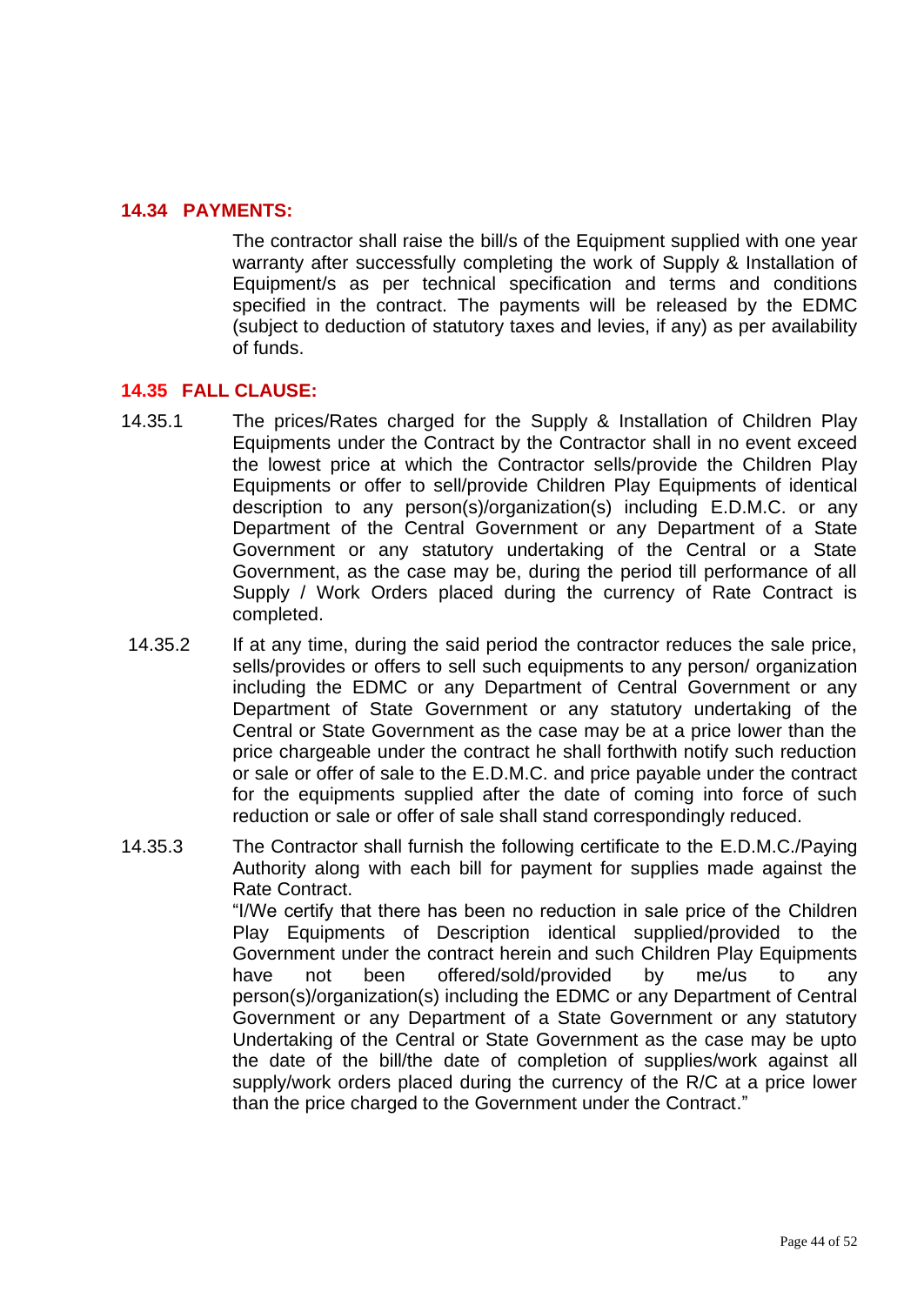## **14.36 PERIODICAL INSPECTION**

- 14.36.1 After the equipments, under work, have been installed and during the warranty period, including extended warrantee, if any, the Supplier shall depute his engineer every month for inspection of equipments so supplied/installed, to ensure satisfactory performance as well as detection of any faulty part/equipment.
- 14.36.2 This inspection shall be carried out along-with authorized representative of EDMC. A report in this regard shall be jointly signed by the representatives of Supplier and EDMC. Any major defect if noticed during such inspection shall be brought to the notice of DDH, Shahdara South Zone .
- 14.36.3 No extra payment shall be made on this account by EDMC to the bidder/ supplier on this account.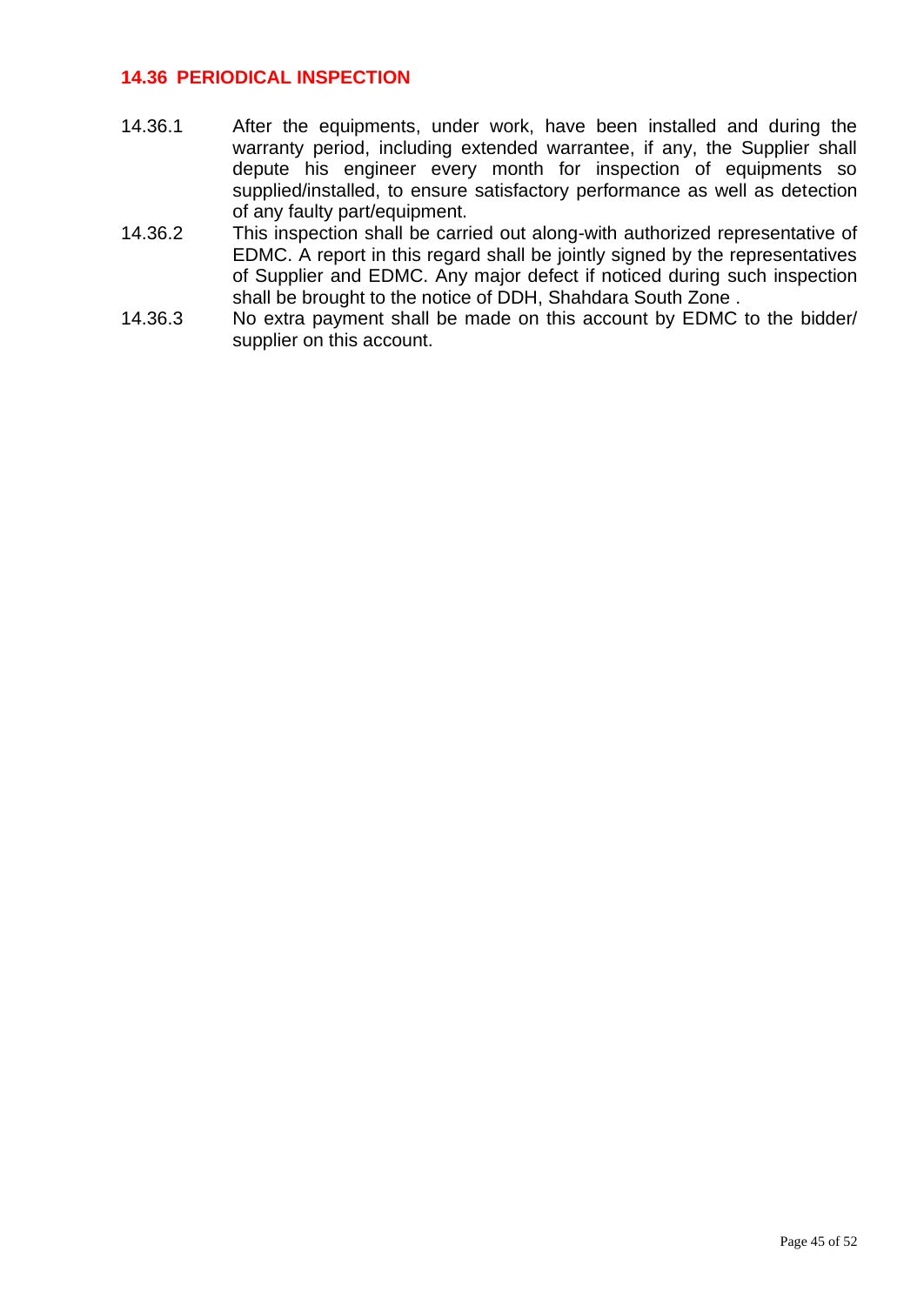# **15.12 THE BIDDER WILL SUBMIT PARTICULAR IN THE BELOW FORMAT:**

| 15.12.1  | Name of firm:                              |
|----------|--------------------------------------------|
| 15.12.2  | <b>Postal Address:</b>                     |
| 15.12.3  | Telegraphic address :                      |
| 15.12.4  | Telephone, Fax No:                         |
| 15.12.5  | $E$ -mail:                                 |
| 15.12.6  | Web site:                                  |
| 15.12.7  | Name and designation of the :              |
|          | representative of the Bidder to            |
|          | whom all references shall be made          |
|          | and his contact mobile number. :           |
| 15.12.8  | Amount of the earnest money deposited.     |
| 15.12.9  | Details of TENDER fee                      |
|          | Amount of TENDER Fee paid                  |
|          | Bank Draft no. and date Annexure I         |
| 15.12.10 | Details of Earnest money:                  |
|          | Bank Draft no. and date etc as Annexure-IA |
| 15.12.11 | Financial capacity of the                  |
|          | Bidder for carrying out the work.          |
| 15.12.12 | Address of the firm in Delhi, if any.      |
| 15.12.13 | Has anything/extra other then price of     |
|          | items (as mentioned in price Schedule)     |
|          | have been written in the price schedule.   |
| 15.12.14 | Has the Bidder have been ever              |
|          | Banned/Debarred/black listed By any        |
|          | Govt. Department/Undertaking               |
| 15.12.15 | Details of offer (please mention number    |
|          | of pages and number of Drawings, copies    |
|          | attached).                                 |
| 15.12.16 | Reference of any other information :       |
|          | attached by the TENDER (please             |
|          | Mention no. of pages & no. of drawings,    |
|          | copies to be attached)                     |
| 15.12.17 | Has the Bidder have any relative           |
|          | working in EDMC if yes state the           |
|          | Name and designation.                      |
|          |                                            |

**( Signature of Bidder) with Seal**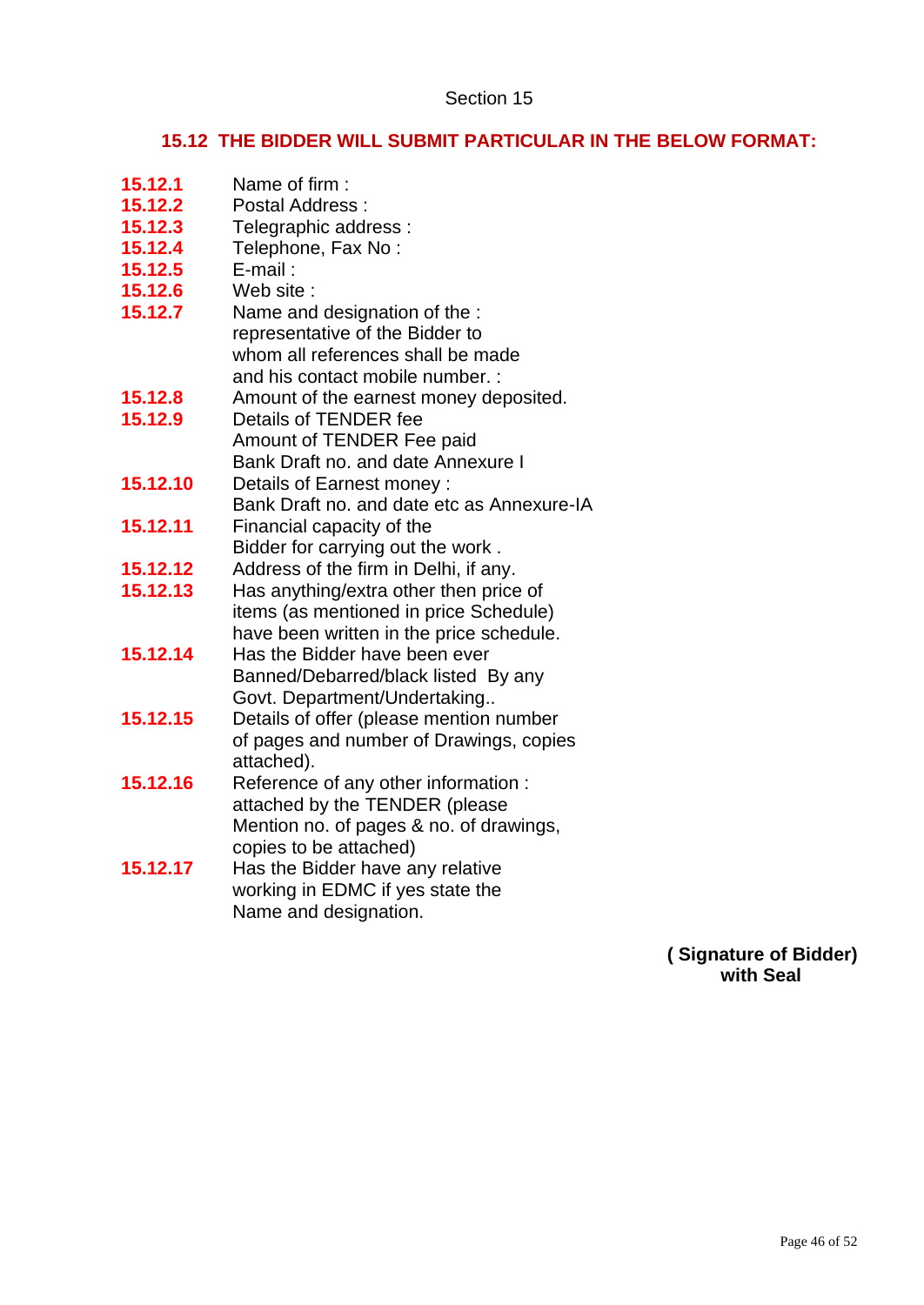# **16. WARRANTY OF EQUIPMENTS**

- **16.1** It is mandatory for the contractor to take a quarterly performance report for each Equipment from the concerned officer in EDMC.
- **16.2** It is mandatory for the contractor to open an authorized service centre before the supply & Installation of the Equipments in EDMC as per his/her/their undertaking.
- **16.3** After the equipments have been installed and during the warranty period, including extended warrantee, if any, the Supplier shall depute his engineer every month for inspection of equipments so supplied/installed, to ensure satisfactory performance as well as detection of any faulty part/equipment.
- **16.4** The Bidder shall ensure warranty as per standards for quality that anything to be furnished. The items shall be new, free from all defects and faults in material, workmanship and manufacture, shall be of the highest grade and consistent with established and generally accepted standards for material of the type ordered, shall be in full conformity with the specifications, drawing or samples, if any and Equipments shall operate properly.
- **16.5** Performance of Equipment: In addition to the warranty as already provided, the Bidder shall guarantee satisfactory performance of the equipment and shall be responsible for the period or up to the date specified in sub-clause hereof after the equipment has been accepted by the EDMC to the extent for any defects that may develop such defects shall be removed at his own cost when called upon to do so by the EDMC through its representatives.
- **16.6** The contractor shall rectify defects developed in the Equipment within Warranty period promptly. In case the defects are not rectified within 7 days of the receipt of the complaint by the contractor EDMC shall have full liberty to restore the Equipment in working condition. The expenditure so incurred by EDMC shall be deducted from the contractor pending claims / security deposit / performance Security Deposit or in other law full manner.
- **16.7** Once the EDMC Department states/writes that the Equipments supplied are defective/not functioning properly, it will be obligatory on the part of the supplier contractor to immediately, not later than 7 days, attend to it by way of rectification/repair or replacement of the goods, without any questioning or pretexts on any ground. There shall be no scope of questioning the department or resorting to any kind of verification or joint inspection in this regards.
- **16.8** The contractor shall give on-site warranty of the Equipment for one year mandatory to the EDMC/end user. If the defects reported in the equipment, the contractor will replace the equipments or its parts immediately during one year the warranty period.
- **16.9** The contractor/bidder shall submit the certificate from original equipment manufacturer mentioning the continued supply of spare parts, repairing of faulty modules/parts at reasonable rates over a minimum period of six years from the date of completion of warranty period.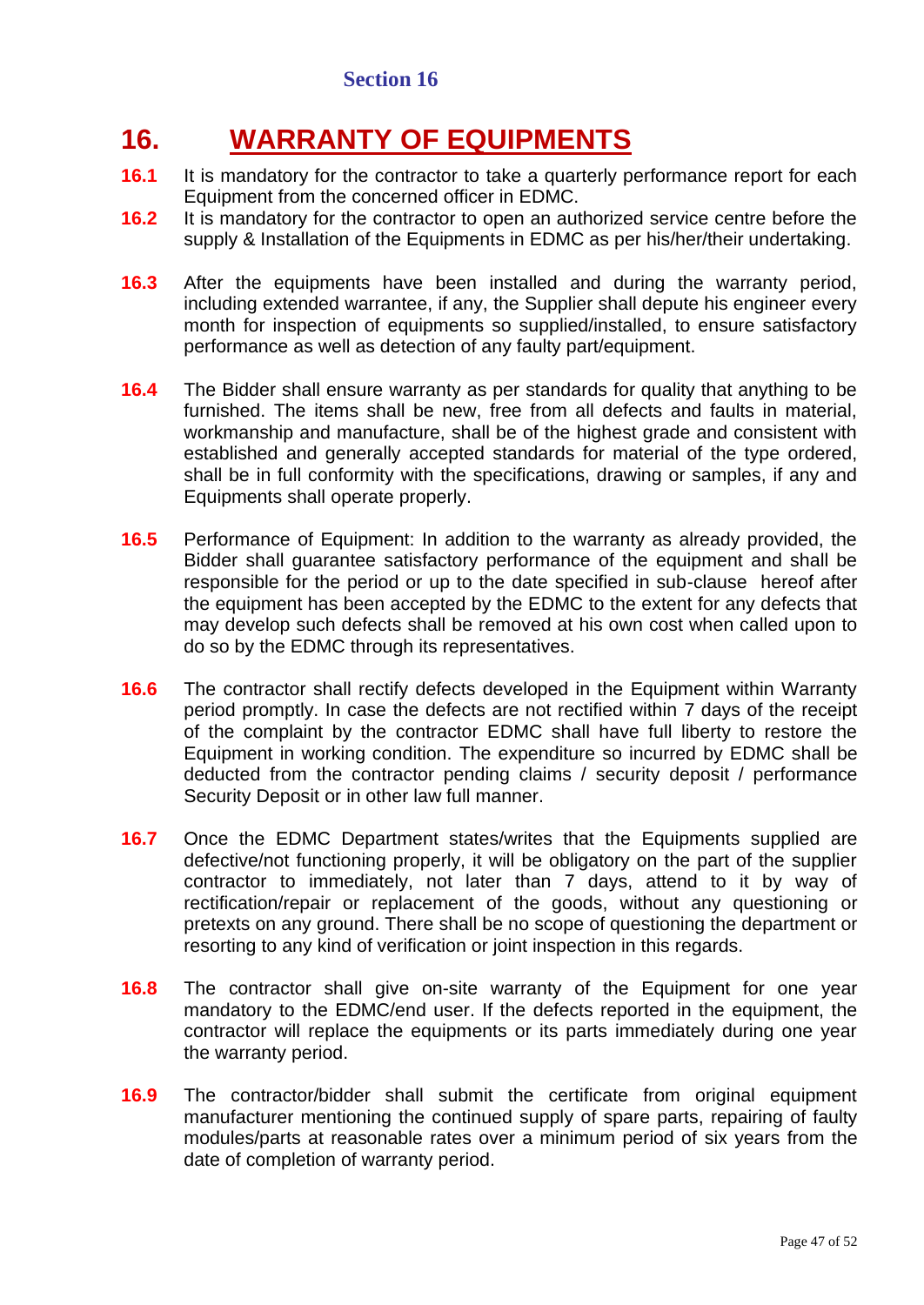- **16.10** A prospective Bidder requiring any clarification of the TENDER Documents may contact EDMC in writing at the EDMC's mailing address indicated in the Invitation for Tender.
- **16.11** This inspection shall be carried out along-with authorised representative of EDMC. A report in this regard shall be jointly signed by the representatives of Supplier and EDMC. Any major defect if noticed during such inspection shall be brought to the notice of DDH( Shahdara South Zone ). No extra payment shall be made on this account by EDMC to the bidder/ supplier on this account.
- **16.12** Verbal clarifications and information's given by the EDMC or its employees or its representatives shall not be in any way entertained.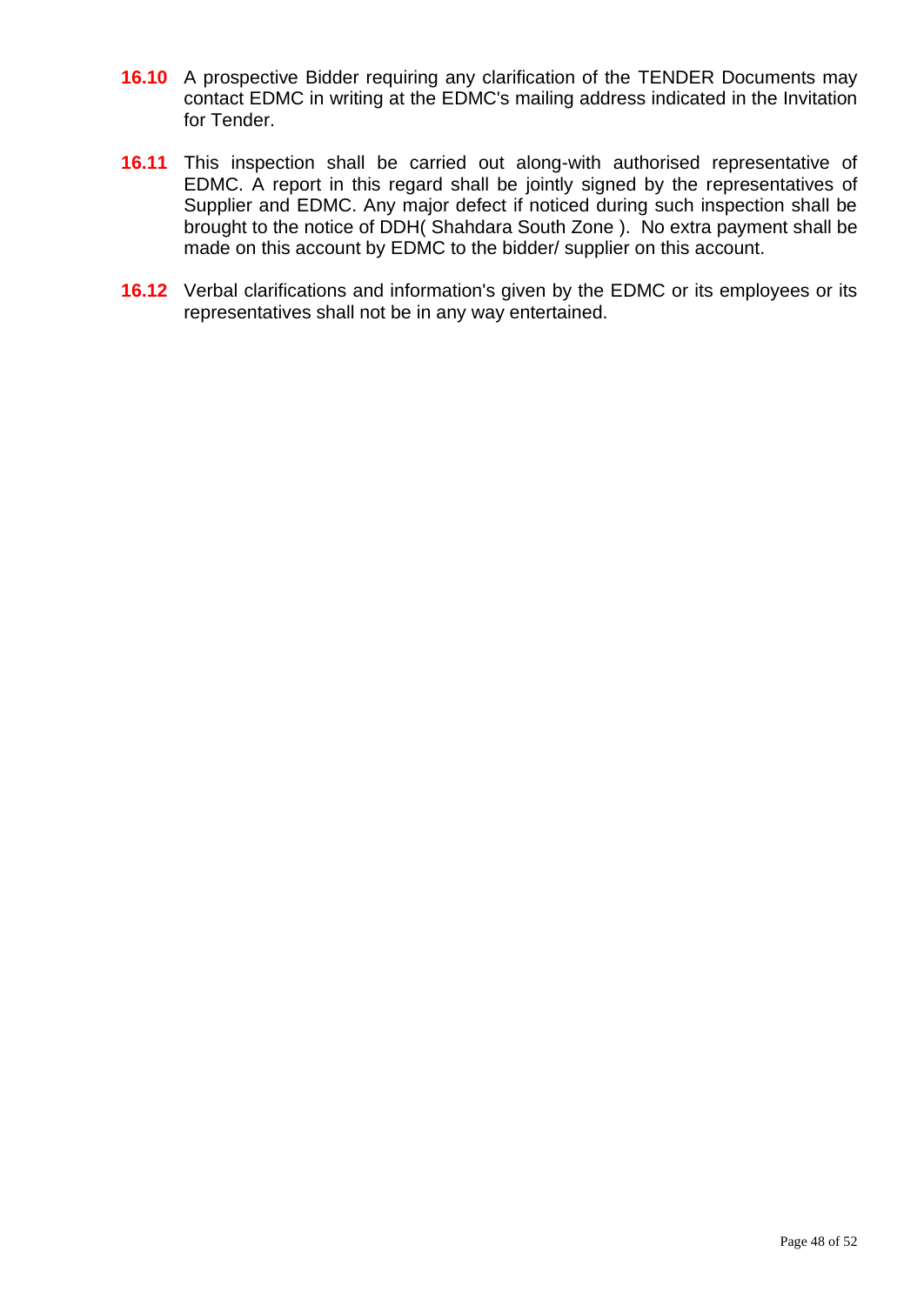# **Section 17**

# **17. TECHNICAL BID**

The Bidder shall submit the Technical Bid Documents required for Technical Evaluation of the bid as per Section 8(Evaluation Criteria) of this Tender document. The **Technical Bid** should also comprise the following documents.

- **17.1** Covering Letter.
- **17.2** Check List of Annexure.
- **17.3** General information of the bidder alongwith Certificate of Registration of Civil works certificate if the Bidder is other than Manufacturer.
- **17.4** If the bidder is a Dealer/Distributor- Attach necessary Dealership/Distributorship Certificate.
- **17.5** Detail of TENDER Document fee.
- **17.6** Work experience of related to horticultural work of 5 years attach work order list.
- **17.7** Details of Earnest Money Deposit
- **17.8** Turnover Certificate (immediate latest/last three financial years) duly verified by a registered Chartered Accountant for the year 2018-19,2019-20,2020-21
- **17.9** Bank Solvency Certificate fresh/latest of Indian Nationalised Bank/Scheduled Bank.
- **17.10**Period of Validity of Bids submitted for acceptance.
- **17.11** (i) Experience Certificate issued of works completed by competent authority in the prescribed format of work/s of "construction of civil work, water harvesting with development of parks with copy of Work Order/s.
	- (ii) Certificate/s of completed works in any Government Department (if the Experience certificate of completed works is issued other than Government Department).
- **17.12** Quality/Test related certificates (in the name of Manufacturer of R.C.C. benches ) as per evaluation criteria.
- **17.13**I.S.O. Certificate
- **17.14**PAN Registration No. & ITRs last 3 financial years
- **17.15**Valid GST registration certificate.
- **17.16**EPF/ESIC(if applicable) Registration.
- **17.17** Declaration/Undertaking stating that the company is/ has not been banned/debarred/black listed by any organization of Central Government Departments / State Government / Statutory Bodies / Autonomous Bodies/ PSUs/ Private Sectors etc.
- **17.18** Downloaded TENDER /tender document with details filled of the bidder be attached.
- **17.19 SPIRAL BINDING OF TECHNICAL BIDS:** The bidder must submit all documents of Technical bids in spiral binding and all the pages should be clearly serial numbered.
- **17.20** Signed and Stamped on each page of the Bidding documents submitted by the bidder.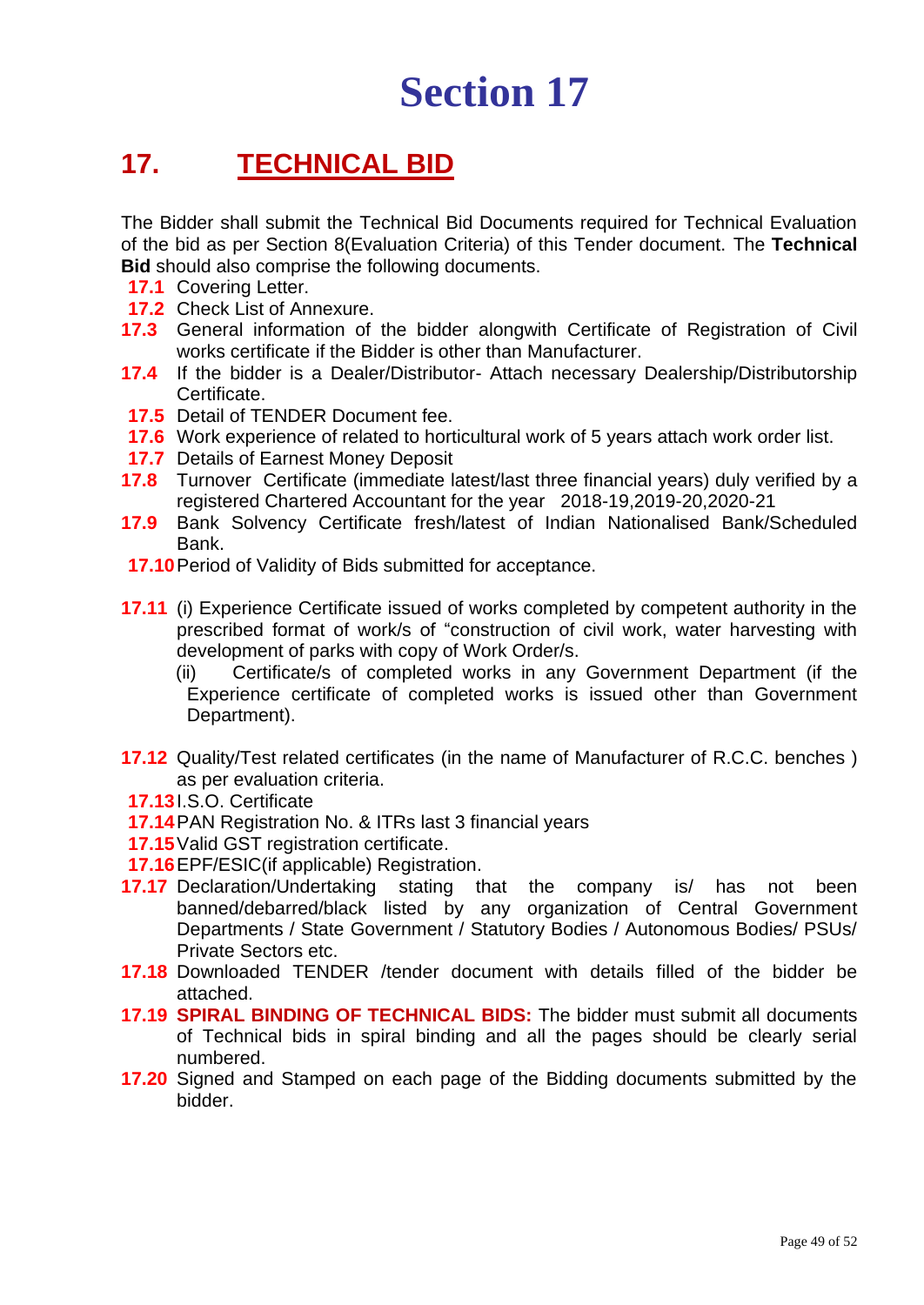**Name of Work:** Development of water Harvesting park with sitting facilities at Hedgewar park, Mandawali Village in ward No. 09E Shah. South Zone, EDMC

**(1) :- Development of Water Harvesting park:-**

| S.<br><b>No</b> | <b>Particulars</b>                                                                                                                                         |         |
|-----------------|------------------------------------------------------------------------------------------------------------------------------------------------------------|---------|
| $\mathbf{1}$    | Earth work in excavation by mechanical means (Hydraulic excavator)/manual means                                                                            | 9095.1  |
|                 | over areas (exceeding 30 cm in depth, 1.5 m in width as well as 10sqm on plan)                                                                             | cum     |
|                 | including getting out and disposal of excavated earth leadupto 50 m and lift upto 1.5 m,<br>as directed by Engineer-in-charge.2.6.1 All kinds of soil      |         |
| 2               | Extra for every additional lift of 1.5 m or part thereof in excavation /banking excavated                                                                  | 6262.20 |
|                 | or stacked materials.2.26.1 All kinds of soil                                                                                                              | cum     |
| 3               | Filling available excavated earth (excluding rock) in trenches, plinth, sides of                                                                           | 250     |
|                 | foundations etc. in layers not exceeding 20cm in depth, consolidating each deposited<br>layer by ramming and watering, lead upto 50 m and lift upto 1.5 m. | cum     |
| 4               | Providing and fixing G.I. chain link fabric fencing of required width in mesh size 50x50                                                                   |         |
|                 | mm including strengthening with 2 mm dia wire ornuts, bolts and washers as required                                                                        |         |
|                 | complete as per the direction of Engineer-in-charge.16.70.1 Made of G.I. wire of dia 4                                                                     | 588     |
|                 | mm sqm 797.2016.70.2 Made of G.I. wire of dia. 4 mm, PVC coated to achieve outer                                                                           | Sqm.    |
|                 | dia not less than 5 mm in required colour and shade                                                                                                        |         |
|                 |                                                                                                                                                            |         |

# **(2): Development of sitting arrangement through Construction of Gazebos (Garden Huts) and providing RCC Benches at Mandawali Park**

 **B). Construction of Gazebos (Garden Huts)**

| S.<br>No.      | Item                                                                                               |                   |
|----------------|----------------------------------------------------------------------------------------------------|-------------------|
|                |                                                                                                    |                   |
| $\mathbf{1}$   | Earth work in excavation of park within a lead of 50 m. All kind of soil                           | $1.08$ pcum       |
| 2              | Supply of MS Pipe of 150 mm rod and 10 ft height of column                                         | 660<br>Kg.        |
| 3              | Supply of MS plate of 6mm thickness and 9"x9" size for closing pipe at one end of<br>150 mm        | 24<br>Kg.         |
| $\overline{4}$ | Welding of ms plate of 6 mm thickness to one end of 150 mm                                         | 220.64<br>pcm     |
| 5              | Providing and laying 75 mm thick compacted bed of dry brick in charge.                             | 21.18<br>psqm     |
| 6              | Provision and laying in position cement concrete 1:4:8 40mm nominal size.                          | $2.1 \text{ cum}$ |
| $\overline{7}$ | Provision and laying in position cement concrete1:2:4 20mm nominal size                            | 1.08 cum          |
| 8              | Steel work in built up tubular (hot finished) welded type  Washer etc. complete                    | 680 kg            |
| 9              | Providing and fixing of roofing sheet in kavelu design of 3mm of LLDPE in brown<br>color.          | 32 Each           |
| 10             | Art work on column including architectural design, moldings, arches, shapes<br>Aesthetic elements. | 12.00 Each        |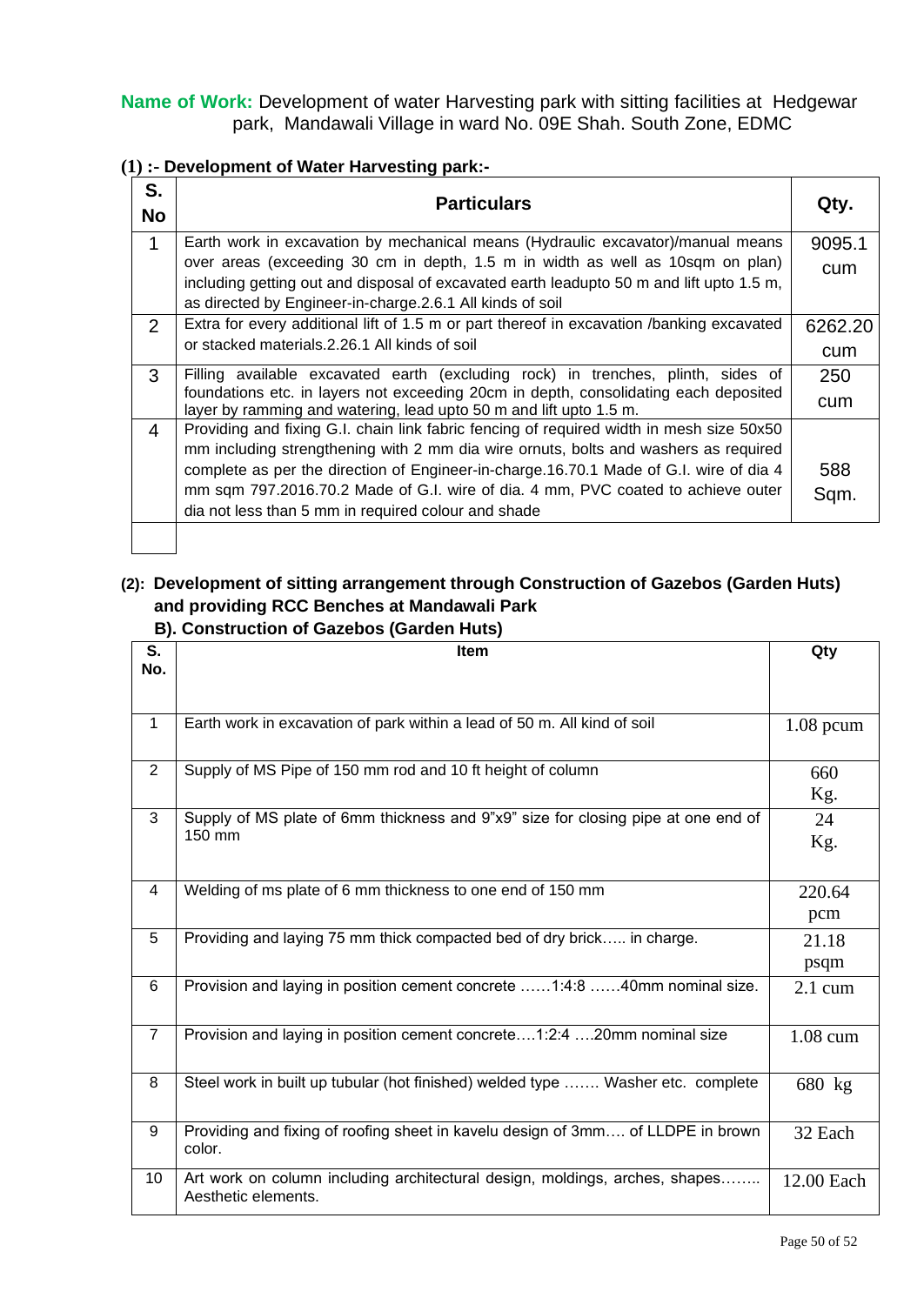| 11 | Providing Sculpture like Man, woman, figures animal musical instruments, any<br>elements or design representing cultures or tradition. | 6 Each     |
|----|----------------------------------------------------------------------------------------------------------------------------------------|------------|
| 12 | Art Work on Sitting arrangement/benches by making architectural design, moldings<br>shapesaesthetic elements.                          | 22.5 pmtr. |
| 13 | Art work on slab molding /arches by giving shapespainting coats                                                                        | 36 pmtr.   |

# C). **Providing & Fixing of RCC Bench**

| S.  | Item                                                                                                                                            | Qty     |
|-----|-------------------------------------------------------------------------------------------------------------------------------------------------|---------|
| No. |                                                                                                                                                 |         |
| 1   |                                                                                                                                                 |         |
|     | Providing and fixing of RCC Benches, the Specification as under:-<br>5. Description: This item shall govern the provision of supply, erecting   | 40 Nos. |
|     | and installation of precast concrete reinforced benches with back rest.                                                                         |         |
|     | General Requirement: The precast concrete reinforced benches shall<br>6.                                                                        |         |
|     | be manufactured in accordance with the design requirements and                                                                                  |         |
|     | details shown in the plan, and in conformity with the requirement of this                                                                       |         |
|     | specification and item no. 172020 of USSOR.                                                                                                     |         |
|     | 7. Materials and Construction Methods: The material and construction                                                                            |         |
|     | of precast concrete reinforced benches will be as follows:                                                                                      |         |
|     | <b>Concrete Mix Design:</b> The benches shall be cast using M-30 grade<br>(v)                                                                   |         |
|     | concrete mix in accordance with IS:10269: 2009 (with latest                                                                                     |         |
|     | amendment) in gray cement by using vibro- compaction technique and                                                                              |         |
|     | with reinforcement as detailed in this specification. The manufacturer                                                                          |         |
|     | shall be responsible to design a mix which achieves both the strength                                                                           |         |
|     | and the surface finish required for the installation and application.                                                                           |         |
|     | Compressive strength shall be not less than 30 MPa at 28 days.                                                                                  |         |
|     | Reinforcement Steel: TMT reinforcement bars confirming to IS:<br>(vi)                                                                           |         |
|     | 1786:2008 of dia 10mm shall be used as main reinforcement bar and                                                                               |         |
|     | 4mm dia mild steel bars shall be used as stirrups as per reinforcement                                                                          |         |
|     | diagram.                                                                                                                                        |         |
|     | (vii)<br>Connections: 12mm dia x 65mm long galvanized steel CSK                                                                                 |         |
|     | (Countersunk) bolts with EVA (Ethylene Vinyl Acetate) washer for                                                                                |         |
|     | connecting seating plank with leg and half threaded carriage bolts &                                                                            |         |
|     | nuts with EVA & steel washers of size 165mm length x8mm dia for                                                                                 |         |
|     | connecting back rest plank with leg. Threaded steel fastener shall                                                                              |         |
|     | confirm to IS: 1367 with latest amendments.                                                                                                     |         |
|     | Paint: Red color acrylic based paint (Other color may be used, if<br>(viii)<br>decided by Engineer-in-charge) confirming to IS: 15489 should be |         |
|     | used.                                                                                                                                           |         |
|     | Detail of member of precast concrete reinforced bench:<br>8.                                                                                    |         |
|     | RCC Base Supports: Two number of legs manufactured using M-<br>iv.                                                                              |         |
|     | 30 grade grey cement concrete of back height 1000mm, front height                                                                               |         |
|     | 400mm, bottom width 620mm with 100mm thickness. Each leg shall                                                                                  |         |
|     | be reinforced with 4 nos. of 10mm dia TMT bars distributed                                                                                      |         |
|     | uniformly along the section and periphery of the legs and tied with                                                                             |         |
|     | 4mm dia mild steel stirrups as per detailed given in drawing Each                                                                               |         |
|     | leg will have 3 nos. 12mm dia 65mm length galvanized coupling                                                                                   |         |
|     | nuts, welded suitably to the main reinforcement at appropriate                                                                                  |         |
|     | location on the seating to receive concrete planks on the legs and 3                                                                            |         |
|     | holes to receive carriage bolts for fixing back rest planks.                                                                                    |         |
|     | <b>Planks:</b> Five RCC planks of size 1500mm x 100mmx50mm shall<br>v.                                                                          |         |
|     | be cast using M-30 Grade grey cement mixed with 3% red pigment                                                                                  |         |
|     | (other color may be used, if decided by Engineer) and each plank                                                                                |         |
|     | reinforced with 2nos.10mm dia TMT bars along the length and 10                                                                                  |         |
|     | Nos. 4mm dia mild steel bars along the width and having 2 holes of                                                                              |         |
|     | 14mm dia at appropriate location to receive 12mm dia galvanized                                                                                 |         |
|     | bolts for fixing these planks on the legs. One RCC plank.                                                                                       |         |